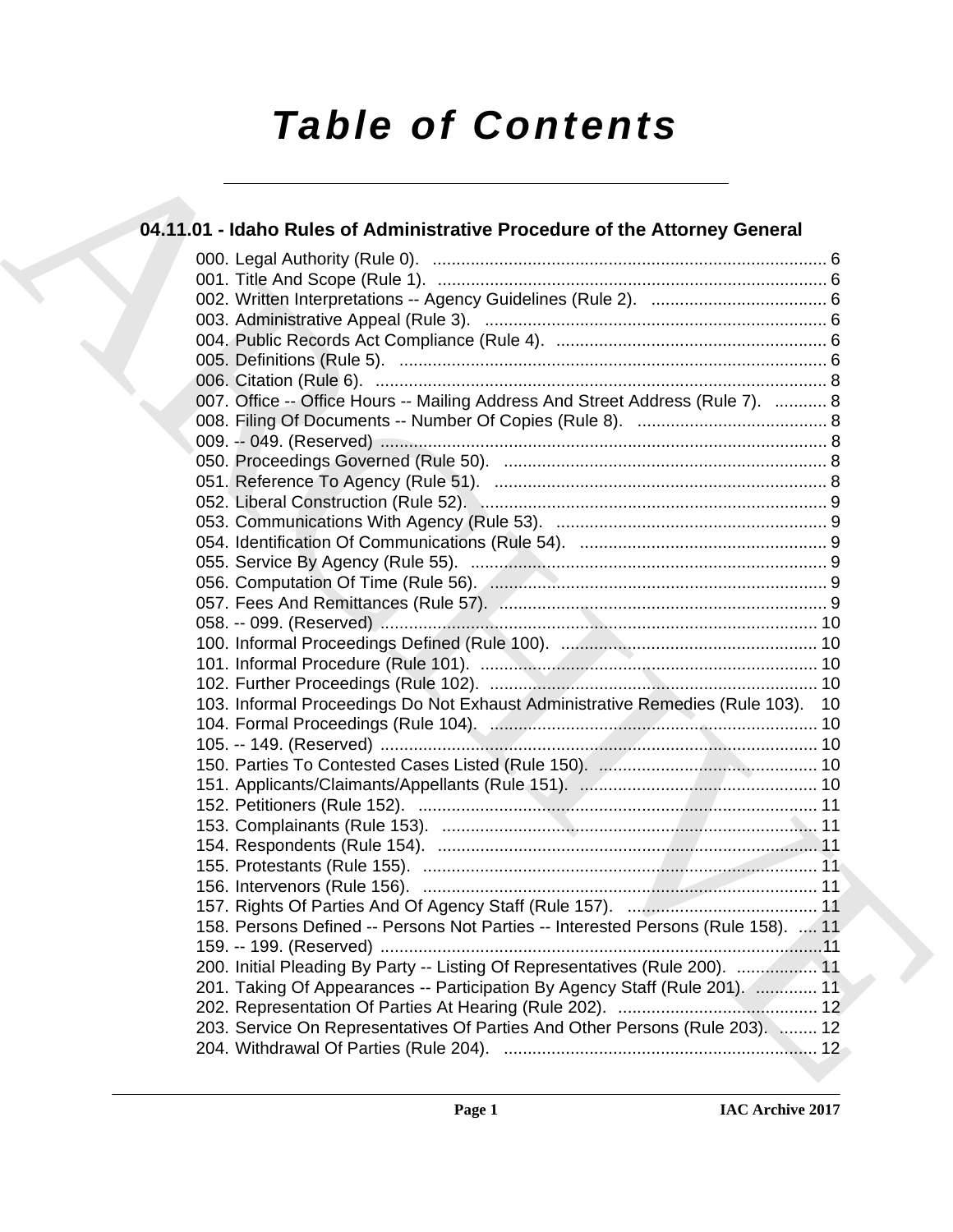| 205. Substitution Of Representative -- Withdrawal Of Representative (Rule 205). 12 |  |
|------------------------------------------------------------------------------------|--|
|                                                                                    |  |
|                                                                                    |  |
|                                                                                    |  |
| 220. Applications/Claims/Appeals -- Defined -- Form And Contents (Rule 220).  13   |  |
|                                                                                    |  |
|                                                                                    |  |
|                                                                                    |  |
| 240. Complaints -- Defined -- Form And Contents (Rule 240).  13                    |  |
|                                                                                    |  |
|                                                                                    |  |
|                                                                                    |  |
|                                                                                    |  |
| 260. Motions -- Defined -- Form And Contents -- Time For Filing (Rule 260).  14    |  |
|                                                                                    |  |
| 270. Answers -- Defined -- Form And Contents -- Time For Filing (Rule 270).  14    |  |
|                                                                                    |  |
| 280. Consent Agreements -- Defined -- Form And Contents (Rule 280).  15            |  |
|                                                                                    |  |
| 300. Filing Documents With The Agency -- Number Of Copies --                       |  |
|                                                                                    |  |
|                                                                                    |  |
|                                                                                    |  |
|                                                                                    |  |
|                                                                                    |  |
| 305. Amendments To Pleadings -- Withdrawal Of Pleadings (Rule 305).  17            |  |
|                                                                                    |  |
|                                                                                    |  |
|                                                                                    |  |
|                                                                                    |  |
|                                                                                    |  |
|                                                                                    |  |
|                                                                                    |  |
|                                                                                    |  |
| 400. Form And Contents Of Petition For Declaratory Rulings (Rule 400).  18         |  |
|                                                                                    |  |
| 402. Petitions For Declaratory Rulings To Be Decided By Order (Rule 402).  18      |  |
|                                                                                    |  |
|                                                                                    |  |
|                                                                                    |  |
| 412. Disqualification Of Officers Hearing Contested Cases (Rule 412).  19          |  |
|                                                                                    |  |
|                                                                                    |  |
|                                                                                    |  |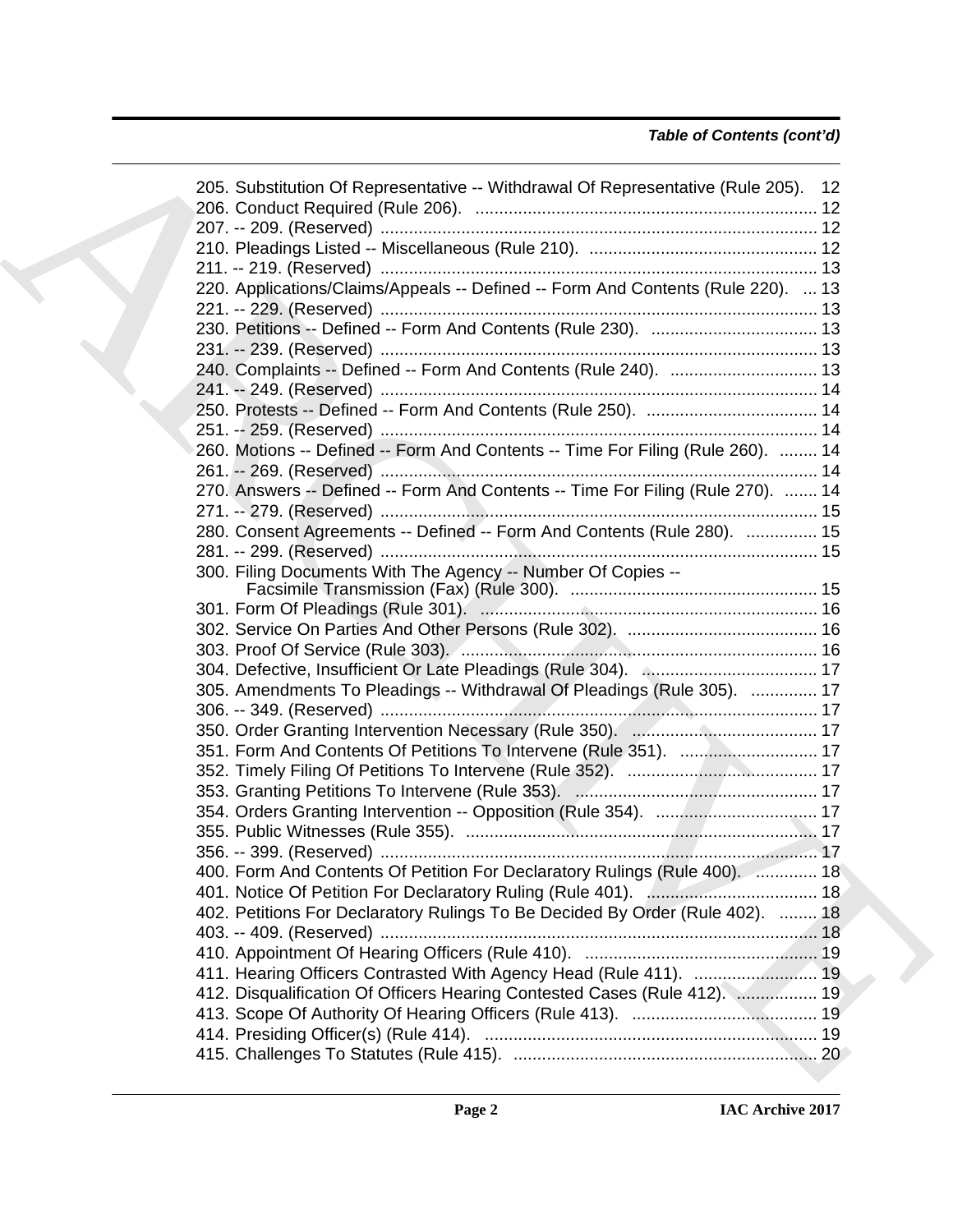|    | 420. Contrast Between Agency's Prosecutorial/Investigative                     |  |
|----|--------------------------------------------------------------------------------|--|
|    | 421. Public Inquiries About Or Recommendations For Agency Issuance             |  |
|    | 422. Consideration Of Consent Agreement Or Other Settlements                   |  |
|    | 423. Procedures After Issuance Of A Complaint And Before The Agency Head's     |  |
|    |                                                                                |  |
|    | 425. Agency Head's Consideration Of Recommended Or Preliminary Order           |  |
|    |                                                                                |  |
|    |                                                                                |  |
|    |                                                                                |  |
|    |                                                                                |  |
|    |                                                                                |  |
|    |                                                                                |  |
|    |                                                                                |  |
|    |                                                                                |  |
|    | 513. Orders Resulting From Prehearing Conference (Rule 513).  26               |  |
|    |                                                                                |  |
|    |                                                                                |  |
|    |                                                                                |  |
|    |                                                                                |  |
|    |                                                                                |  |
|    |                                                                                |  |
|    |                                                                                |  |
|    | 524. Production Requests Or Written Interrogatories                            |  |
|    |                                                                                |  |
| 27 | 526. Statutory Inspection, Examination, Investigation, Etc. -- Contrasted With |  |
|    | 527. Answers To Production Requests Or Written Interrogatories                 |  |
|    | 528. Filing And Service Of Discovery-Related Documents (Rule 528).  27         |  |
|    |                                                                                |  |
|    |                                                                                |  |
|    | 531. Sanctions For Failure To Obey Order Compelling Discovery (Rule 531). 27   |  |
|    |                                                                                |  |
|    |                                                                                |  |
|    |                                                                                |  |
|    | 551. Facilities At Or For Hearing And ADA Requirements (Rule 551).  28         |  |
|    |                                                                                |  |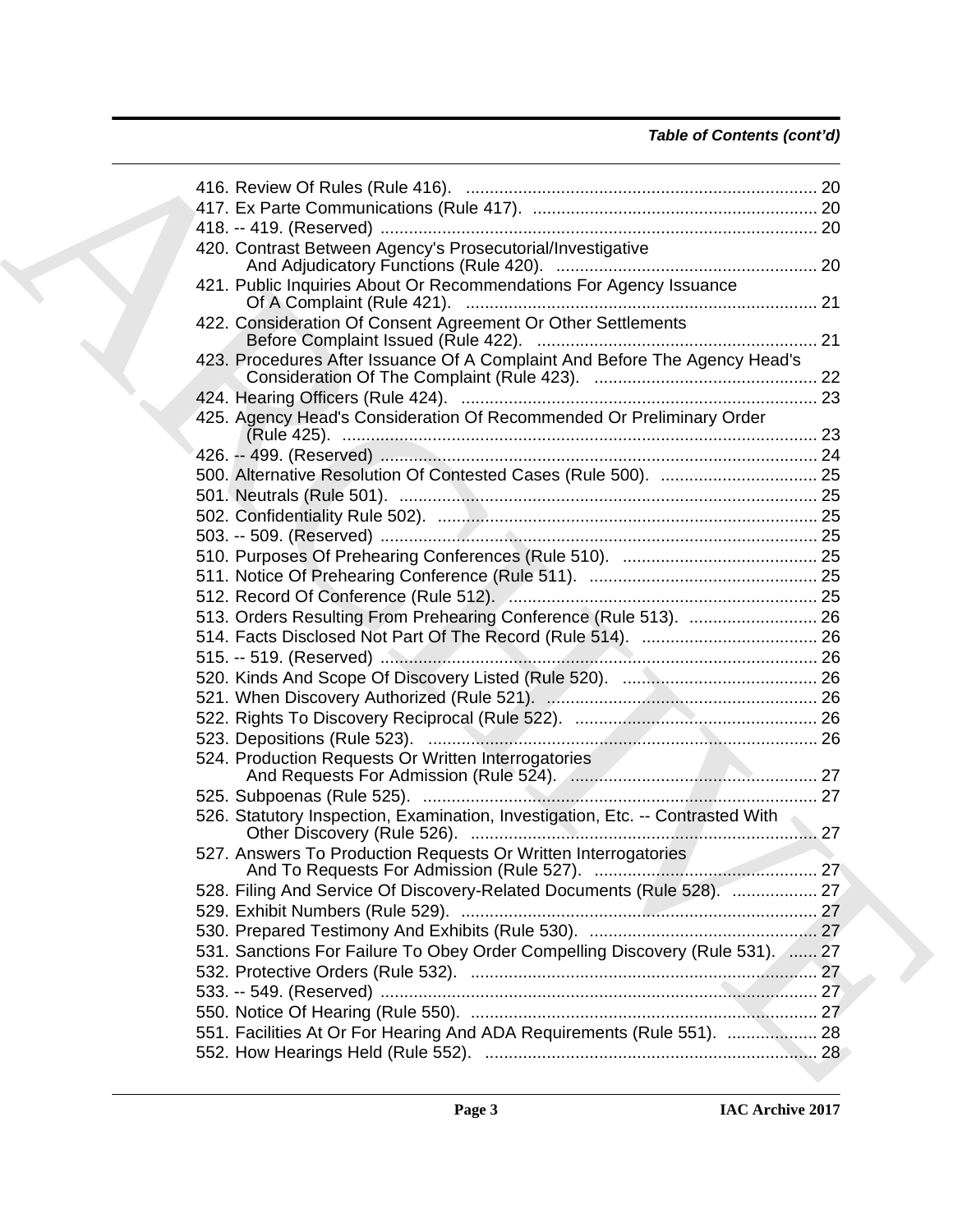| 564. Briefs -- Memoranda -- Proposed Orders Of The Parties -- Statements Of Position |  |
|--------------------------------------------------------------------------------------|--|
|                                                                                      |  |
|                                                                                      |  |
|                                                                                      |  |
|                                                                                      |  |
|                                                                                      |  |
|                                                                                      |  |
|                                                                                      |  |
|                                                                                      |  |
|                                                                                      |  |
|                                                                                      |  |
|                                                                                      |  |
|                                                                                      |  |
|                                                                                      |  |
|                                                                                      |  |
|                                                                                      |  |
|                                                                                      |  |
|                                                                                      |  |
|                                                                                      |  |
|                                                                                      |  |
|                                                                                      |  |
| 700. Notice Of Proposed Default After Failure To Appear (Rule 700).  32              |  |
| 701. Seven Days To Challenge Proposed Default Order (Rule 701).  32                  |  |
|                                                                                      |  |
|                                                                                      |  |
|                                                                                      |  |
|                                                                                      |  |
|                                                                                      |  |
|                                                                                      |  |
|                                                                                      |  |
|                                                                                      |  |
|                                                                                      |  |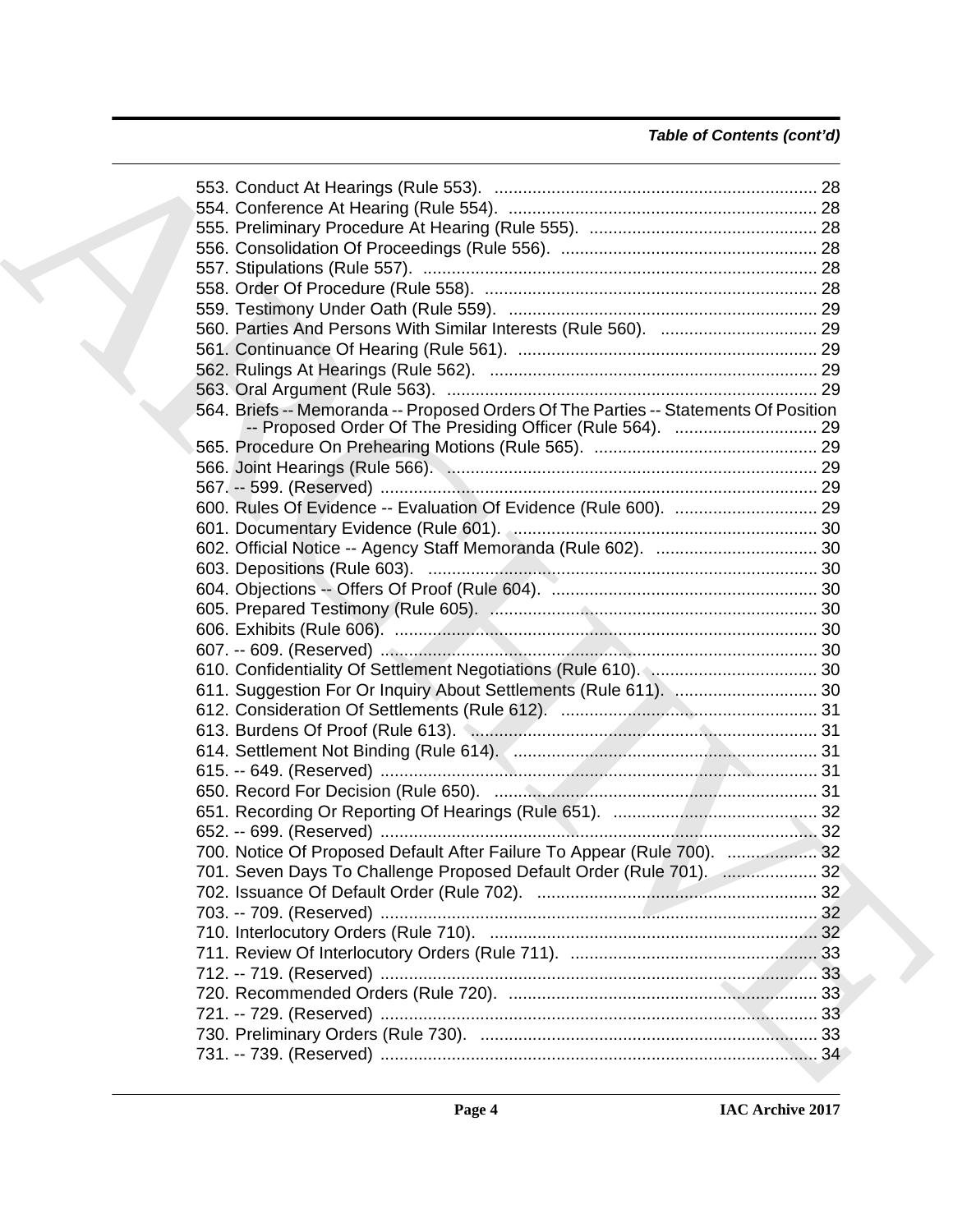# *Table of Contents (cont'd)*

| 760. Modification Of Order On Presiding Officer's Own Motion (Rule 760).  36      |  |
|-----------------------------------------------------------------------------------|--|
|                                                                                   |  |
|                                                                                   |  |
|                                                                                   |  |
|                                                                                   |  |
|                                                                                   |  |
|                                                                                   |  |
|                                                                                   |  |
|                                                                                   |  |
|                                                                                   |  |
|                                                                                   |  |
| 810. Legislative Preference For Negotiated Rulemaking Procedures (Rule 810). . 38 |  |
|                                                                                   |  |
| 812. Contents Of Notice Of Intent To Promulgate Rules (Rule 812).  38             |  |
|                                                                                   |  |
|                                                                                   |  |
|                                                                                   |  |
|                                                                                   |  |
|                                                                                   |  |
| 820. Form And Contents Of Petition To Initiate Rulemaking (Rule 820).  39         |  |
|                                                                                   |  |
| 822. Notice Of Intent To Initiate Rulemaking Constitutes Action On Petition       |  |
|                                                                                   |  |
|                                                                                   |  |
| 830. Requirements For Notice Of Proposed Rulemaking (Rule 830).  40               |  |
|                                                                                   |  |
|                                                                                   |  |
|                                                                                   |  |
|                                                                                   |  |
| 835. Adoption And Publication Of Pending Rules Following Comment                  |  |
|                                                                                   |  |
|                                                                                   |  |
|                                                                                   |  |
|                                                                                   |  |
|                                                                                   |  |
| 850. Correction Of Typographical, Transcription Or Clerical Errors                |  |
|                                                                                   |  |
|                                                                                   |  |
|                                                                                   |  |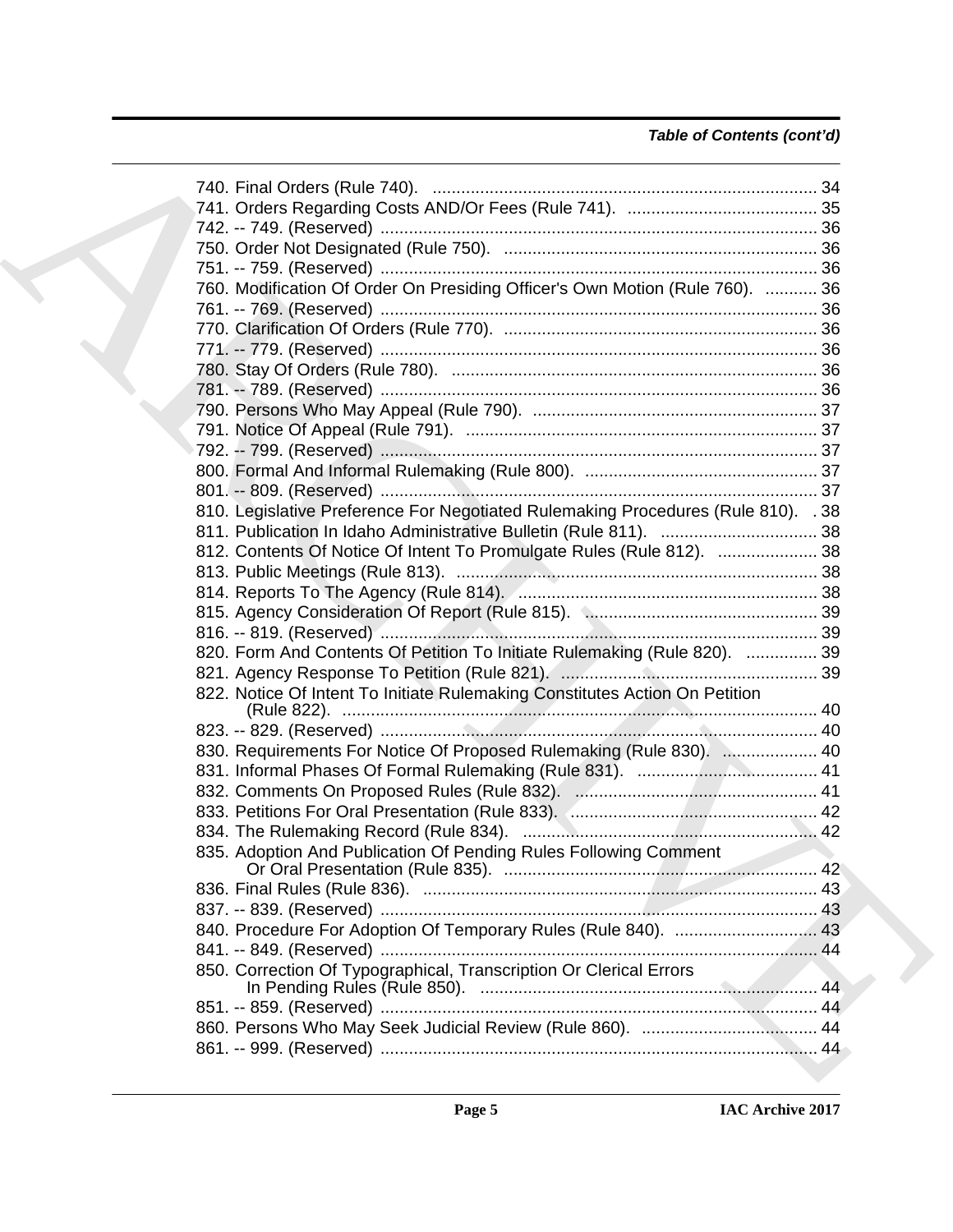#### **IDAPA 04 TITLE 11 CHAPTER 01**

#### <span id="page-5-0"></span>**04.11.01 - IDAHO RULES OF ADMINISTRATIVE PROCEDURE OF THE ATTORNEY GENERAL**

#### **SUBCHAPTER A -- GENERAL PROVISIONS (Rules 0 through 99 -- General Provisions)**

#### <span id="page-5-2"></span><span id="page-5-1"></span>**001. TITLE AND SCOPE (RULE 1).**

#### <span id="page-5-3"></span>**002. WRITTEN INTERPRETATIONS -- AGENCY GUIDELINES (RULE 2).**

#### <span id="page-5-4"></span>**003. ADMINISTRATIVE APPEAL (RULE 3).**

<span id="page-5-5"></span>

| 004 | <b>PUBLIC RECORDS ACT COMPLIANCE (RULE 4).</b>                       |            |
|-----|----------------------------------------------------------------------|------------|
|     | All rules required to be adopted by this chapter are public records. | $(7-1-93)$ |

#### <span id="page-5-6"></span>**005. DEFINITIONS (RULE 5).**

<span id="page-5-11"></span><span id="page-5-10"></span><span id="page-5-9"></span><span id="page-5-8"></span><span id="page-5-7"></span>

|      | <b>Administrative Code.</b> The Idaho Administrative Code established in Chapter 52, Title 67, Idaho |  |  |            |
|------|------------------------------------------------------------------------------------------------------|--|--|------------|
| Code |                                                                                                      |  |  | $(7-1-93)$ |

|                                  |     |                                                      | 04.11.01 - IDAHO RULES OF ADMINISTRATIVE PROCEDURE OF THE ATTORNEY GENERAL                                                                                   |                                                                                                                                                                                                                                                                                                                                                                      |
|----------------------------------|-----|------------------------------------------------------|--------------------------------------------------------------------------------------------------------------------------------------------------------------|----------------------------------------------------------------------------------------------------------------------------------------------------------------------------------------------------------------------------------------------------------------------------------------------------------------------------------------------------------------------|
|                                  |     |                                                      |                                                                                                                                                              |                                                                                                                                                                                                                                                                                                                                                                      |
|                                  |     |                                                      | <b>SUBCHAPTER A -- GENERAL PROVISIONS</b><br>(Rules 0 through 99 -- General Provisions)                                                                      |                                                                                                                                                                                                                                                                                                                                                                      |
| 000.                             |     | LEGAL AUTHORITY (RULE 0).                            | This chapter is adopted under the legal authority of Sections $67-5206(2)$ , $67-5206(3)$ and $67-5206(4)$ , Idaho Code.                                     | $(7-1-93)$                                                                                                                                                                                                                                                                                                                                                           |
| 001.                             |     | TITLE AND SCOPE (RULE 1).                            |                                                                                                                                                              |                                                                                                                                                                                                                                                                                                                                                                      |
| General."                        | 01. |                                                      |                                                                                                                                                              | Title. The title of this chapter is "Idaho Rules of Administrative Procedure of the Attorney<br>$(7-1-93)$                                                                                                                                                                                                                                                           |
|                                  | 02. | declines to adopt this chapter, in whole or in part. |                                                                                                                                                              | Scope. This chapter has the following scope: Every state agency that conducts rulemaking or hears<br>contested cases must adopt individual rules of procedure as required by this chapter. Further every state agency will<br>be considered to have adopted the procedural rules of this chapter unless the state agency by rule affirmatively<br>$(7-1-93)$         |
| 002.                             |     |                                                      | WRITTEN INTERPRETATIONS -- AGENCY GUIDELINES (RULE 2).<br>these rules are available from the Office of the Attorney General, Statehouse, Boise, Idaho 83720. | Written interpretations to these rules in the form of explanatory comments accompanying the notice of proposed<br>rulemaking that originally proposed the rules and review of comments submitted in the rulemaking in the adoption of<br>$(7-1-93)$                                                                                                                  |
| 003.                             |     | <b>ADMINISTRATIVE APPEAL (RULE 3).</b>               |                                                                                                                                                              | There is no provision for administrative appeals before the Attorney General under this chapter. This chapter governs<br>administrative appeals before and within agencies that do not by rule opt out of some or all of this chapter. (7-1-93)                                                                                                                      |
| 004.                             |     |                                                      | PUBLIC RECORDS ACT COMPLIANCE (RULE 4).<br>All rules required to be adopted by this chapter are public records.                                              | $(7-1-93)$                                                                                                                                                                                                                                                                                                                                                           |
| 005.<br>As used in this chapter: |     | <b>DEFINITIONS (RULE 5).</b>                         |                                                                                                                                                              | $(7-1-93)$                                                                                                                                                                                                                                                                                                                                                           |
| Code.                            | 01. |                                                      |                                                                                                                                                              | Administrative Code. The Idaho Administrative Code established in Chapter 52, Title 67, Idaho<br>$(7-1-93)$                                                                                                                                                                                                                                                          |
|                                  | 02. |                                                      | from the constitution, the state militia or the state board of correction.                                                                                   | Agency. Each state board, commission, department or officer authorized by law to make rules or to<br>determine contested cases, but does not include the legislative or judicial branches, executive officers listed in<br>Section 1, article IV, of the constitution of the state of Idaho in the exercise of powers derived directly and exclusively<br>$(7-1-93)$ |
|                                  | 03. | <b>Agency Action.</b> Agency action means:           |                                                                                                                                                              | $(7-1-93)$                                                                                                                                                                                                                                                                                                                                                           |
|                                  | a.  | The whole or part of a rule or order;                |                                                                                                                                                              | $(7-1-93)$                                                                                                                                                                                                                                                                                                                                                           |
|                                  | b.  | The failure to issue a rule or order; or             |                                                                                                                                                              | $(7-1-93)$                                                                                                                                                                                                                                                                                                                                                           |
|                                  | c.  |                                                      | An agency's performance of, or failure to perform, any duty placed on it by law.                                                                             | $(7-1-93)$                                                                                                                                                                                                                                                                                                                                                           |
|                                  | 04. | agency is vested by any provision of law.            |                                                                                                                                                              | Agency Head. An individual or body of individuals in whom the ultimate legal authority of the<br>$(7-1-93)$                                                                                                                                                                                                                                                          |
|                                  | 05. |                                                      | <b>Bulletin</b> . The Idaho Administrative Bulletin established in Chapter 52, Title 67, Idaho Code.                                                         |                                                                                                                                                                                                                                                                                                                                                                      |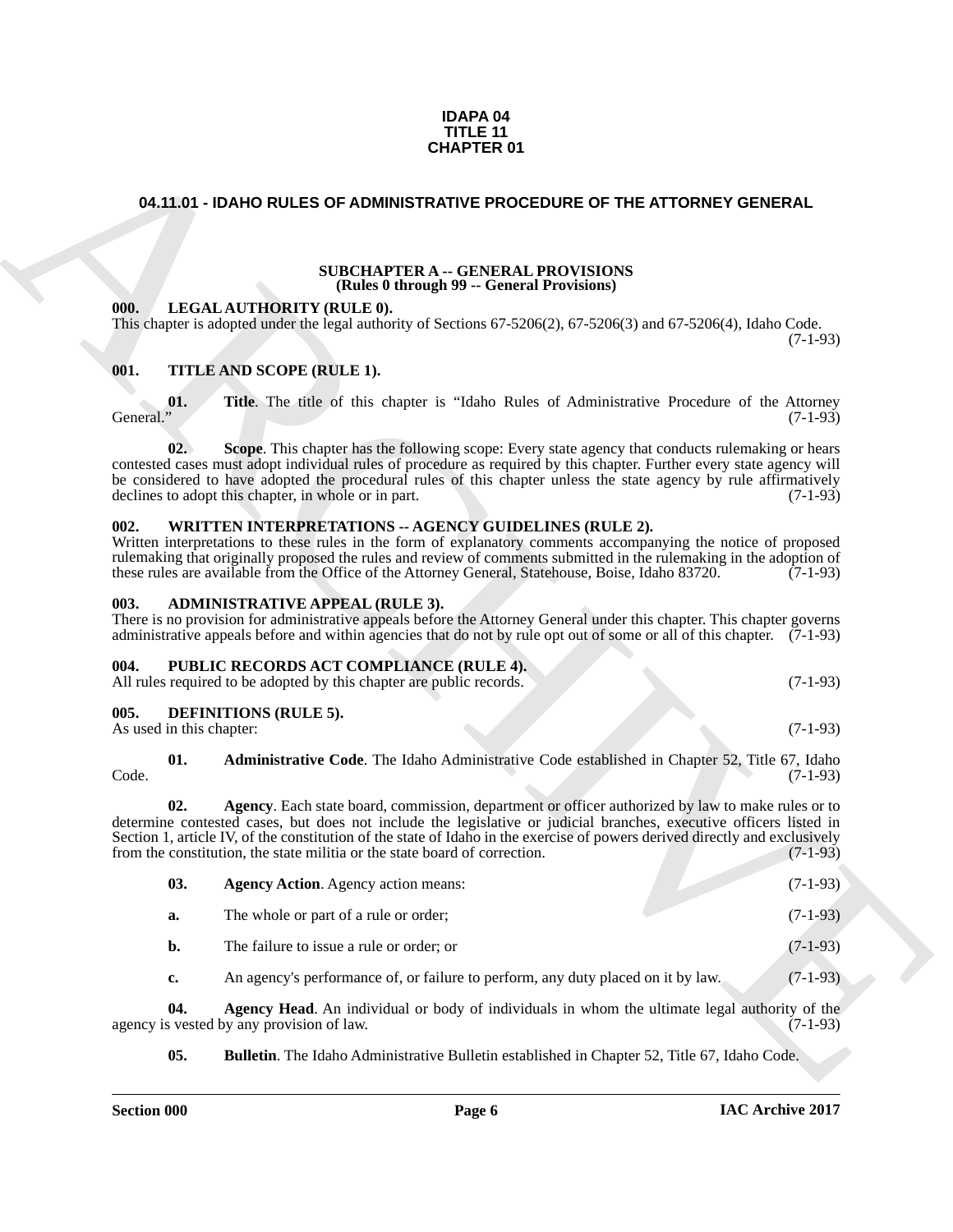<span id="page-6-4"></span><span id="page-6-3"></span><span id="page-6-2"></span><span id="page-6-1"></span><span id="page-6-0"></span>

|                                         | <b>Office of the Attorney General</b>                                                 | <b>Idaho Rules of Administrative Procedure</b>                                                                                                                                                                           |            |
|-----------------------------------------|---------------------------------------------------------------------------------------|--------------------------------------------------------------------------------------------------------------------------------------------------------------------------------------------------------------------------|------------|
|                                         |                                                                                       |                                                                                                                                                                                                                          | $(7-1-93)$ |
| 06.                                     |                                                                                       | <b>Contested Case.</b> A proceeding which results in the issuance of an order.                                                                                                                                           | $(7-1-93)$ |
| 07.                                     |                                                                                       | Coordinator. The administrative rules coordinator prescribed in Section 67-5202, Idaho Code.                                                                                                                             | $(7-1-93)$ |
| 08.                                     |                                                                                       | <b>Document</b> . Any proclamation, executive order, notice, rule or statement of policy of an agency.                                                                                                                   | $(7-1-93)$ |
| 09.<br>that is in effect.               |                                                                                       | Final Rule. A rule that has been adopted by an agency under the regular rulemaking process and                                                                                                                           | $(7-1-97)$ |
| 10.                                     |                                                                                       | License. The whole or part of any agency permit, certificate, approval, registration, charter, or<br>similar form of authorization required by law, but does not include a license required solely for revenue purposes. | $(7-1-93)$ |
| 11.                                     |                                                                                       | <b>Official Text.</b> The text of a document issued, prescribed, or promulgated by an agency in<br>accordance with this chapter, and which is the only legally enforceable text of such document.                        | $(4-7-11)$ |
| 12.                                     | privileges, immunities, or other legal interests of one (1) or more specific persons. | <b>Order</b> . An agency action of particular applicability that determines the legal rights, duties,                                                                                                                    | $(7-1-93)$ |
| 13.<br>right to be admitted as a party. |                                                                                       | Party. Each person or agency named or admitted as a party, or properly seeking and entitled as of                                                                                                                        | $(7-1-93)$ |
| 14.                                     | Bulletin) and remains subject to legislative review.                                  | Pending Rule. A rule that has been adopted by an agency under the regular rulemaking process<br>(i.e., proposal of rule in Bulletin, opportunity for written comment or oral presentation, and adoption of rule in       | $(7-1-97)$ |
| 15.                                     | or public or private organization or entity of any character.                         | Person. Any individual, partnership, corporation, association, governmental subdivision or agency,                                                                                                                       | $(7-1-93)$ |
| 16.                                     |                                                                                       | Provision of Law. The whole or a part of the state or federal constitution, or of any state or federal:                                                                                                                  | $(7-1-93)$ |
| a.                                      | Statute; or                                                                           |                                                                                                                                                                                                                          | $(7-1-93)$ |
| b.                                      | Rule or decision of the court.                                                        |                                                                                                                                                                                                                          | $(7-1-93)$ |
| 17.                                     |                                                                                       | <b>Proposed Rule</b> . A rule published in the bulletin as provided in Section 67-5221, Idaho Code.                                                                                                                      | $(7-1-97)$ |
| 18.                                     | otherwise specifically provided by law.                                               | <b>Publish</b> . To bring before the public by publication in the bulletin or administrative code, or as                                                                                                                 | $(7-1-93)$ |
| 19.<br>or prescribes:                   |                                                                                       | <b>Rule</b> . The whole or a part of an agency statement of general applicability that has been<br>promulgated in compliance with the provisions of Chapter 52, Title 67, Idaho Code, and that implements, interprets,   | $(7-1-93)$ |
| a.                                      | Law or policy, or                                                                     |                                                                                                                                                                                                                          | $(7-1-93)$ |
| b.                                      | suspension of an existing rule, but does not include:                                 | The procedure or practice requirements of an agency. The term includes the amendment, repeal, or                                                                                                                         | $(7-1-93)$ |
|                                         |                                                                                       |                                                                                                                                                                                                                          |            |

<span id="page-6-13"></span><span id="page-6-12"></span><span id="page-6-11"></span><span id="page-6-10"></span><span id="page-6-9"></span><span id="page-6-8"></span><span id="page-6-7"></span><span id="page-6-6"></span><span id="page-6-5"></span>

| <b>a.</b> | Statute; or |  |  | $(7-1-93)$ |
|-----------|-------------|--|--|------------|
|           |             |  |  |            |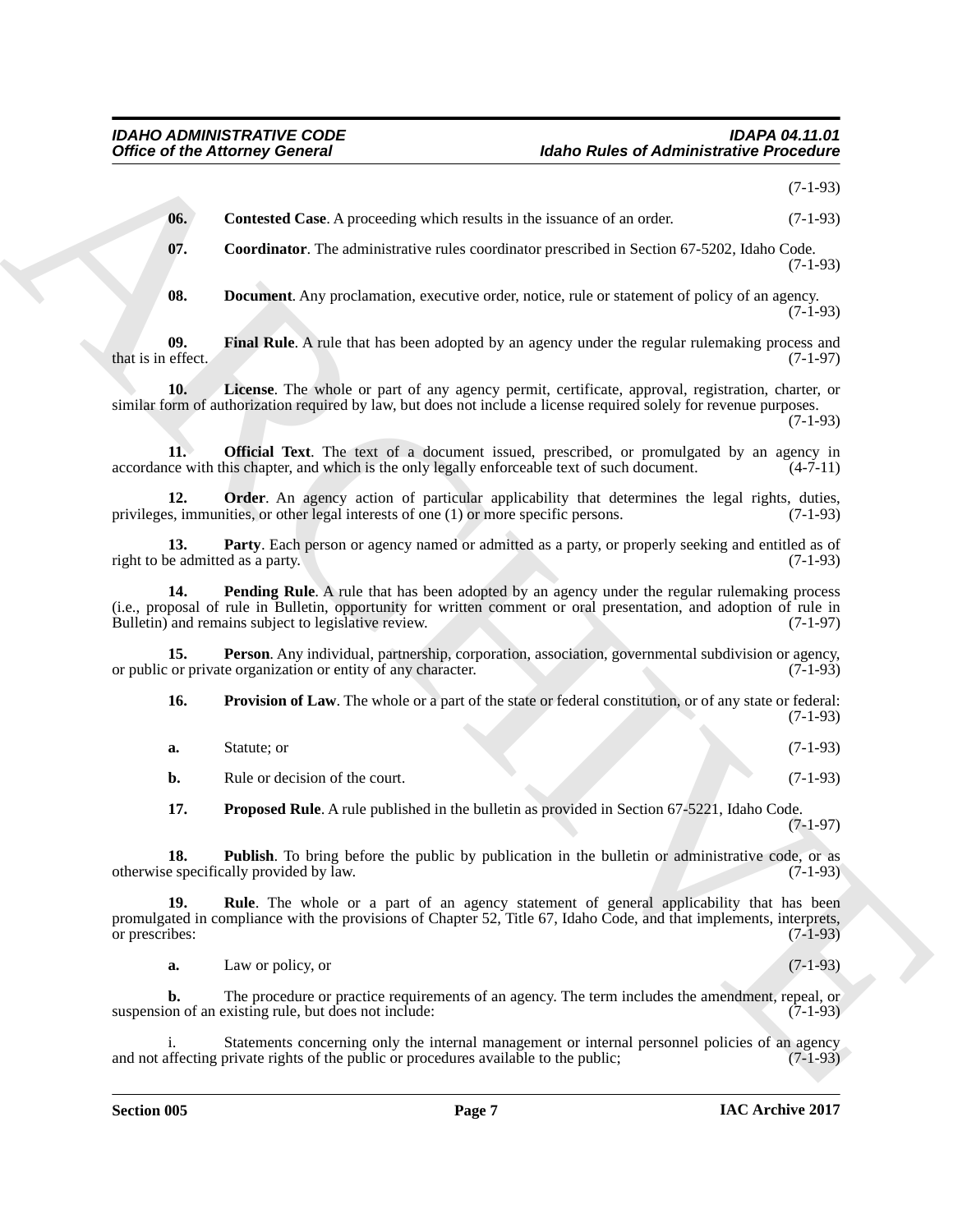ii. Declaratory rulings issued pursuant to Section 67-5232, Idaho Code; (7-1-93)

iii. Intra-agency memoranda; or (7-1-93)

iv. Any written statements given by an agency which pertain to an interpretation of a rule or to the tation of compliance with a rule. (7-1-93) documentation of compliance with a rule.

<span id="page-7-8"></span><span id="page-7-7"></span><span id="page-7-6"></span>**20. Rulemaking**. The process for formulation, adoption, amendment or repeal of a rule. (7-1-93)

**21. Service or Serving**. The agency's or a party's delivery or distribution of official documents in a legally sufficient manner in a contested case proceeding to the parties to that proceeding and, if applicable, to any other persons required by statute, rule, order or notice to receive official documents. (4-7-11) other persons required by statute, rule, order or notice to receive official documents.

**22. Submitted for Review**. A rule that has been provided to the legislature for review at a regular or gislative session as provided in Section 67-5291, Idaho Code. (7-1-97) special legislative session as provided in Section 67-5291, Idaho Code.

<span id="page-7-9"></span>**23. Temporary Rule**. A rule authorized by the governor to become effective before it has been submitted to the legislature for review and which expires by its own terms or by operation of law no later than the conclusion of the next succeeding regular legislative session unless extended or replaced by a final rule as provided in Section 67-5226, Idaho Code. (7-1-97)

### <span id="page-7-0"></span>**006. CITATION (RULE 6).**

The official citation of this chapter is IDAPA 04.11.01.000 et seq. For example, this section's citation is IDAPA 04.11.01.006. In documents submitted to an agency or issued by an agency, these rules may be cited as IRAP (Idaho Rules of Administrative Procedure) and action number less leading zeroes. For example, this rule may be cited as IRAP 6. (7-1-93)  $IRAP 6.$  (7-1-93)

# <span id="page-7-1"></span>**007. OFFICE -- OFFICE HOURS -- MAILING ADDRESS AND STREET ADDRESS (RULE 7).**

Each agency must individually adopt a rule of procedure giving the agency's mailing and street addresses, telephone number, text telephone number (if the agency has a text telephone), FAX number (if the agency has a FAX), and office hours for accepting filing of documents. In addition, if the agency has offices at more than one (1) location in the State at which documents may be filed in rulemakings or contested cases, the agency must also list the mailing and street addresses, telephone numbers and FAX numbers (if there are FAX numbers) of each of those offices.

(7-1-94)

### <span id="page-7-10"></span><span id="page-7-2"></span>**008. FILING OF DOCUMENTS -- NUMBER OF COPIES (RULE 8).**

Each agency must individually adopt a rule of procedure that lists the officer or officers with whom all documents in rulemakings or contested cases must be filed. This rule may require all filings to be made with one (1) officer, for example the agency director or the agency secretary, or may generally provide that all documents in a given rulemaking or contested case will be filed with an officer designated for the specific rulemaking or contested case. The rule must state whether copies in addition to the original must be filed with the agency. (7-1-93)

### <span id="page-7-3"></span>**009. -- 049. (RESERVED)**

### <span id="page-7-11"></span><span id="page-7-4"></span>**050. PROCEEDINGS GOVERNED (RULE 50).**

Office of the Attorney General<br>
iDentification (Advantuate Procession)<br>
iDentification (Advantuate Controller and Section 67.2223, Idabe Code<br>
4. The main stress of the system parameters of the system space when periodic Rules 100 through 799 govern procedure before agencies in contested cases, unless otherwise provided by rule, notice or order of the agency. Rules 800 through 860 govern procedure before agencies in rulemaking, unless otherwise provided by rule or notice of the agency. Every state agency that hears contested cases (except the Industrial Commission and the Public Utilities Commission) must use the procedures for contested cases adopted in these rules unless the state agency by rule affirmatively declines to adopt this chapter, in whole or in part. Every state agency that conducts rulemaking must use the procedures for rulemaking adopted in this chapter unless the state agency by rule affirmatively declines to adopt this chapter, in whole or in part.  $(7-1-93)$ 

### <span id="page-7-12"></span><span id="page-7-5"></span>**051. REFERENCE TO AGENCY (RULE 51).**

Reference to the agency in these rules includes the agency director, board or commission, agency secretary, hearing officer appointed by the agency, or presiding officer, as context requires. Reference to the agency head means to the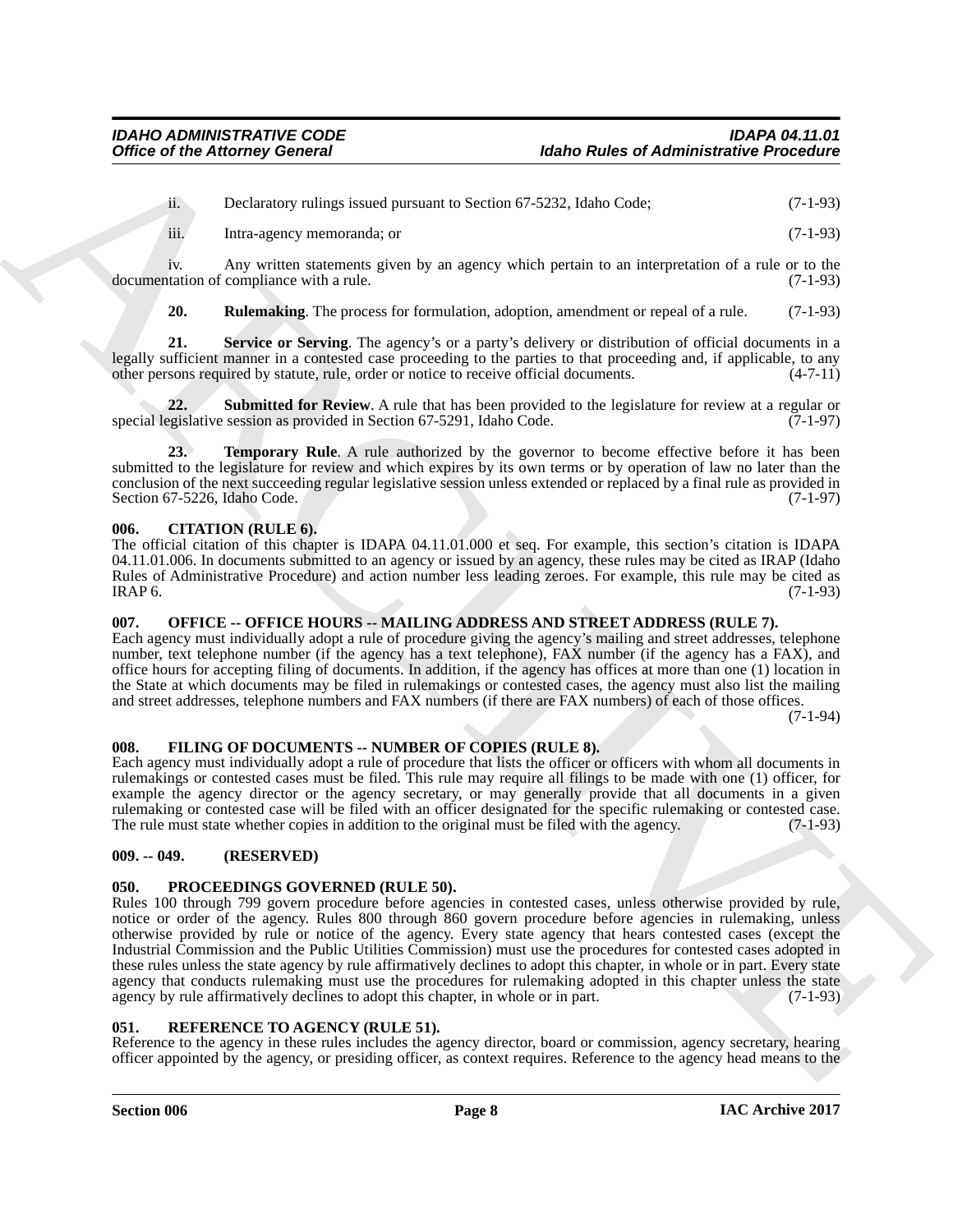agency director, board or commission, as context requires, or such other officer designated by the agency head to review recommended or preliminary orders. (7-1-93) review recommended or preliminary orders.

### <span id="page-8-10"></span><span id="page-8-0"></span>**052. LIBERAL CONSTRUCTION (RULE 52).**

The rules in this chapter will be liberally construed to secure just, speedy and economical determination of all issues presented to the agency. Unless prohibited by statute, the agency may permit deviation from these rules when it finds that compliance with them is impracticable, unnecessary or not in the public interest. Unless required by statute, the Idaho Rules of Civil Procedure and the Idaho Rules of Evidence do not apply to contested case proceedings conducted before the agency. (7-1-93)

#### <span id="page-8-6"></span><span id="page-8-1"></span>**053. COMMUNICATIONS WITH AGENCY (RULE 53).**

All written communications and documents that are intended to be part of an official record for a decision in a contested case must be filed with the officer designated by the agency. Unless otherwise provided by statute, rule, order or notice, documents are considered filed when received by the officer designated to receive them, not when mailed or otherwise transmitted. (7-1-93)

#### <span id="page-8-9"></span><span id="page-8-2"></span>**054. IDENTIFICATION OF COMMUNICATIONS (RULE 54).**

Parties' communications addressing or pertaining to a given proceeding should be written under that proceeding's case caption and case number. General communications by other persons should refer to case captions, case numbers, permit or license numbers, or the like, if this information is known. (7-1-93)

#### <span id="page-8-11"></span><span id="page-8-3"></span>**055. SERVICE BY AGENCY (RULE 55).**

<span id="page-8-13"></span><span id="page-8-12"></span>**01. Personal Service and Service by Mail**. Unless otherwise provided by statute or these rules or the agency's rules, the officer designated by the agency to serve rules, notices, summonses, complaints, or orders issued by the agency may serve these documents by regular mail, or by certified mail, return receipt requested, to a party's last known mailing address or by personal service.

One of the Advantagement Concerns and the United States of Advantagement Processing into the state of the Concerns and the Concerns and the Concerns and the Concerns and the Concerns and the Concerns and the Concerns and **02. Electronic Service**. If a party has appeared in a contested case or has not yet appeared but has consented or agreed in writing to service by facsimile transmission (FAX) or e-mail as an alternative to personal service or service by mail, and if authorized by statute, agency rule, notice or order, the officer designated to serve notices and orders in a contested case may serve those notices and orders by FAX or by e-mail in lieu of service by mail or personal service. (4-7-11)

<span id="page-8-16"></span>**03. When Service Complete**. Unless otherwise provided by statute, these rules, order or notice, service of orders and notices is complete when a copy, properly addressed and stamped, is deposited in the United States mail or the Statehouse mail, if the party is a State employee or State agency, or when there is an electronic verification that a facsimile transmission or an e-mail has been sent. (4-7-11)

<span id="page-8-14"></span>**04.** Persons Served. The officer designated by the agency to serve documents in a proceeding must serve all orders and notices in a proceeding on the representatives of each party designated pursuant to these rules for that proceeding and upon other persons designated by these rules or by the agency.  $(4-7-11)$ 

<span id="page-8-15"></span>**05.** Proof of Service. Every notice and order that the agency serves in a contested case must be accompanied by a proof of service stating the service date, each party or other person who was served, and the method of service. The agency may use a proof of service similar to those used by parties. See Rule 303.  $(4-7$ method of service. The agency may use a proof of service similar to those used by parties. See Rule 303.

#### <span id="page-8-7"></span><span id="page-8-4"></span>**056. COMPUTATION OF TIME (RULE 56).**

Whenever statute, these or other rules, order, or notice requires an act to be done within a certain number of days of a given day, the given day is not included in the count, but the last day of the period so computed is included in the count. If the day the act must be done is Saturday, Sunday or a legal holiday, the act may be done on the first day following that is not a Saturday, Sunday or a legal holiday. (7-1-93)

#### <span id="page-8-8"></span><span id="page-8-5"></span>**057. FEES AND REMITTANCES (RULE 57).**

Fees and remittances to the agency must be paid by money order, bank draft or check payable to agency. Remittances in currency or coin are wholly at the risk of the remitter, and the agency assumes no responsibility for their loss.

 $(7-1-93)$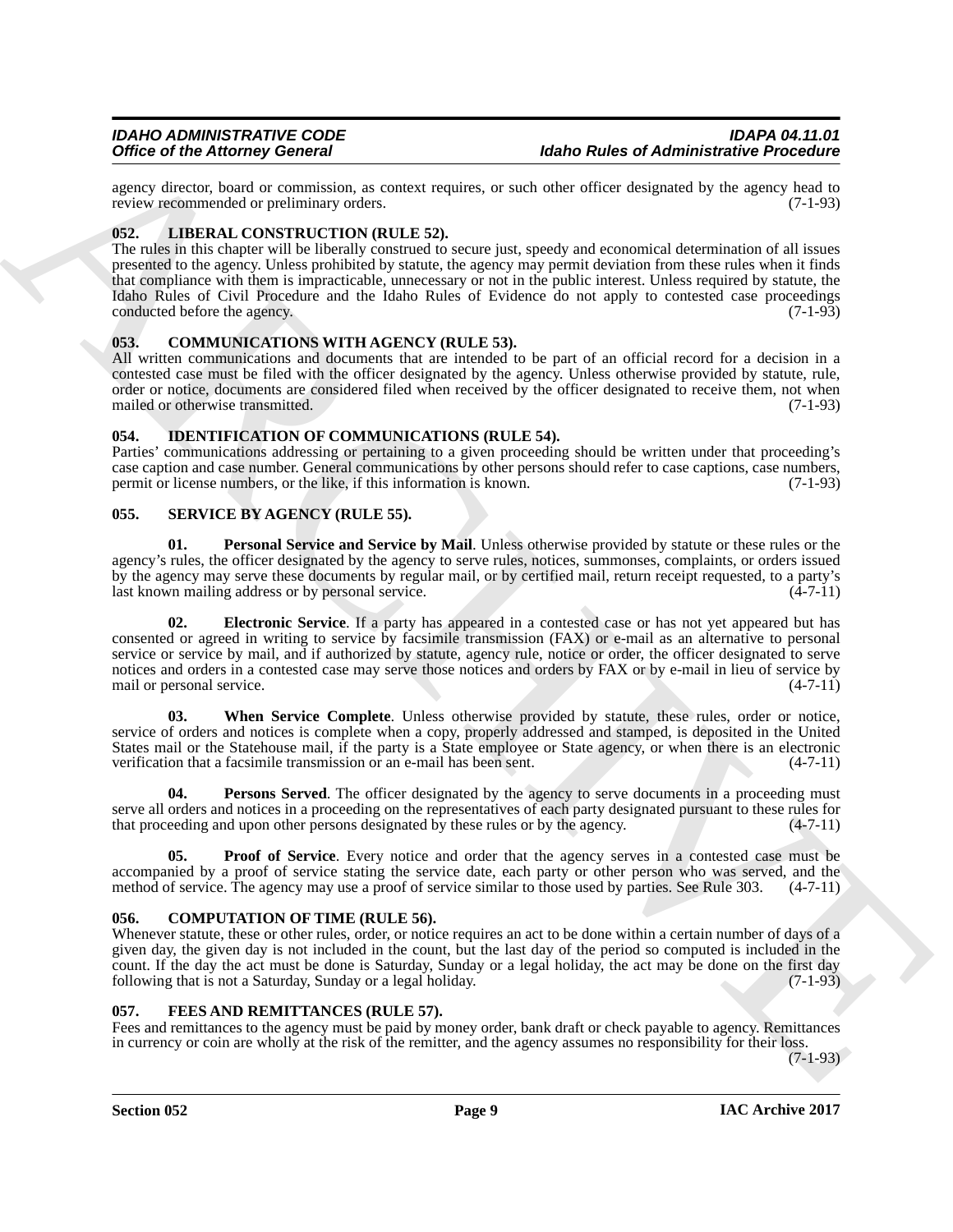<span id="page-9-0"></span>**058. -- 099. (RESERVED)**

#### **SUBCHAPTER B -- CONTESTED CASES Rules 100 through 800 -- Contested Cases**

#### **Rules 101 through 400 -- Definitions and General Provisions Rules 101 through 150 -- Informal and Formal Proceedings**

### <span id="page-9-13"></span><span id="page-9-1"></span>**100. INFORMAL PROCEEDINGS DEFINED (RULE 100).**

Informal proceedings are proceedings in contested cases authorized by statute, rule or order of the agency to be conducted using informal procedures, i.e., procedures without a record to be preserved for later agency or judicial review, without the necessity of representation according to Rule 202, without formal designation of parties, without the necessity of hearing examiners or other presiding officers, or without other formal procedures required by these rules for formal proceedings. Unless prohibited by statute, an agency may provide that informal proceedings may precede formal proceedings in the consideration of a rulemaking or a contested case. (7-1-93)

### <span id="page-9-12"></span><span id="page-9-2"></span>**101. INFORMAL PROCEDURE (RULE 101).**

Statute authorizes and these rules encourage the use informal proceedings to settle or determine contested cases. Unless prohibited by statute, the agency may provide for the use of informal procedure at any stage of a contested case. Informal procedure may include individual contacts by or with the agency staff asking for information, advice or assistance from the agency staff, or proposing informal resolution of formal disputes under the law administered by the agency. Informal procedures may be conducted in writing, by telephone or television, or in person. (7-1-93)

### <span id="page-9-11"></span><span id="page-9-3"></span>**102. FURTHER PROCEEDINGS (RULE 102).**

If statute provides that informal procedures shall be followed with no opportunity for further formal administrative review, then no opportunity for later formal administrative proceedings must be offered following informal proceedings. Otherwise, except as provided in Rule 103, any person participating in an informal proceeding must be given an opportunity for a later formal administrative proceeding before the agency, at which time the parties may fully develop the record before the agency.

### <span id="page-9-14"></span><span id="page-9-4"></span>**103. INFORMAL PROCEEDINGS DO NOT EXHAUST ADMINISTRATIVE REMEDIES (RULE 103).**

Unless all parties agree to the contrary in writing, informal proceedings do not substitute for formal proceedings and do not exhaust administrative remedies, and informal proceeding are conducted without prejudice to the right of the parties to present the matter formally to the agency. Settlement offers made in the course of informal proceedings are confidential and shall not be included in the agency record of a later formal proceeding. (7-1-93)

### <span id="page-9-10"></span><span id="page-9-5"></span>**104. FORMAL PROCEEDINGS (RULE 104).**

Office of the Attorney General<br>
(85). -999. IRESERVED (1990) (1990) (1990) (1990) (1990) (1990) (1990) (1990) (1990) (1990) (1990) (1990) (1990) (1990) (1990) (1990) (1990) (1990) (1990) (1990) (1990) (1990) (1990) (1990) Formal proceedings, which are governed by rules of procedure other than Rules 100 through 103, must be initiated by a document (generally a notice, order or complaint if initiated by the agency) or another pleading listed in Rules 210 through 280 if initiated by another person. Formal proceedings may be initiated by a document from the agency informing the party(ies) that the agency has reached an informal determination that will become final in the absence of further action by the person to whom the correspondence is addressed, provided that the document complies with the requirements of Rules 210 through 280. Formal proceedings can be initiated by the same document that initiates informal proceedings. (7-1-93)

### <span id="page-9-6"></span>**105. -- 149. (RESERVED)**

### <span id="page-9-15"></span><span id="page-9-7"></span>**150. PARTIES TO CONTESTED CASES LISTED (RULE 150).**

Parties to contested cases before the agency are called applicants or claimants or appellants, petitioners, complainants, respondents, protestants, or intervenors. On reconsideration or appeal within the agency parties are called by their original titles listed in the previous sentence. called by their original titles listed in the previous sentence.

### <span id="page-9-9"></span><span id="page-9-8"></span>**151. APPLICANTS/CLAIMANTS/APPELLANTS (RULE 151).**

Persons who seek any right, license, award or authority from the agency are called "applicants" or "claimants" or "appellants." (7-1-93)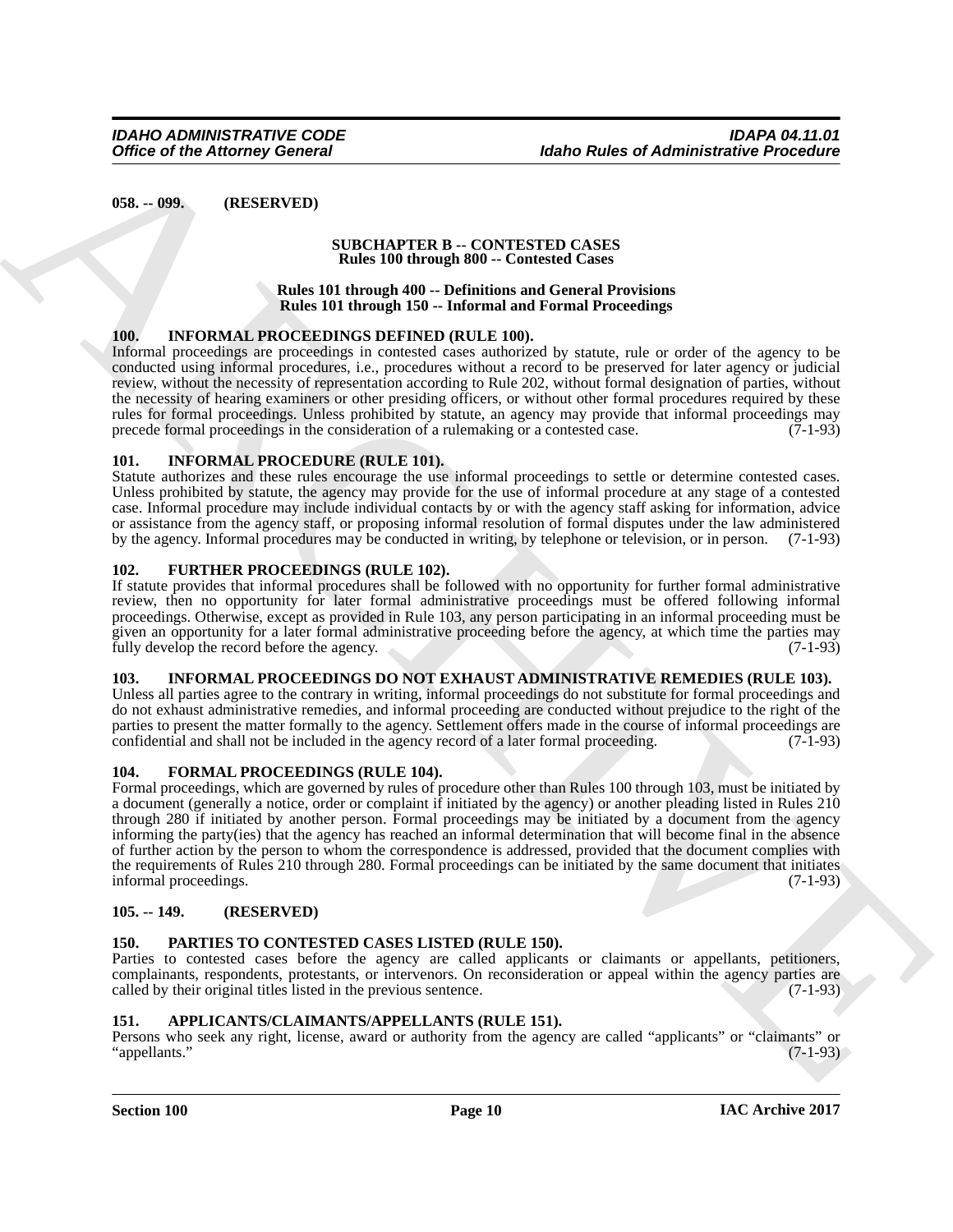#### <span id="page-10-14"></span><span id="page-10-0"></span>**152. PETITIONERS (RULE 152).**

Persons not applicants who seek to modify, amend or stay existing orders or rules of the agency, to clarify their rights or obligations under law administered by the agency, to ask the agency to initiate a contested case (other than an application or complaint), or to otherwise take action that will result in the issuance of an order or rule, are called "petitioners." (7-1-93)

### <span id="page-10-10"></span><span id="page-10-1"></span>**153. COMPLAINANTS (RULE 153).**

Persons who charge other person(s) with any act or omission are called "complainants." In any proceeding in which the agency itself charges a person with an act or omission, the agency is called "complainant." (7-1-93)

### <span id="page-10-16"></span><span id="page-10-2"></span>**154. RESPONDENTS (RULE 154).**

Persons against whom complaints are filed or about whom investigations are initiated are called "respondents."

(7-1-93)

### <span id="page-10-15"></span><span id="page-10-3"></span>**155. PROTESTANTS (RULE 155).**

Persons who oppose an application or claim or appeal and who have a statutory right to contest the right, license, award or authority sought by an applicant or claimant or appellant are called "protestants." (7-1-93) award or authority sought by an applicant or claimant or appellant are called "protestants."

### <span id="page-10-12"></span><span id="page-10-4"></span>**156. INTERVENORS (RULE 156).**

Persons, not applicants or claimants or appellants, complainants, respondents, or protestants to a proceeding, who are permitted to participate as parties pursuant to Rules 350 through 354 are called "intervenors." (7-1-93 permitted to participate as parties pursuant to Rules 350 through 354 are called "intervenors."

### <span id="page-10-17"></span><span id="page-10-5"></span>**157. RIGHTS OF PARTIES AND OF AGENCY STAFF (RULE 157).**

Subject to Rules 558, 560, and 600, all parties and agency staff may appear at hearing or argument, introduce evidence, examine witnesses, make and argue motions, state positions, and otherwise fully participate in hearings or arguments. (7-1-93) arguments. (7-1-93)

#### <span id="page-10-13"></span><span id="page-10-6"></span>**158. PERSONS DEFINED -- PERSONS NOT PARTIES -- INTERESTED PERSONS (RULE 158).**

Office of *H* Memory General Matheon Rules of *Administrative* Precision Fig. 22. **PETITIONES We are the state of** *Administrative* **Precision Control Matheon Rules of** *Administrative* **Precision Control Matheos Control Math** The term "person" includes natural persons, partnerships, corporations, associations, municipalities, government entities and subdivisions, and any other entity authorized by law to participate in the administrative proceeding. Persons other than the persons named in Rules 151 through 156 are not parties for the purpose of any statute or rule addressing rights or obligations of parties to a contested case. In kinds of proceedings in which persons other than the applicant or claimant or appellant, petitioner, complainant, or respondent would be expected to have an interest, persons may request the agency in writing that they be notified when proceedings of that kind are initiated. These persons are called "Interested Persons." Interested persons may become protestants, intervenors or public witnesses. The agency must serve notice of such proceedings on all interested persons. (7-1-93)

#### <span id="page-10-7"></span>**159. -- 199. (RESERVED)**

#### **Rules 200 through 209 Representatives of Parties**

### <span id="page-10-11"></span><span id="page-10-8"></span>**200. INITIAL PLEADING BY PARTY -- LISTING OF REPRESENTATIVES (RULE 200).**

The initial pleading of each party at the formal stage of a contested case (be it an application or claim or appeal, petition, complaint, protest, motion, or answer) must name the party's representative(s) for service and state the representative's(s') address(es) for purposes of receipt of all official documents. Unless authorized by order of the agency, no more than two (2) representatives for service of documents may be listed in an initial pleading. Service of documents on the named representative(s) is valid service upon the party for all purposes in that proceeding. If no person is explicitly named as the party's representative, the first person signing the pleading will be considered the party's representative. (7-1-93)

### <span id="page-10-18"></span><span id="page-10-9"></span>**201. TAKING OF APPEARANCES -- PARTICIPATION BY AGENCY STAFF (RULE 201).**

The presiding officer at a formal hearing or prehearing conference will take appearances to identify the representatives of all parties or other persons. In all proceedings in which the agency staff will participate, or any report or recommendation of the agency staff (other than a recommended order or preliminary order prepared by a hearing officer) will be considered or used in reaching a decision, at the timely request of any party the agency staff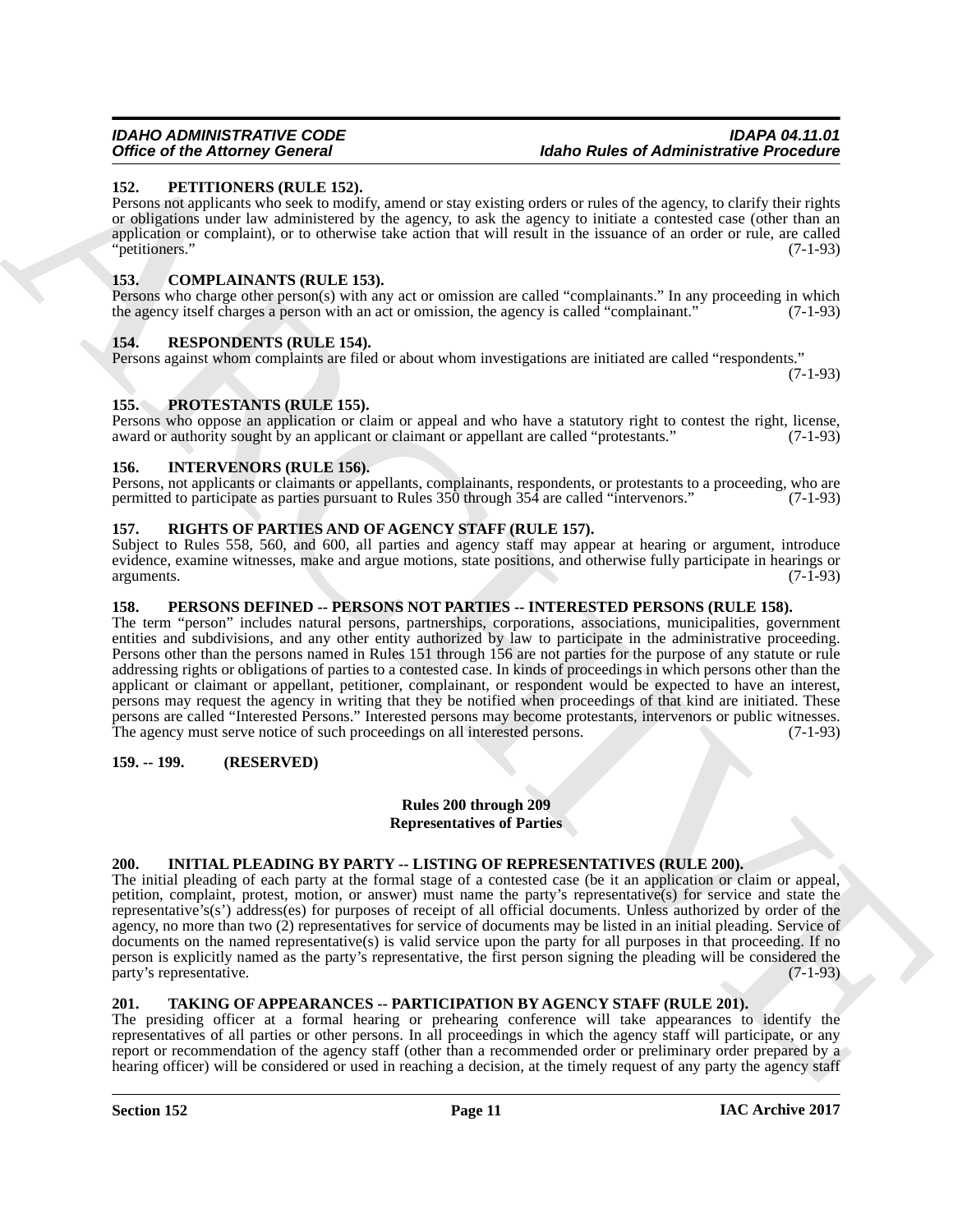must appear at any hearing and be available for cross-examination and participate in the hearing in the same manner as a party. (7-1-93) as a party.  $(7-1-93)$ 

#### <span id="page-11-9"></span><span id="page-11-8"></span><span id="page-11-0"></span>**202. REPRESENTATION OF PARTIES AT HEARING (RULE 202).**

**01. Appearances and Representation**. To the extent authorized or required by law, appearances and tation of parties or other persons at formal hearing or prehearing conference must be as follows: (7-1-93) representation of parties or other persons at formal hearing or prehearing conference must be as follows:

Natural Person. A natural person may represent himself or herself or be represented by a duly authorized employee, attorney, family member or next friend. (7-1-93)

**b.** A partnership may be represented by a partner, duly authorized employee, or attorney. (7-1-93)

**c.** A corporation may be represented by an officer, duly authorized employee, or attorney. (7-1-93)

**d.** A municipal corporation, local government agency, unincorporated association or nonprofit tion may be represented by an officer, duly authorized employee, or attorney. (7-1-93) organization may be represented by an officer, duly authorized employee, or attorney.

A state, federal or tribal governmental entity or agency may be represented by an officer, duly vee, or attorney. authorized employee, or attorney.

<span id="page-11-10"></span>**02. Representatives**. The representatives of parties at hearing, and no other persons or parties g before the agency, are entitled to examine witnesses and make or argue motions. (7-1-93) appearing before the agency, are entitled to examine witnesses and make or argue motions.

#### <span id="page-11-11"></span><span id="page-11-1"></span>**203. SERVICE ON REPRESENTATIVES OF PARTIES AND OTHER PERSONS (RULE 203).**

Office of the Attorney General Venezular is the spectroscopy of the spectral interaction in the spectral interaction of the spectral interaction of the spectral interaction of the spectral interaction of the spectral inte From the time a party files its initial pleading in a contested case, that party must serve and all other parties must serve all future documents intended to be part of the agency record upon all other parties' representatives designated pursuant to Rule 200, unless otherwise directed by order or notice or by the presiding officer on the record. The presiding officer may order parties to serve past documents filed in the case upon those representatives. The presiding officer may order parties to serve past or future documents filed in the case upon persons not parties to the proceedings before the agency. (7-1-93) proceedings before the agency.

#### <span id="page-11-13"></span><span id="page-11-2"></span>**204. WITHDRAWAL OF PARTIES (RULE 204).**

Any party may withdraw from a proceeding in writing or at hearing. (7-1-93)

#### <span id="page-11-12"></span><span id="page-11-3"></span>**205. SUBSTITUTION OF REPRESENTATIVE -- WITHDRAWAL OF REPRESENTATIVE (RULE 205).**

A party's representative may be changed and a new representative may be substituted by notice to the agency and to all other parties so long as the proceedings are not unreasonably delayed. The presiding officer at hearing may permit substitution of representatives at hearing in the presiding officer's discretion. Persons representing a party who wish to withdraw their representation of a party in a proceeding before the agency must immediately file in writing a notice of withdrawal of representation and serve that notice on the party represented and all other parties. (7-1-93)

#### <span id="page-11-4"></span>**206. CONDUCT REQUIRED (RULE 206).**

Representatives of parties and parties appearing in a proceeding must conduct themselves in an ethical and courteous manner. (7-1-93) manner. (7-1-93)

#### <span id="page-11-5"></span>**207. -- 209. (RESERVED)**

#### **Rules 210 through 299 Pleadings -- In General**

# <span id="page-11-7"></span><span id="page-11-6"></span>**210. PLEADINGS LISTED -- MISCELLANEOUS (RULE 210).**

Pleadings in contested cases are called applications or claims or appeals, petitions, complaints, protests, motions, answers, and consent agreements. Affidavits or declarations under penalty of perjury may be filed in support of any pleading. A party's initial pleading in any proceeding must comply with Rule 200, but the presiding officer may allow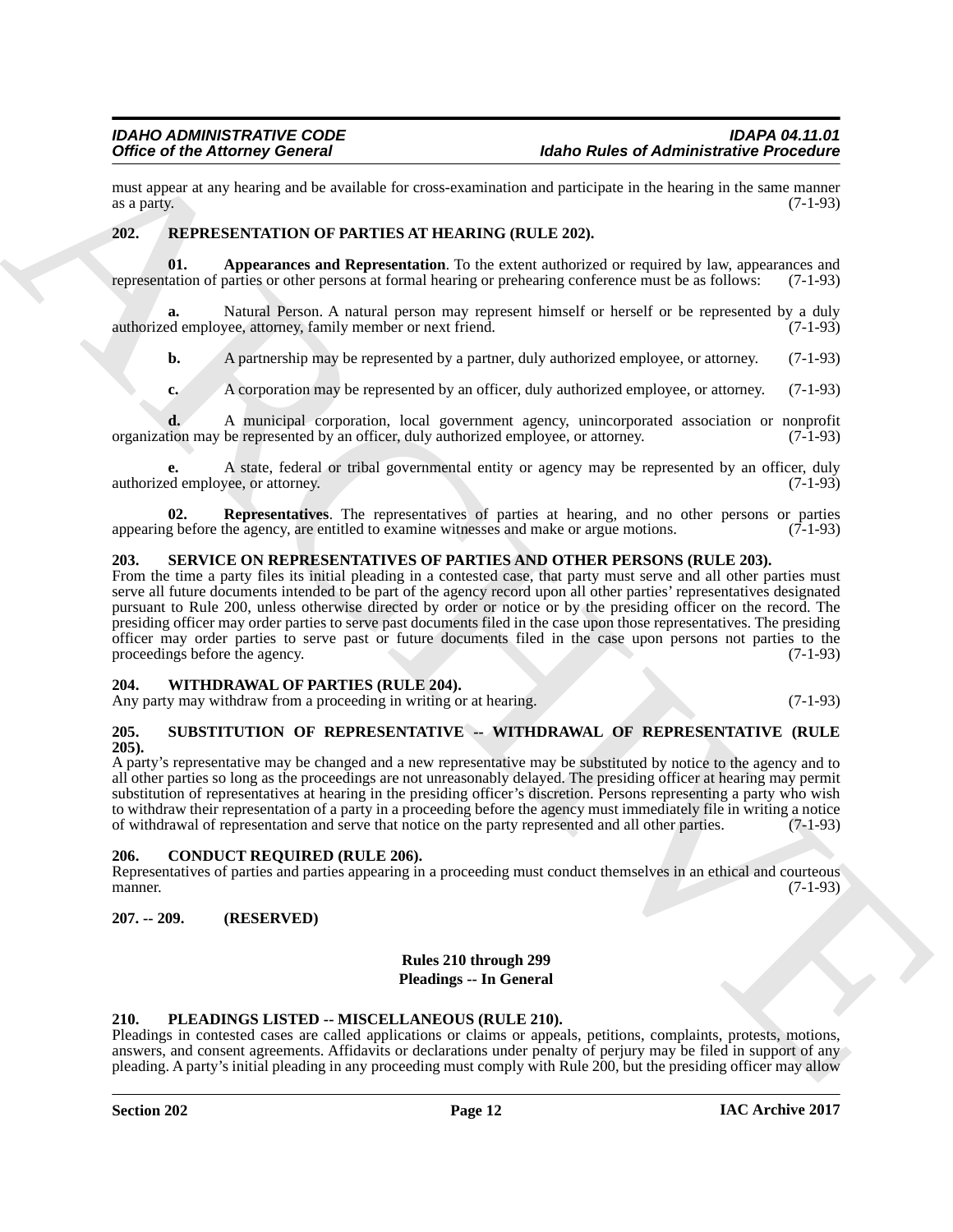# <span id="page-12-0"></span>**211. -- 219. (RESERVED)**

# <span id="page-12-10"></span><span id="page-12-7"></span><span id="page-12-6"></span><span id="page-12-3"></span><span id="page-12-2"></span><span id="page-12-1"></span>**220. APPLICATIONS/CLAIMS/APPEALS -- DEFINED -- FORM AND CONTENTS (RULE 220).**

|                                                                                 | <b>Office of the Attorney General</b>                                                                                                                                                                                                                                                                                                                                                                                                                                            | <b>Idaho Rules of Administrative Procedure</b> |  |  |  |
|---------------------------------------------------------------------------------|----------------------------------------------------------------------------------------------------------------------------------------------------------------------------------------------------------------------------------------------------------------------------------------------------------------------------------------------------------------------------------------------------------------------------------------------------------------------------------|------------------------------------------------|--|--|--|
| $(1)$ pleading.                                                                 | documents filed during informal stages of the proceeding to be considered a party's initial pleading without the<br>requirement of resubmission to comply with this rule. All pleadings filed during the formal stage of a proceeding<br>must be filed in accordance with Rules 300 through 303. A party may adopt or join any other party's pleading. Two<br>(2) or more separately stated grounds, claims or answers concerning the same subject matter may be included in one | $(7-1-93)$                                     |  |  |  |
| $211. - 219.$                                                                   | (RESERVED)                                                                                                                                                                                                                                                                                                                                                                                                                                                                       |                                                |  |  |  |
| 220.<br>APPLICATIONS/CLAIMS/APPEALS -- DEFINED -- FORM AND CONTENTS (RULE 220). |                                                                                                                                                                                                                                                                                                                                                                                                                                                                                  |                                                |  |  |  |
| 01.                                                                             | Applications/Claims/Appeals Defined. All pleadings requesting a right, license, award or<br>authority from the agency are called "applications" or "claims" or "appeals."                                                                                                                                                                                                                                                                                                        | $(7-1-93)$                                     |  |  |  |
| 02.                                                                             | Form and Content. Applications or claims or appeals should:                                                                                                                                                                                                                                                                                                                                                                                                                      | $(7-1-93)$                                     |  |  |  |
| a.                                                                              | Fully state the facts upon which they are based;                                                                                                                                                                                                                                                                                                                                                                                                                                 | $(7-1-93)$                                     |  |  |  |
| b.<br>are based; and                                                            | Refer to the particular provisions of statute, rule, order, or other controlling law upon which they                                                                                                                                                                                                                                                                                                                                                                             | $(7-1-93)$                                     |  |  |  |
| c.                                                                              | State the right, license, award, or authority sought.                                                                                                                                                                                                                                                                                                                                                                                                                            | $(7-1-93)$                                     |  |  |  |
| $221. - 229.$                                                                   | (RESERVED)                                                                                                                                                                                                                                                                                                                                                                                                                                                                       |                                                |  |  |  |
| 230.                                                                            | PETITIONS -- DEFINED -- FORM AND CONTENTS (RULE 230).                                                                                                                                                                                                                                                                                                                                                                                                                            |                                                |  |  |  |
| 01.                                                                             | <b>Petitions Defined.</b> All pleadings requesting the following are called "petitions."                                                                                                                                                                                                                                                                                                                                                                                         | $(7-1-93)$                                     |  |  |  |
| a.                                                                              | Modification, amendment or stay of existing orders or rules;                                                                                                                                                                                                                                                                                                                                                                                                                     | $(7-1-93)$                                     |  |  |  |
| b.                                                                              | Clarification, declaration or construction of the law administered by the agency or of a party's<br>rights or obligations under law administered by the agency;                                                                                                                                                                                                                                                                                                                  | $(7-1-93)$                                     |  |  |  |
| c.                                                                              | The initiation of a contested case not an application, claim or complaint or otherwise taking action<br>that will lead to the issuance of an order or a rule;                                                                                                                                                                                                                                                                                                                    | $(7-1-93)$                                     |  |  |  |
| d.                                                                              | Reconsideration; or                                                                                                                                                                                                                                                                                                                                                                                                                                                              | $(7-1-93)$                                     |  |  |  |
| е.                                                                              | Intervention.                                                                                                                                                                                                                                                                                                                                                                                                                                                                    | $(7-1-93)$                                     |  |  |  |
| 02.                                                                             | Form and Contents. Petitions should:                                                                                                                                                                                                                                                                                                                                                                                                                                             | $(7-1-93)$                                     |  |  |  |
| a.                                                                              | Fully state the facts upon which they are based;                                                                                                                                                                                                                                                                                                                                                                                                                                 | $(7-1-93)$                                     |  |  |  |
| $\mathbf{b}$ .<br>based;                                                        | Refer to the particular provisions of statute, rule, order or other controlling law upon which they are                                                                                                                                                                                                                                                                                                                                                                          | $(7-1-93)$                                     |  |  |  |
| $\mathbf{c}$                                                                    | State the relief desired; and                                                                                                                                                                                                                                                                                                                                                                                                                                                    | $(7-1-93)$                                     |  |  |  |
| d.                                                                              | State the name of the person petitioned against (the respondent), if any.                                                                                                                                                                                                                                                                                                                                                                                                        | $(7-1-93)$                                     |  |  |  |
| $231 - 239$ .                                                                   | (RESERVED)                                                                                                                                                                                                                                                                                                                                                                                                                                                                       |                                                |  |  |  |
| 240.                                                                            | <b>COMPLAINTS -- DEFINED -- FORM AND CONTENTS (RULE 240).</b>                                                                                                                                                                                                                                                                                                                                                                                                                    |                                                |  |  |  |
| 01.                                                                             | <b>Complaints Defined.</b> All pleadings charging other person(s) with acts or omissions under law                                                                                                                                                                                                                                                                                                                                                                               |                                                |  |  |  |

### <span id="page-12-9"></span><span id="page-12-8"></span><span id="page-12-5"></span><span id="page-12-4"></span>**240. COMPLAINTS -- DEFINED -- FORM AND CONTENTS (RULE 240).**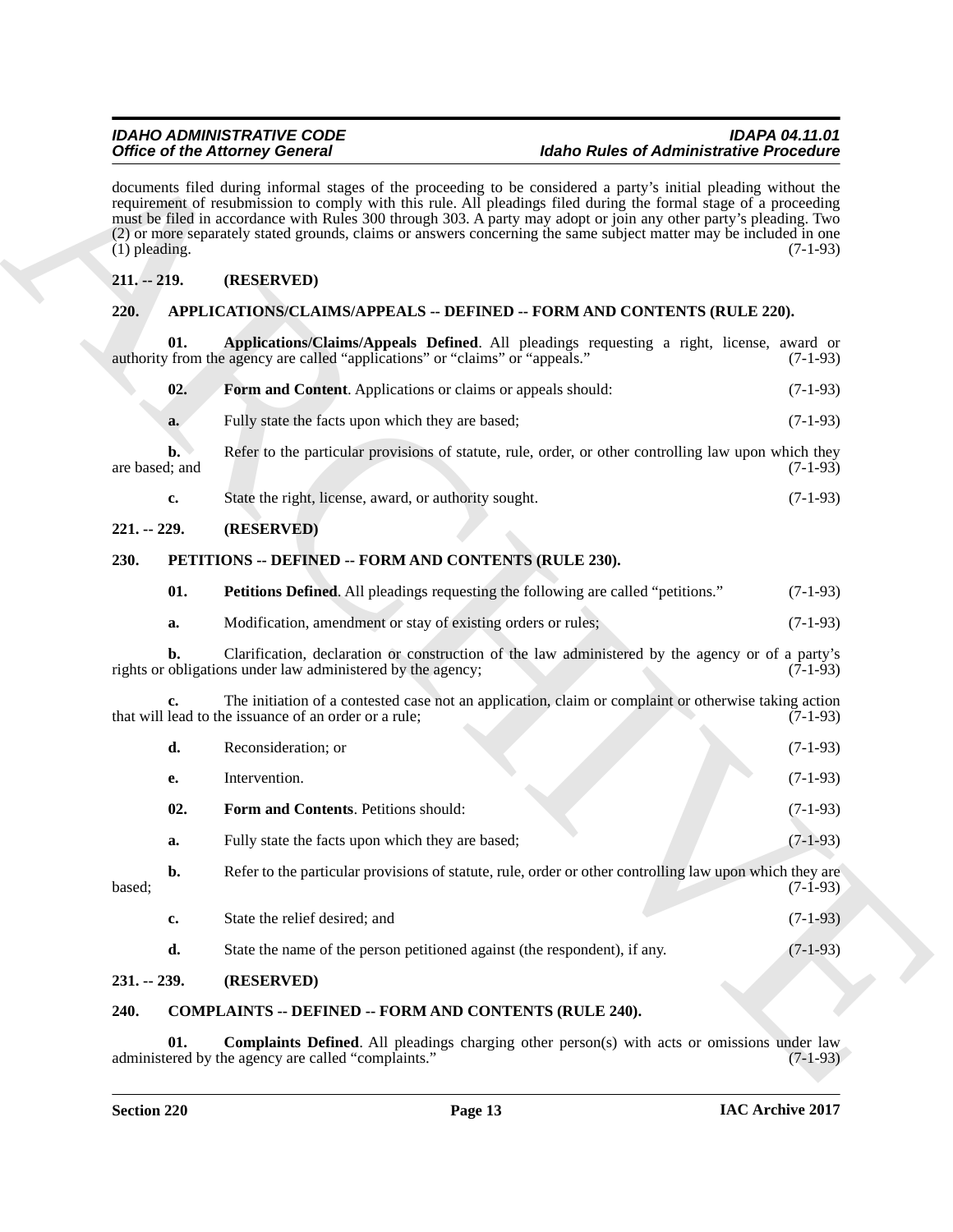<span id="page-13-6"></span><span id="page-13-0"></span>

| <b>Office of the Attorney General</b> |                                                                                                                                                                                                                                                                                                                                                                                                                                                                   | <b>Idaho Rules of Administrative Procedure</b>                                                             |            |  |
|---------------------------------------|-------------------------------------------------------------------------------------------------------------------------------------------------------------------------------------------------------------------------------------------------------------------------------------------------------------------------------------------------------------------------------------------------------------------------------------------------------------------|------------------------------------------------------------------------------------------------------------|------------|--|
| 02.                                   | Form and Contents. Complaints must:                                                                                                                                                                                                                                                                                                                                                                                                                               |                                                                                                            | $(7-1-93)$ |  |
| a.                                    | Be in writing;                                                                                                                                                                                                                                                                                                                                                                                                                                                    |                                                                                                            | $(7-1-93)$ |  |
| b.                                    | reciting the facts constituting the acts or omissions and the dates when they occurred;                                                                                                                                                                                                                                                                                                                                                                           | Fully state the acts or things done or omitted to be done by the persons complained against by             | $(7-1-93)$ |  |
| c.                                    | Refer to statutes, rules, orders or other controlling law involved;                                                                                                                                                                                                                                                                                                                                                                                               |                                                                                                            | $(7-1-93)$ |  |
| d.                                    | State the relief desired;                                                                                                                                                                                                                                                                                                                                                                                                                                         |                                                                                                            | $(7-1-93)$ |  |
| e.                                    | State the name of the person complained against (the respondent).                                                                                                                                                                                                                                                                                                                                                                                                 |                                                                                                            | $(7-1-93)$ |  |
| 241. -- 249.                          | (RESERVED)                                                                                                                                                                                                                                                                                                                                                                                                                                                        |                                                                                                            |            |  |
| 250.                                  | PROTESTS -- DEFINED -- FORM AND CONTENTS (RULE 250).                                                                                                                                                                                                                                                                                                                                                                                                              |                                                                                                            |            |  |
| 01.<br>called "protests."             |                                                                                                                                                                                                                                                                                                                                                                                                                                                                   | <b>Protests Defined.</b> All pleadings opposing an application or claim or appeal as a matter of right are | $(7-1-93)$ |  |
| 02.                                   | Form and Contents. Protests should:                                                                                                                                                                                                                                                                                                                                                                                                                               |                                                                                                            | $(7-1-93)$ |  |
| a.<br>the application or claim;       |                                                                                                                                                                                                                                                                                                                                                                                                                                                                   | Fully state the facts upon which they are based, including the protestant's claim of right to oppose       | $(7-1-93)$ |  |
| b.<br>based; and                      |                                                                                                                                                                                                                                                                                                                                                                                                                                                                   | Refer to the particular provisions of statute, rule, order or other controlling law upon which they are    | $(7-1-93)$ |  |
| c.<br>application.                    |                                                                                                                                                                                                                                                                                                                                                                                                                                                                   | State any proposed limitation (or the denial) of any right, license, award or authority sought in the      | $(7-1-93)$ |  |
| $251. - 259.$                         | (RESERVED)                                                                                                                                                                                                                                                                                                                                                                                                                                                        |                                                                                                            |            |  |
| 260.                                  | MOTIONS -- DEFINED -- FORM AND CONTENTS -- TIME FOR FILING (RULE 260).                                                                                                                                                                                                                                                                                                                                                                                            |                                                                                                            |            |  |
| 01.                                   | case, except consent agreements or pleadings specifically answering other pleadings, are called "motions." (7-1-93)                                                                                                                                                                                                                                                                                                                                               | Motions Defined. All other pleadings requesting the agency to take any other action in a contested         |            |  |
| 02.                                   | Form and Contents. Motions should:                                                                                                                                                                                                                                                                                                                                                                                                                                |                                                                                                            | $(7-1-93)$ |  |
| a.                                    | Fully state the facts upon they are based;                                                                                                                                                                                                                                                                                                                                                                                                                        |                                                                                                            | $(7-1-93)$ |  |
| b.<br>they are based; and             |                                                                                                                                                                                                                                                                                                                                                                                                                                                                   | Refer to the particular provision of statute, rule, order, notice, or other controlling law upon which     | $(7-1-93)$ |  |
| c.                                    | State the relief sought.                                                                                                                                                                                                                                                                                                                                                                                                                                          |                                                                                                            | $(7-1-93)$ |  |
| 03.                                   | motion, it must state so in the motion. Any motion to dismiss, strike or limit an application or claim or appeal,<br>complaint, petition, or protest must be filed before the answer is due or be included in the answer, if the movant is<br>obligated to file an answer. If a motion is directed to an answer, it must be filed within fourteen (14) days after service<br>of the answer. Other motions may be filed at any time upon compliance with Rule 565. | <b>Oral Argument -- Time for Filing</b> . If the moving party desires oral argument or hearing on the      | $(7-1-93)$ |  |
| $261. - 269.$                         | (RESERVED)                                                                                                                                                                                                                                                                                                                                                                                                                                                        |                                                                                                            |            |  |
| 270.                                  | ANSWERS -- DEFINED -- FORM AND CONTENTS -- TIME FOR FILING (RULE 270).                                                                                                                                                                                                                                                                                                                                                                                            |                                                                                                            |            |  |

### <span id="page-13-8"></span><span id="page-13-7"></span><span id="page-13-2"></span><span id="page-13-1"></span>**251. -- 259. (RESERVED)**

### <span id="page-13-3"></span>**260. MOTIONS -- DEFINED -- FORM AND CONTENTS -- TIME FOR FILING (RULE 260).**

<span id="page-13-11"></span><span id="page-13-10"></span><span id="page-13-9"></span>

| 02. | <b>Form and Contents.</b> Motions should:  | $(7-1-93)$ |
|-----|--------------------------------------------|------------|
| а.  | Fully state the facts upon they are based; | $(7-1-93)$ |

### <span id="page-13-4"></span>**261. -- 269. (RESERVED)**

### <span id="page-13-5"></span>**270. ANSWERS -- DEFINED -- FORM AND CONTENTS -- TIME FOR FILING (RULE 270).**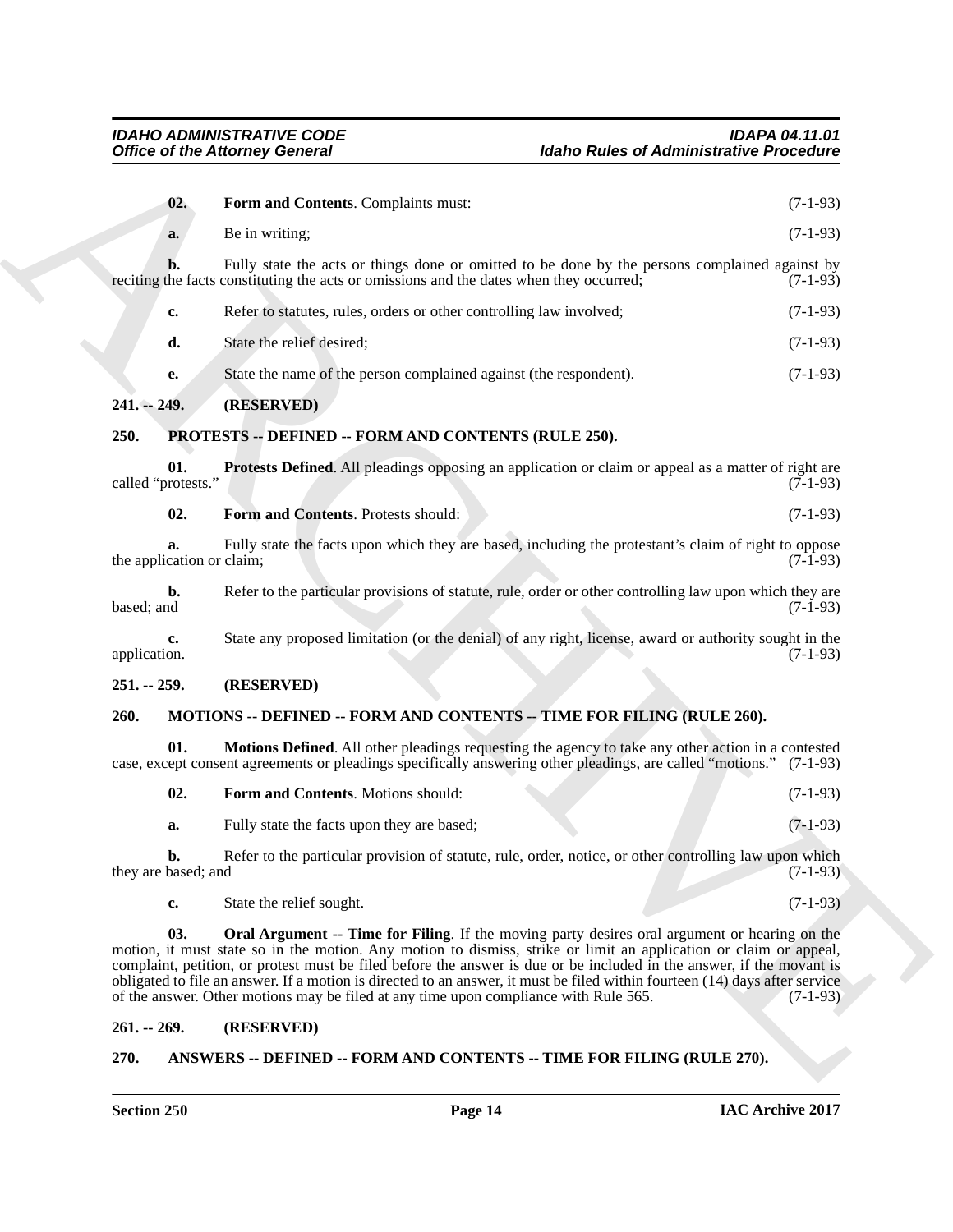### <span id="page-14-8"></span><span id="page-14-0"></span>**271. -- 279. (RESERVED)**

#### <span id="page-14-7"></span><span id="page-14-6"></span><span id="page-14-5"></span><span id="page-14-1"></span>**280. CONSENT AGREEMENTS -- DEFINED -- FORM AND CONTENTS (RULE 280).**

<span id="page-14-9"></span>

|                                      | <b>Office of the Attorney General</b>                                       | <b>Idaho Rules of Administrative Procedure</b>                                                                                                                                                                                                                                                                                                                                                                                                                                                                                                                                                                                                                                                                                                                                                                                                                                                                                                       |                                                                                                                 |
|--------------------------------------|-----------------------------------------------------------------------------|------------------------------------------------------------------------------------------------------------------------------------------------------------------------------------------------------------------------------------------------------------------------------------------------------------------------------------------------------------------------------------------------------------------------------------------------------------------------------------------------------------------------------------------------------------------------------------------------------------------------------------------------------------------------------------------------------------------------------------------------------------------------------------------------------------------------------------------------------------------------------------------------------------------------------------------------------|-----------------------------------------------------------------------------------------------------------------|
|                                      | protests, or motions are called "answers."                                  | All pleadings responding to the allegations or requests of applications or claims or appeals, complaints, petitions,                                                                                                                                                                                                                                                                                                                                                                                                                                                                                                                                                                                                                                                                                                                                                                                                                                 | $(7-1-93)$                                                                                                      |
| 01.<br>numbered.                     |                                                                             | Answers to Pleadings Other Than Motions. Answers to applications, claims, or appeals,<br>complaints, petitions, or protests must be filed and served on all parties of record within twenty-one (21) days after<br>service of the pleading being answered, unless order or notice modifies the time within which answer may be made,<br>or a motion to dismiss is made within twenty-one (21) days. When an answer is not timely filed under this rule, the<br>presiding officer may issue a notice of default against the respondent pursuant to Rule 700. Answers to applications<br>or claims or appeals, complaints, petitions, or protests must admit or deny each material allegation of the application<br>or claim or appeal, complaint, petition or protest. Any material allegation not specifically admitted shall be<br>considered to be denied. Matters alleged by cross-complaint or affirmative defense must be separately stated and | $(7-1-93)$                                                                                                      |
| 02.                                  |                                                                             | Answers to Motions. Answers to motions may be filed by persons or parties who are the object of<br>a motion or by parties opposing a motion. The person or party answering the motion must do so with all deliberate<br>and reasonable speed. In no event is a party entitled to more than fourteen (14) days to answer a motion or to move<br>for additional time to answer. The presiding officer may act upon a prehearing motion under Rule 565.                                                                                                                                                                                                                                                                                                                                                                                                                                                                                                 | $(7-1-93)$                                                                                                      |
| $271. - 279.$                        | (RESERVED)                                                                  |                                                                                                                                                                                                                                                                                                                                                                                                                                                                                                                                                                                                                                                                                                                                                                                                                                                                                                                                                      |                                                                                                                 |
| 280.                                 |                                                                             | <b>CONSENT AGREEMENTS -- DEFINED -- FORM AND CONTENTS (RULE 280).</b>                                                                                                                                                                                                                                                                                                                                                                                                                                                                                                                                                                                                                                                                                                                                                                                                                                                                                |                                                                                                                 |
| 01.<br>compliance with existing law. |                                                                             | <b>Consent Agreements Defined.</b> Agreements between the agency or agency staff and another<br>person(s) in which one (1) or more person(s) agree to engage in certain conduct mandated by statute, rule, order, case<br>decision, or other provision of law, or to refrain from engaging in certain conduct prohibited by statute, rule, order,<br>case decision, or other provision of law, are called "consent agreements." Consent agreements are intended to require                                                                                                                                                                                                                                                                                                                                                                                                                                                                           | $(7-1-93)$                                                                                                      |
| 02.                                  | Requirements. Consent agreements must:                                      |                                                                                                                                                                                                                                                                                                                                                                                                                                                                                                                                                                                                                                                                                                                                                                                                                                                                                                                                                      | $(7-1-93)$                                                                                                      |
| a.                                   | Recite the parties to the agreement; and                                    |                                                                                                                                                                                                                                                                                                                                                                                                                                                                                                                                                                                                                                                                                                                                                                                                                                                                                                                                                      | $(7-1-93)$                                                                                                      |
| b.                                   | Fully state the conduct proscribed or prescribed by the consent agreement.  |                                                                                                                                                                                                                                                                                                                                                                                                                                                                                                                                                                                                                                                                                                                                                                                                                                                                                                                                                      | $(7-1-93)$                                                                                                      |
| 03.                                  | <b>Additional.</b> In addition, consent agreements may:                     |                                                                                                                                                                                                                                                                                                                                                                                                                                                                                                                                                                                                                                                                                                                                                                                                                                                                                                                                                      | $(7-1-93)$                                                                                                      |
| a.                                   | Recite the consequences of failure to abide by the consent agreement;       |                                                                                                                                                                                                                                                                                                                                                                                                                                                                                                                                                                                                                                                                                                                                                                                                                                                                                                                                                      | $(7-1-93)$                                                                                                      |
| b.                                   | Provide for payment of civil or administrative penalties authorized by law; |                                                                                                                                                                                                                                                                                                                                                                                                                                                                                                                                                                                                                                                                                                                                                                                                                                                                                                                                                      | $(7-1-93)$                                                                                                      |
| c.                                   | Provide for loss of rights, licenses, awards or authority;                  |                                                                                                                                                                                                                                                                                                                                                                                                                                                                                                                                                                                                                                                                                                                                                                                                                                                                                                                                                      | $(7-1-93)$                                                                                                      |
| d.                                   | Provide for other consequences as agreed to by the parties; and             |                                                                                                                                                                                                                                                                                                                                                                                                                                                                                                                                                                                                                                                                                                                                                                                                                                                                                                                                                      | $(7-1-93)$                                                                                                      |
| e.                                   | counsel, etc.) with regard to enforcement of the consent agreement.         | Provide that the parties waive all further procedural rights (including hearing, consultation with                                                                                                                                                                                                                                                                                                                                                                                                                                                                                                                                                                                                                                                                                                                                                                                                                                                   | $(7-1-93)$                                                                                                      |
| $281. - 299.$<br>(RESERVED)          |                                                                             |                                                                                                                                                                                                                                                                                                                                                                                                                                                                                                                                                                                                                                                                                                                                                                                                                                                                                                                                                      |                                                                                                                 |
| 300.                                 | TRANSMISSION (FAX) (RULE 300).                                              | FILING DOCUMENTS WITH THE AGENCY -- NUMBER OF COPIES -- FACSIMILE<br>An original and necessary copies (if any are required by the agency) of all documents intended to be part of an agency<br>record must be filed with the officer designated by the agency to receive filing in the case. Pleadings and other                                                                                                                                                                                                                                                                                                                                                                                                                                                                                                                                                                                                                                     | documents not exceeding ten (10) pages in length requiring urgent or immediate action may be filed by facsimile |

#### <span id="page-14-2"></span>**281. -- 299. (RESERVED)**

#### <span id="page-14-4"></span><span id="page-14-3"></span>**300. FILING DOCUMENTS WITH THE AGENCY -- NUMBER OF COPIES -- FACSIMILE TRANSMISSION (FAX) (RULE 300).**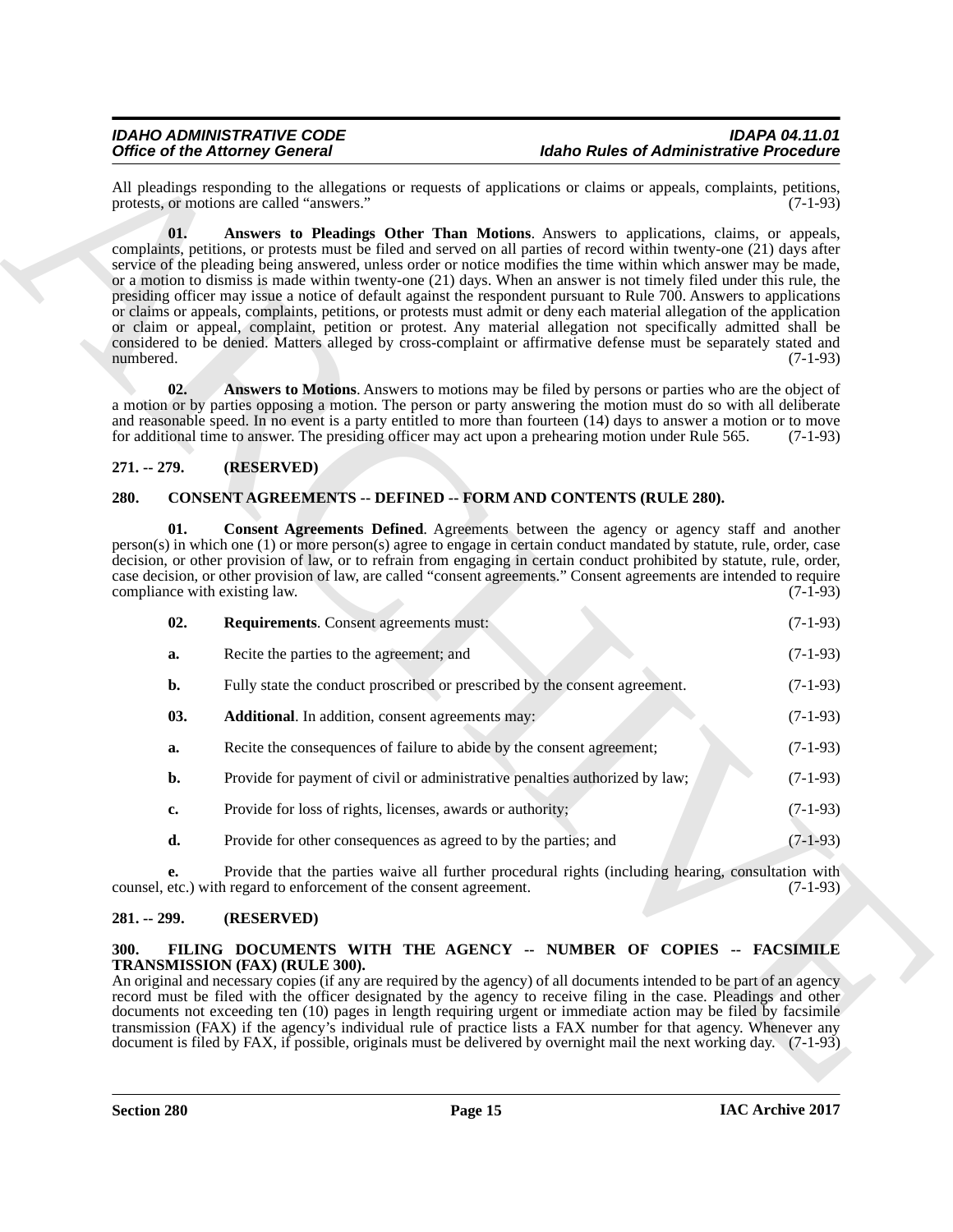### <span id="page-15-0"></span>**301. FORM OF PLEADINGS (RULE 301).**

<span id="page-15-4"></span>**01. Form**. All pleadings, except those filed on agency forms, submitted by a party and intended to be part of an agency record must:  $(7-1-93)$ 

**a.** Be submitted on white eight and one-half inch (8 1/2") by eleven inch (11") paper copied on one (1) side only; (7-1-93) side only; (7-1-93)

**b.** State the case caption, case number and title of the document; (7-1-93)

**c.** Include on the upper left corner of the first page the name(s), mailing and street address(es), and telephone and FAX number(s) of the person(s) filing the document or the person(s) to whom questions about the document can be directed; and  $(7-1-93)$ document can be directed; and

**d.** Have at least one inch (1") left and top margins. (7-1-93)

<span id="page-15-3"></span>**02. Example**. Documents complying with this rule will be in the following form:

Name of Representative Mailing Address of Representative Street Address of Representative (if different) Telephone Number of Representative FAX Number of Representative (if there is one) Attorney/Representative for (Name of Party)

BEFORE THE AGENCY

(Title of Proceeding) CASE NO.

(TITLE OF DOCUMENT)

(7-1-93)

#### <span id="page-15-6"></span><span id="page-15-1"></span>**302. SERVICE ON PARTIES AND OTHER PERSONS (RULE 302).**

Office of the Atlontace Concerns 10.<br>
19. **EVALUATION** CONTINUES IN the state of Administrative Procedure<br>
39. **IDENTIFY CONTINUES IN the state of the state of the state of the state of the state of the state of the state** All documents intended to be part of the agency record for decision must be served upon the representatives of each party of record concurrently with the original filing with the officer designated by the agency to receive filings in the case. When a document has been filed by FAX, it must be served upon all other parties with FAX facilities by FAX and upon the remaining parties by overnight mail, hand delivery, or the next best available service if these services are not available. The presiding officer may direct that some or all of these documents be served on interested or affected persons who are not parties. (7-1-93)

#### <span id="page-15-5"></span><span id="page-15-2"></span>**303. PROOF OF SERVICE (RULE 303).**

Every document that a party or interested persons files with and intends to be part of the agency record must be attached to or accompanied by proof of service by the following or similar certificate:

I HEREBY CERTIFY (swear or affirm) that I have this day  $\frac{1}{\sqrt{1-\frac{1}{\sqrt{1-\frac{1}{\sqrt{1-\frac{1}{\sqrt{1-\frac{1}{\sqrt{1-\frac{1}{\sqrt{1-\frac{1}{\sqrt{1-\frac{1}{\sqrt{1-\frac{1}{\sqrt{1-\frac{1}{\sqrt{1-\frac{1}{\sqrt{1-\frac{1}{\sqrt{1-\frac{1}{\sqrt{1-\frac{1}{\sqrt{1-\frac{1}{\sqrt{1-\frac{1}{\sqrt{1-\frac{1}{\sqrt{1-\frac{1}{\sqrt{1-\frac{1}{\sqrt{1-\frac{1}{\sqrt{1-\frac{1}{\sqrt{1-\frac{1}{\sqrt{1-\frac{1}{\sqrt{1-\frac{1$ foregoing  $(\overline{\text{name(s)}})$  of document(s)) upon all parties of record in this proceeding, (by delivering a copy thereof in person: (list names)) (by mailing a copy thereof, properly addressed with postage prepaid, to: (list names and addresses)). (by facsimile transmission to: (list names and FAX numbers)) (by e-mail to: (list names and e-mail addresses)).

(Signature)

 $(4 - 7 - 11)$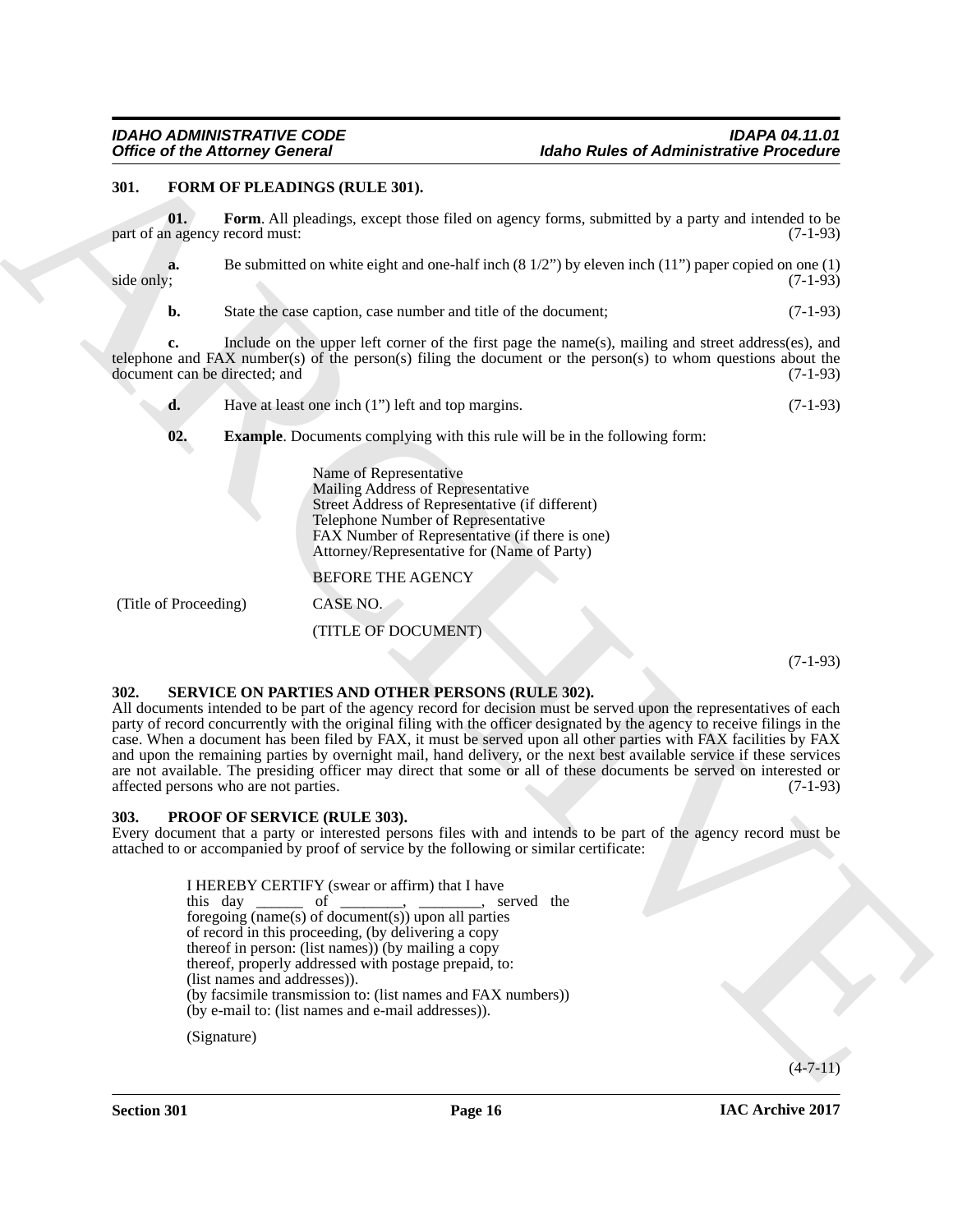# <span id="page-16-11"></span><span id="page-16-0"></span>**304. DEFECTIVE, INSUFFICIENT OR LATE PLEADINGS (RULE 304).**

Defective, insufficient or late pleadings may be returned or dismissed. (7-1-93)

# <span id="page-16-10"></span><span id="page-16-1"></span>**305. AMENDMENTS TO PLEADINGS -- WITHDRAWAL OF PLEADINGS (RULE 305).**

The presiding officer may allow any pleading to be amended or corrected or any omission to be supplied. Pleadings will be liberally construed, and defects that do not affect substantial rights of the parties will be disregarded. A party desiring to withdraw a pleading must file a notice of withdrawal of the pleading and serve all parties with a copy. Unless otherwise ordered by the presiding officer, the notice is effective fourteen  $(14)$  days after filing.  $(7-1-93)$ 

<span id="page-16-2"></span>**306. -- 349. (RESERVED)**

# **Rules 350 through 399**

**Intervention -- Public Witnesses**

#### <span id="page-16-14"></span><span id="page-16-3"></span>**350. ORDER GRANTING INTERVENTION NECESSARY (RULE 350).**

Persons not applicants or claimants or appellants, petitioners, complainants, protestants, or respondents to a proceeding who claim a direct and substantial interest in the proceeding may petition for an order from the presiding officer granting intervention to become a party. officer granting intervention to become a party.

### <span id="page-16-12"></span><span id="page-16-4"></span>**351. FORM AND CONTENTS OF PETITIONS TO INTERVENE (RULE 351).**

Petitions to intervene must comply with Rules 200, 300, and 301. The petition must set forth the name and address of the potential intervenor and must state the direct and substantial interest of the potential intervenor in the proceeding. If affirmative relief is sought, the petition must state the relief sought and the basis for granting it. (7-1-93)

#### <span id="page-16-17"></span><span id="page-16-5"></span>**352. TIMELY FILING OF PETITIONS TO INTERVENE (RULE 352).**

Petitions to intervene must be filed at least fourteen (14) days before the date set for formal hearing or prehearing conference, whichever is earlier, unless a different time is provided by order or notice. Petitions not timely filed must state a substantial reason for delay. The presiding officer may deny or conditionally grant petitions to intervene that are not timely filed for failure to state good cause for untimely filing, to prevent disruption, prejudice to existing parties or undue broadening of the issues, or for other reasons. Intervenors who do not file timely petitions are bound by orders and notices earlier entered as a condition of granting the untimely petition. (7-1-93)

### <span id="page-16-13"></span><span id="page-16-6"></span>**353. GRANTING PETITIONS TO INTERVENE (RULE 353).**

If a petition to intervene shows direct and substantial interest in any part of the subject matter of a proceeding and does not unduly broaden the issues, the presiding officer will grant intervention, subject to reasonable conditions. If it appears that an intervenor has no direct or substantial interest in the proceeding, the presiding officer may dismiss the intervenor from the proceeding. (7-1-93)

#### <span id="page-16-15"></span><span id="page-16-7"></span>**354. ORDERS GRANTING INTERVENTION -- OPPOSITION (RULE 354).**

No order granting a petition to intervene will be acted upon fewer than seven (7) days after its filing, except in a hearing in which any party may be heard. Any party opposing a petition to intervene by motion must file the motion within seven (7) days after receipt of the petition to intervene and serve the motion upon all parties of record and upon the person petitioning to intervene. (7-1-93) upon the person petitioning to intervene.

### <span id="page-16-16"></span><span id="page-16-8"></span>**355. PUBLIC WITNESSES (RULE 355).**

Office of the Attorney General<br>
Make Rules of Administrative Procedure<br>
Ma<sub>tematics</sub> Decrease of Administrative Control (2002)<br>
Notes and the attention of the photography the venture of the transfer of the CoNSC (RULE 36) Persons not parties and not called by a party who testify at hearing are called "public witnesses." Public witnesses do not have parties' rights to examine witnesses or otherwise participate in the proceedings as parties. Public witnesses' written or oral statements and exhibits are subject to examination and objection by parties. Subject to Rules 558 and 560, public witnesses have a right to introduce evidence at hearing by their written or oral statements and exhibits introduced at hearing, except that public witnesses offering expert opinions at hearing or detailed analyses or detailed exhibits must comply with Rule 530 with regard to filing and service of testimony and exhibits to the same extent as expert witnesses of parties. (7-1-93) expert witnesses of parties.

<span id="page-16-9"></span>**356. -- 399. (RESERVED)**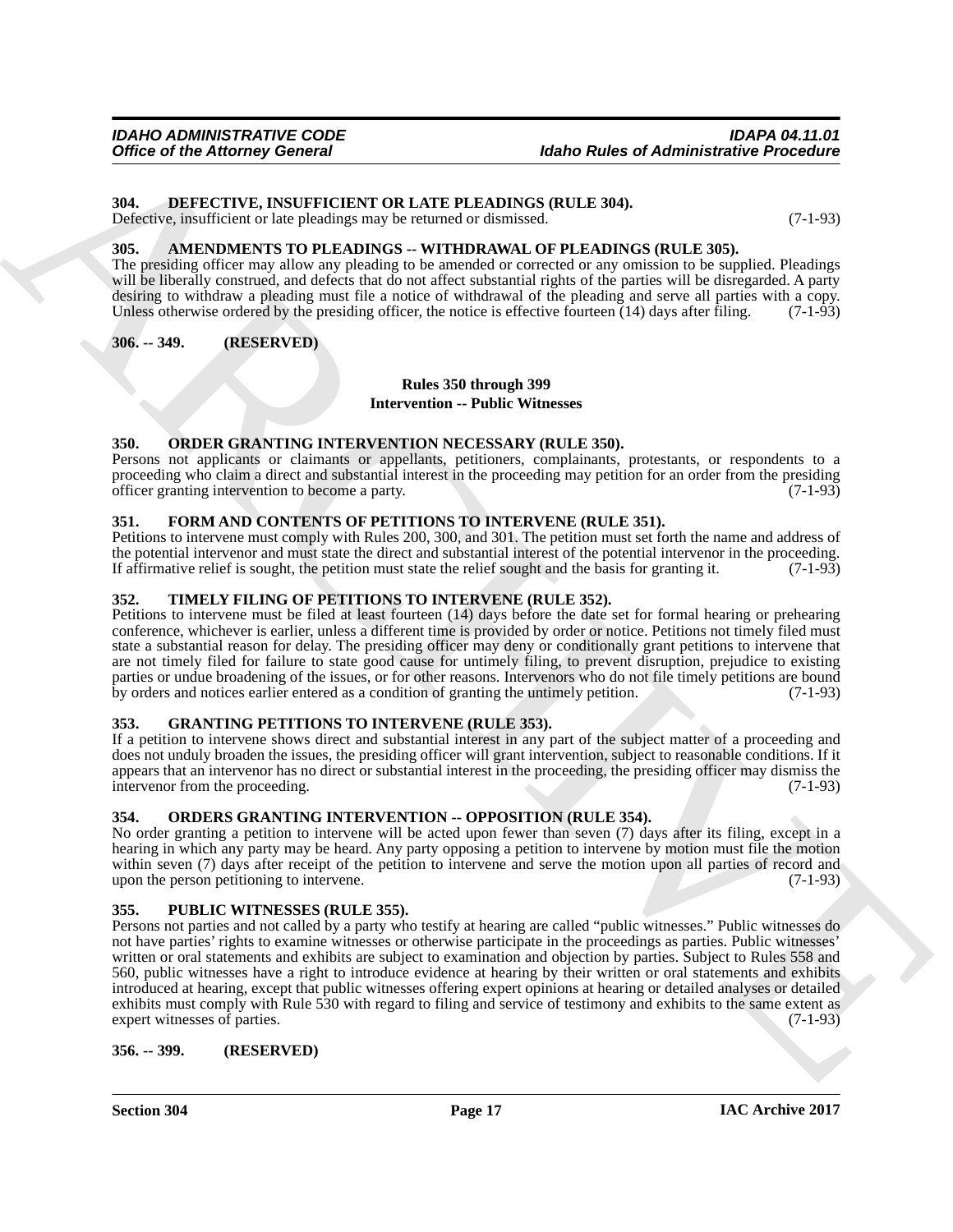### **Rules 400 through 499 Declaratory Rulings and Orders -- Hearing Officers -- Presiding Officers**

# **Rules 400 through 409 Declaratory Rulings**

#### <span id="page-17-5"></span><span id="page-17-4"></span><span id="page-17-0"></span>**400. FORM AND CONTENTS OF PETITION FOR DECLARATORY RULINGS (RULE 400).**

| Rules 400 through 499<br><b>Declaratory Rulings and Orders --</b><br><b>Hearing Officers -- Presiding Officers</b> |                                                                                                            |                                                                                                                                                                                                             |            |
|--------------------------------------------------------------------------------------------------------------------|------------------------------------------------------------------------------------------------------------|-------------------------------------------------------------------------------------------------------------------------------------------------------------------------------------------------------------|------------|
|                                                                                                                    |                                                                                                            |                                                                                                                                                                                                             |            |
|                                                                                                                    |                                                                                                            | Rules 400 through 409                                                                                                                                                                                       |            |
|                                                                                                                    |                                                                                                            | <b>Declaratory Rulings</b>                                                                                                                                                                                  |            |
| 400.                                                                                                               | agency must substantially comply with this rule.                                                           | <b>FORM AND CONTENTS OF PETITION FOR DECLARATORY RULINGS (RULE 400).</b><br>Any person petitioning for a declaratory ruling on the applicability of a statute, rule or order administered by the            | $(7-1-93)$ |
| 01.                                                                                                                | Form. The petition shall:                                                                                  |                                                                                                                                                                                                             | $(7-1-93)$ |
| a.                                                                                                                 | Identify the petitioner and state the petitioner's interest in the matter;                                 |                                                                                                                                                                                                             | $(7-1-93)$ |
| $\mathbf{b}$ .                                                                                                     | State the declaratory ruling that the petitioner seeks; and                                                |                                                                                                                                                                                                             | $(7-1-93)$ |
| c.                                                                                                                 | petitioner relies to support the petition.                                                                 | Indicate the statute, order, rule, or other controlling law, and the factual allegations upon which the                                                                                                     | $(7-1-93)$ |
| 02.<br>statutory provisions.                                                                                       |                                                                                                            | Legal Assertions. Legal assertions in the petition may be accompanied by citations of cases and/or                                                                                                          | $(7-1-93)$ |
| 401.                                                                                                               | NOTICE OF PETITION FOR DECLARATORY RULING (RULE 401).<br>interested in the subject matter of the petition. | Notice of petition for declaratory ruling may be issued in a manner designed to call its attention to persons likely to be                                                                                  | $(7-1-93)$ |
| 402.<br>PETITIONS FOR DECLARATORY RULINGS TO BE DECIDED BY ORDER (RULE 402).                                       |                                                                                                            |                                                                                                                                                                                                             |            |
| 01.                                                                                                                |                                                                                                            | Final Agency Action. The agency's decision on a petition for declaratory ruling on the<br>applicability of any statute, rule or order administered by the agency is a final agency action decided by order. | $(7-1-93)$ |
| 02.                                                                                                                | document containing the following paragraphs or substantially similar paragraphs:                          | <b>Content</b> . The order issuing the declaratory ruling shall contain or must be accompanied by a                                                                                                         | $(7-1-93)$ |
| a.                                                                                                                 | This is a final agency action issuing a declaratory ruling.                                                |                                                                                                                                                                                                             | $(7-1-93)$ |
| b.                                                                                                                 |                                                                                                            | Pursuant to Sections 67-5270 and 67-5272, Idaho Code, any party aggrieved by this declaratory<br>ruling may appeal to district court by filing a petition in the District Court in the county in which:     | $(7-1-93)$ |
| 1.                                                                                                                 | A hearing was held:                                                                                        |                                                                                                                                                                                                             | $(7-1-93)$ |
| ii.                                                                                                                | The declaratory ruling was issued;                                                                         |                                                                                                                                                                                                             | $(7-1-93)$ |
| iii.                                                                                                               |                                                                                                            | The party appealing resides, or operates its principal place of business in Idaho; or                                                                                                                       | $(7-1-97)$ |
| iv.                                                                                                                |                                                                                                            | The real property or personal property that was the subject of the declaratory ruling is located.                                                                                                           | $(7-1-93)$ |
| c.                                                                                                                 | ruling. See Section 67-5273, Idaho Code.                                                                   | This appeal must be filed within twenty-eight (28) days of the service date of this declaratory                                                                                                             | $(7-1-93)$ |
| $403. - 409.$                                                                                                      | (RESERVED)                                                                                                 |                                                                                                                                                                                                             |            |

### <span id="page-17-7"></span><span id="page-17-6"></span><span id="page-17-1"></span>**401. NOTICE OF PETITION FOR DECLARATORY RULING (RULE 401).**

#### <span id="page-17-9"></span><span id="page-17-8"></span><span id="page-17-2"></span>**402. PETITIONS FOR DECLARATORY RULINGS TO BE DECIDED BY ORDER (RULE 402).**

|      | A hearing was held;                                                                   | $(7-1-93)$ |
|------|---------------------------------------------------------------------------------------|------------|
| ii.  | The declaratory ruling was issued;                                                    | $(7-1-93)$ |
| iii. | The party appealing resides, or operates its principal place of business in Idaho; or | $(7-1-97)$ |

#### <span id="page-17-3"></span>**403. -- 409. (RESERVED)**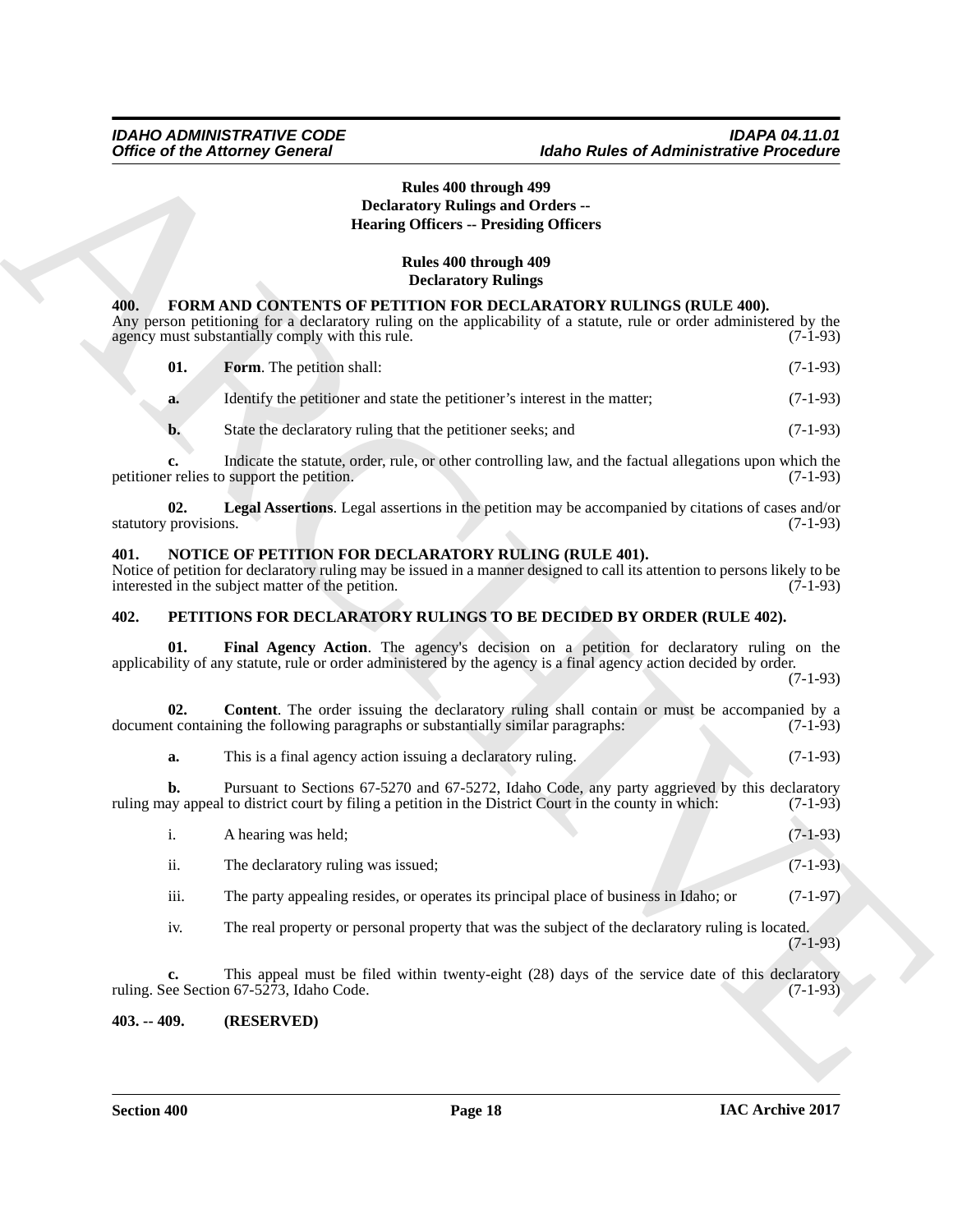# <span id="page-18-8"></span>**Rules 410 through 499 Hearing Officers -- Presiding Officers**

#### <span id="page-18-5"></span><span id="page-18-0"></span>**410. APPOINTMENT OF HEARING OFFICERS (RULE 410).**

A hearing officer is a person other than the agency head appointed to hear contested cases on behalf of the agency. Unless otherwise provided by statute or rule, hearing officers may be employees of the agency or independent contractors. Hearing officers may be (but need not be) attorneys. Hearing officers who are not attorneys should ordinarily be persons with technical expertise or experience in issues before the agency. The appointment of a hearing officer is a public record available for inspection, examination and copying. (7-1-93)

#### <span id="page-18-7"></span><span id="page-18-1"></span>**411. HEARING OFFICERS CONTRASTED WITH AGENCY HEAD (RULE 411).**

Agency heads are not hearing officers, even if they are presiding at contested cases. The term "hearing officer" as used in these rules refers only to officers subordinate to the agency head. (7-1-93) used in these rules refers only to officers subordinate to the agency head.

#### <span id="page-18-6"></span><span id="page-18-2"></span>**412. DISQUALIFICATION OF OFFICERS HEARING CONTESTED CASES (RULE 412).**

Office of the Attorney General<br>
Heat 410 through 489 collects of Administrative Precisions<br>
The second of the Attachive Collects of the second of the second of the second of the second<br>
The second of the second of the sec Pursuant to Section 67-5252, Idaho Code, any party shall have a right to one (1) disqualification without cause of any person serving or designated to serve as a presiding officer and any party shall have a right to move to disqualify a hearing officer for bias, prejudice, interest, substantial prior involvement in the case other than as a presiding officer, status as an employee of the agency hearing the contested case, lack of professional knowledge in the subject matter of the contested case, or any other reason provided by law or for any cause for which a judge is or may be disqualified. Any party may, within fourteen (14) days, petition for the disqualification of a hearing officer after receiving notice that the officer will preside at a contested case or promptly upon discovering facts establishing grounds for disqualification, whichever is later. Any party may assert a blanket disqualification for cause of all employees of the agency hearing the contested case, other than the agency head, without awaiting the designation by a presiding officer. A hearing officer whose disqualification is requested shall determine in writing whether to grant the petition for disqualification, stating facts and reasons for the hearing officer's determination. Disqualification of agency heads, if allowed, will be pursuant to Sections 59-704 and 67-5252(4), Idaho Code. (7-1-93)

### <span id="page-18-3"></span>**413. SCOPE OF AUTHORITY OF HEARING OFFICERS (RULE 413).**

The scope of hearing officers' authority may be restricted in the appointment by the agency. (7-1-93)

<span id="page-18-11"></span>**01.** Scope of Authority. Unless the agency otherwise provides hearing, officers have the standard authority, which is: (7-1-93) scope of authority, which is:

**a.** Authority to schedule cases assigned to the hearing officer, including authority to issue notices of the conference and of hearing, as appropriate: (7-1-93) prehearing conference and of hearing, as appropriate;

**b.** Authority to schedule and compel discovery, when discovery is authorized before the agency, and to require advance filing of expert testimony, when authorized before the agency; (7-1-93)

**c.** Authority to preside at and conduct hearings, accept evidence into the record, rule upon objections are, and otherwise oversee the orderly presentations of the parties at hearing; and  $(7-1-93)$ to evidence, and otherwise oversee the orderly presentations of the parties at hearing; and

**d.** Authority to issue a written decision of the hearing officer, including a narrative of the proceedings before the hearing officer and findings of fact, conclusions of law, and recommended or preliminary orders by the hearing officer. (7-1-93) hearing officer.

<span id="page-18-10"></span>**02. Limitation**. The hearing officer's scope of authority may be limited from the standard scope, either in general, or for a specific proceeding. For example, the hearing officer's authority could be limited to scope Rule 413.01.c. (giving the officer authority only to conduct hearing), with the agency retaining all other authority. Hearing officers may be given authority with regard to the agency's rules as provided in Rule 416. (7-1-93)

### <span id="page-18-9"></span><span id="page-18-4"></span>**414. PRESIDING OFFICER(S) (RULE 414).**

One (1) or more members of the agency board, the agency director, or duly appointed hearing officers may preside at hearing as authorized by statute or rule. When more than one officer sits at hearing, they may all jointly be presiding officers or may designate one of them to be the presiding officer. (7-1-93)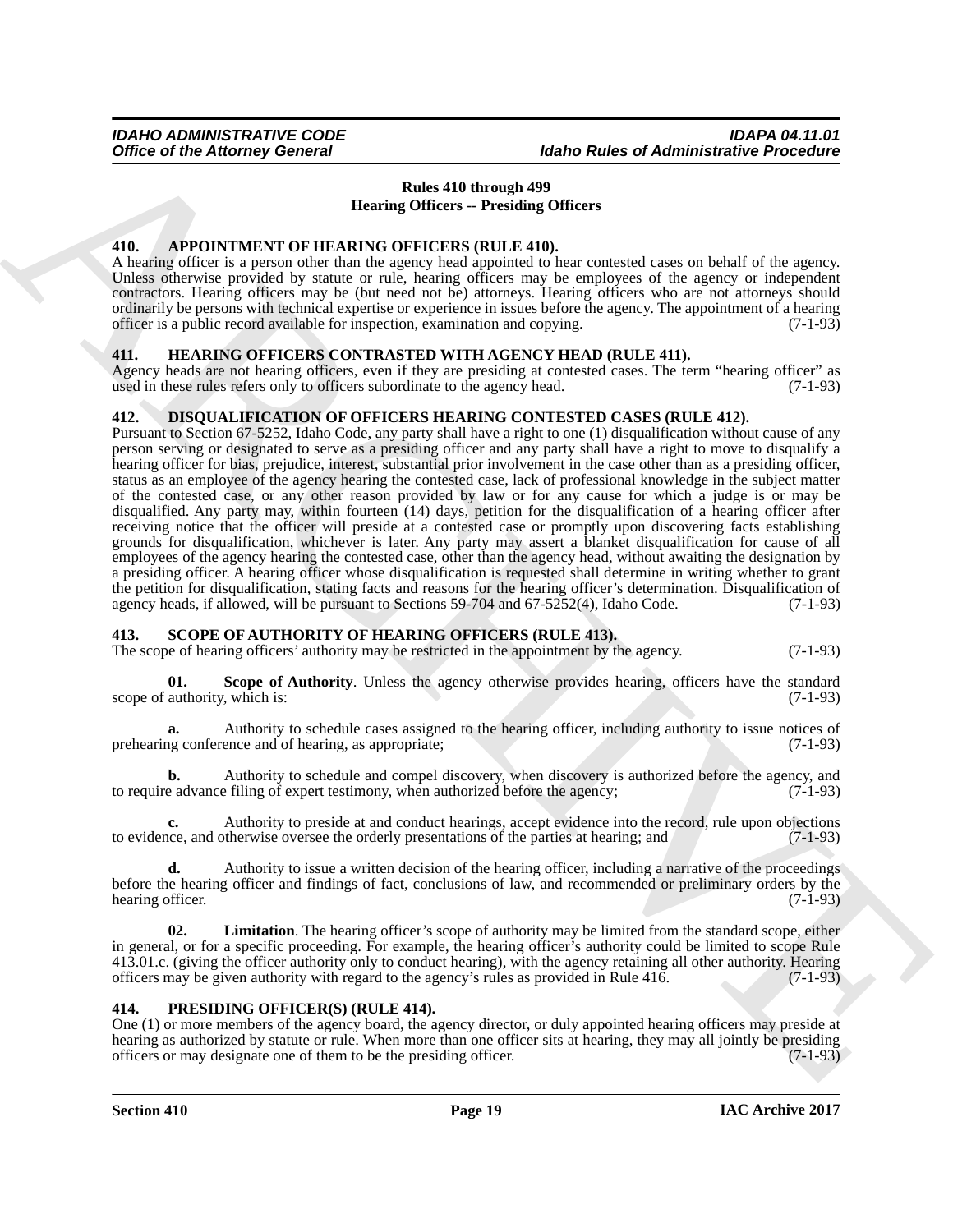#### <span id="page-19-5"></span><span id="page-19-0"></span>**415. CHALLENGES TO STATUTES (RULE 415).**

A hearing officer in a contested case has no authority to declare a statute unconstitutional. However, when a court of competent jurisdiction whose decisions are binding precedent in the state of Idaho has declared a statute unconstitutional, or when a federal authority has preempted a state statute or rule, and the hearing officer finds that the same state statute or rule or a substantively identical state statute or rule that would otherwise apply has been challenged in the proceeding before the hearing officer, then the hearing officer shall apply the precedent of the court or the preemptive action of the federal authority to the proceeding before the hearing officer and decide the proceeding before the hearing officer in accordance with the precedent of the court or the preemptive action of the federal authority. (7-1-93)

#### <span id="page-19-8"></span><span id="page-19-1"></span>**416. REVIEW OF RULES (RULE 416).**

When an order is issued by the agency head in a contested case, the order may consider and decide whether a rule of that agency is within the agency's substantive rulemaking authority or whether the rule has been promulgated according to proper procedure. The agency head may delegate to a hearing officer the authority to recommend a decision on issues of whether a rule is within the agency's substantive rulemaking authority or whether the rule has been promulgated according to proper procedure or may retain all such authority itself. (7-1-93) been promulgated according to proper procedure or may retain all such authority itself.

#### <span id="page-19-7"></span><span id="page-19-2"></span>**417. EX PARTE COMMUNICATIONS (RULE 417).**

Unless required for the disposition of a matter specifically authorized by statute to be done ex parte, a presiding officer serving in a contested case shall not communicate, directly or indirectly, regarding any substantive issue in the contested case with any party, except upon notice and opportunity for all parties to participate in the communication. The presiding officer may communicate ex parte with a party concerning procedural matters (e.g., scheduling). Ex parte communications from members of the general public not associated with any party are not required to be reported by this rule. However, when a presiding officer becomes aware of a written ex parte communication regarding any substantive issue from a party or representative of a party during a contested case, the presiding officer shall place a copy of the communication in the file for the case and distribute a copy of it to all parties of record or order the party providing the written communication to serve a copy of the written communication upon all parties of record. Written communications from a party showing service upon all other parties are not ex parte communications.

(7-1-93)

#### <span id="page-19-3"></span>**418. -- 419. (RESERVED)**

#### <span id="page-19-4"></span>**420. CONTRAST BETWEEN AGENCY'S PROSECUTORIAL/INVESTIGATIVE AND ADJUDICATORY FUNCTIONS (RULE 420).**

<span id="page-19-6"></span>When statute assigns to an agency both (1) the authority to initiate complaints or to investigate complaints made by the public, and (2) the authority to decide the merits of complaints, the agency is required to perform two distinct functions: prosecutorial/investigative and adjudicatory. In light of these dual functions, Rules 420 through 429 set forth procedures to be followed by the agency head, agency attorneys, agency staff and hearing officers in processing these complaints or responding to citizen inquiries. As used in Rules 420 through 429, the term agency head means the officer or officers who exercise the agency's ultimate adjudicatory authority and includes individual members of a multimember board or commission comprising the agency head when a multimember board of commission exercises ultimate adjudicatory authority. These rules do not apply to elected constitutional officers in the exercise of their constitutional duties, either individually or in constitutional boards or commissions.

Office of the Attorney General<br>
45. CHALLENGAND The Mathematical State of Administrative Precision Control of the Attached State of Administrative Precision Control of the Attached State of Administrative Precision Contro **01. Prosecutorial/Investigative Function**. The prosecutorial/investigative function (including issuing a complaint) can be performed exclusively by agency attorneys and agency staff. When required or allowed by statute, the agency head may participate in or supervise investigations preceding the issuance of a complaint and may supervise the agency attorneys and agency staff conducting the prosecution of the complaint issued by the agency head, but the agency head (or members of the agency head) shall not participate in the prosecution of a formal contested case hearing for a complaint issued by the agency unless the agency head or that member does not participate in the adjudicatory function. The investigative function includes gathering of evidence outside of formal contested case proceedings. The prosecutorial function includes presentation of allegations or evidence to the agency head for determination whether a complaint will be issued, the issuance of a complaint when complaints are issued without the involvement of an agency adjudicator, and presentation of evidence or argument and briefing on the record in a formal contested case proceeding.  $(1-1-95)$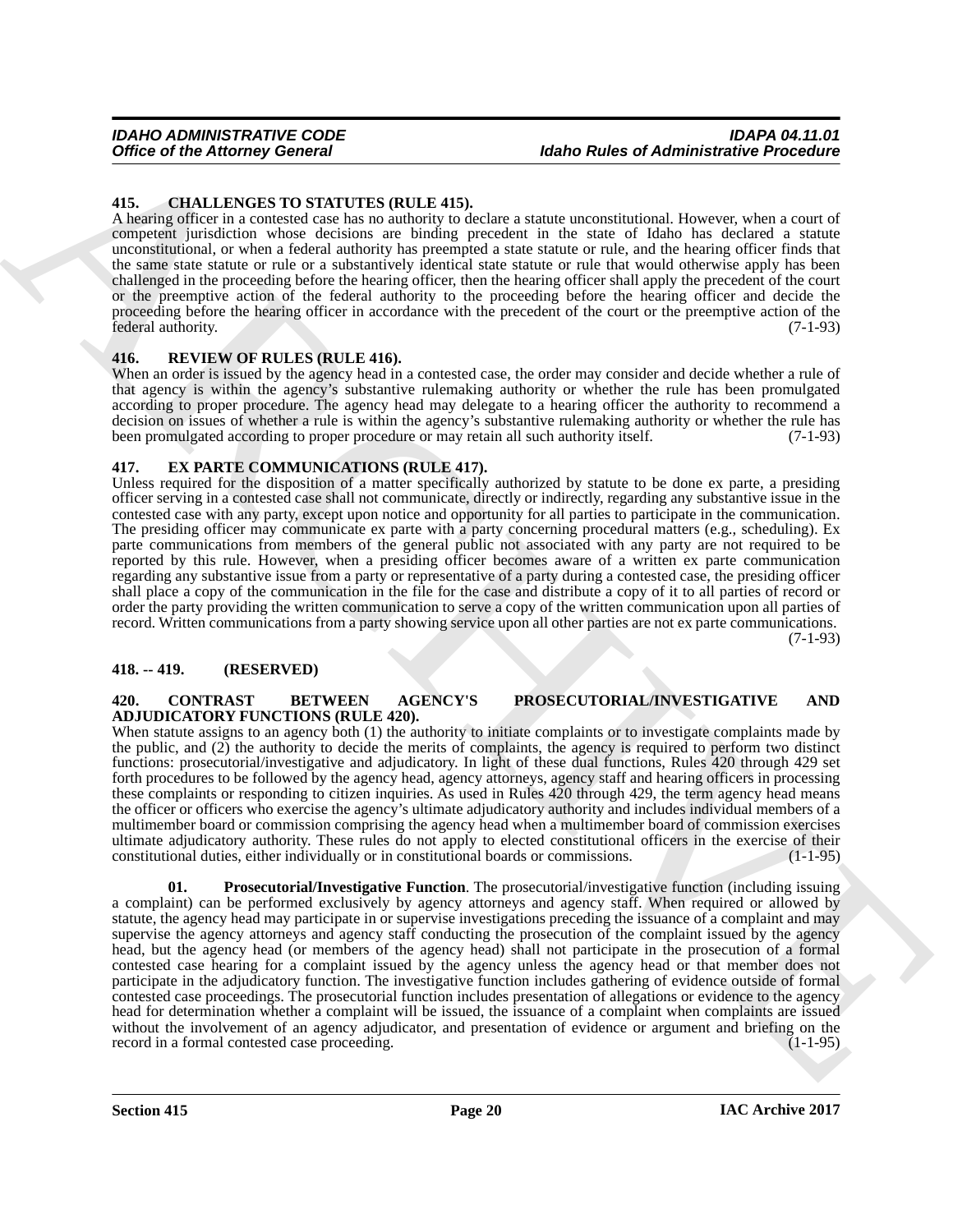Office of Herman General constitue the state of the state of Administration Franchises Properties The state of the state of the state of the state of the state of the state of the state of the state of the state of the st **02.** Adjudicatory Function. The adjudicatory function is performed by the agency head or the agency head's designee and/or hearing officers. The adjudicatory function includes: deciding whether to issue a complaint upon the basis of allegations before the agency when the decision to issue the complaint is made by an agency head acting in an adjudicatory capacity, i.e., when presented by agency staff in a formal setting with the question whether a complaint shall be issued; deciding whether to accept a consent order or other settlement of a complaint when the decision to accept a consent order or other settlement is made by an agency head acting in an adjudicatory capacity; and deciding the merits of a complaint following presentation of evidence in formal contested case proceedings. The adjudicatory function also includes agency attorneys' advice to the agency head or hearing officer in the performance of any adjudicatory functions. (1-1-95)

### <span id="page-20-3"></span><span id="page-20-0"></span>**421. PUBLIC INQUIRIES ABOUT OR RECOMMENDATIONS FOR AGENCY ISSUANCE OF A COMPLAINT (RULE 421).**

This rule sets forth procedures to be followed by the agency head, agency attorneys, agency staff and hearing officers upon receipt of a public inquiry whether, or public recommendation that, the agency issue a complaint. (1-1-95)

<span id="page-20-6"></span>**01.** The Agency Head. When the public contacts the agency head to inquire whether a complaint should be issued by the agency or to recommend that a complaint be issued, the agency head may: explain the agency's procedures; explain the agency's jurisdiction or authority (including the statutes or rules administered by the agency); and direct the public to appropriate staff personnel who can provide investigatory assistance or who can advise them how to pursue a complaint before the agency. When the agency head issues complaints, the agency head may discuss whether given allegations would, in the agency head's opinion, warrant the issuance of a complaint or warrant direction to staff to pursue further investigation. No statement of the agency head in response to a public inquiry constitutes a finding of fact or other decision on the underlying matter. (1-1-95) inquiry constitutes a finding of fact or other decision on the underlying matter.

<span id="page-20-5"></span>**02.** The Agency Attorney. When the public contacts an agency attorney to inquire whether a complaint should be issued by the agency or to recommend that a complaint be issued, the agency attorney may: explain the agency's procedures; explain the agency's jurisdiction or authority (including an explanation of the statutes or rules administered by the agency); and direct the public to appropriate staff personnel who can provide investigatory assistance or who can advise them how to pursue a complaint before the agency. An agency attorney assigned to a prosecutorial/investigative role may discuss whether given allegations would, in the attorney's opinion, warrant the issuance of a complaint or warrant direction to staff to pursue further investigation. The agency is not bound by the attorney's advice or recommendations, and the attorney should notify the public that the agency is not obligated to follow the attorney's advice or recommendations. (1-1-95)

<span id="page-20-7"></span>**03.** The Agency Staff. When the public contacts the agency staff to inquire whether a complaint should be issued or to recommend that a complaint be issued, a member of the agency staff authorized to respond to public inquiries about complaints may: explain the agency's procedures; explain the agency's jurisdiction or authority (including an explanation of the statutes or rules administered by the agency); direct the public to appropriate staff personnel who can provide investigatory assistance or who can advise them how to pursue a complaint before the agency; and express an opinion whether given allegations would, in the agency staff's opinion, warrant the issuance of a complaint or warrant agency staff's further investigation. The agency is not bound by the agency staff's advice or recommendations, and the agency staff should notify the public that the agency is not obligated to follow the agency staff's advice or recommendations. (1-1-95)

<span id="page-20-4"></span>**04. Hearing Officers**. When the public contacts a hearing officer to inquire whether a complaint should be issued by the agency or to recommend that a complaint be issued, the hearing officer should not discuss the matter, but should refer the member of the public to other agency personnel. (1-1-95) matter, but should refer the member of the public to other agency personnel.

#### <span id="page-20-1"></span>**422. CONSIDERATION OF CONSENT AGREEMENT OR OTHER SETTLEMENTS BEFORE COMPLAINT ISSUED (RULE 422).**

This rule sets forth procedures to be followed when a consent agreement, stipulated settlement, or other settlement is negotiated before a complaint is filed. (1-1-95)

<span id="page-20-2"></span>**01. Negotiations**. As authorized by the agency, an attorney assigned to a prosecutorial/investigative role or members of the agency staff may negotiate consent agreements or other settlements with any person who might later be the subject of a complaint. When the agency head issues complaints, the agency head may participate in the negotiations. Otherwise, no member of the agency head, no attorney assigned to advise or assist the agency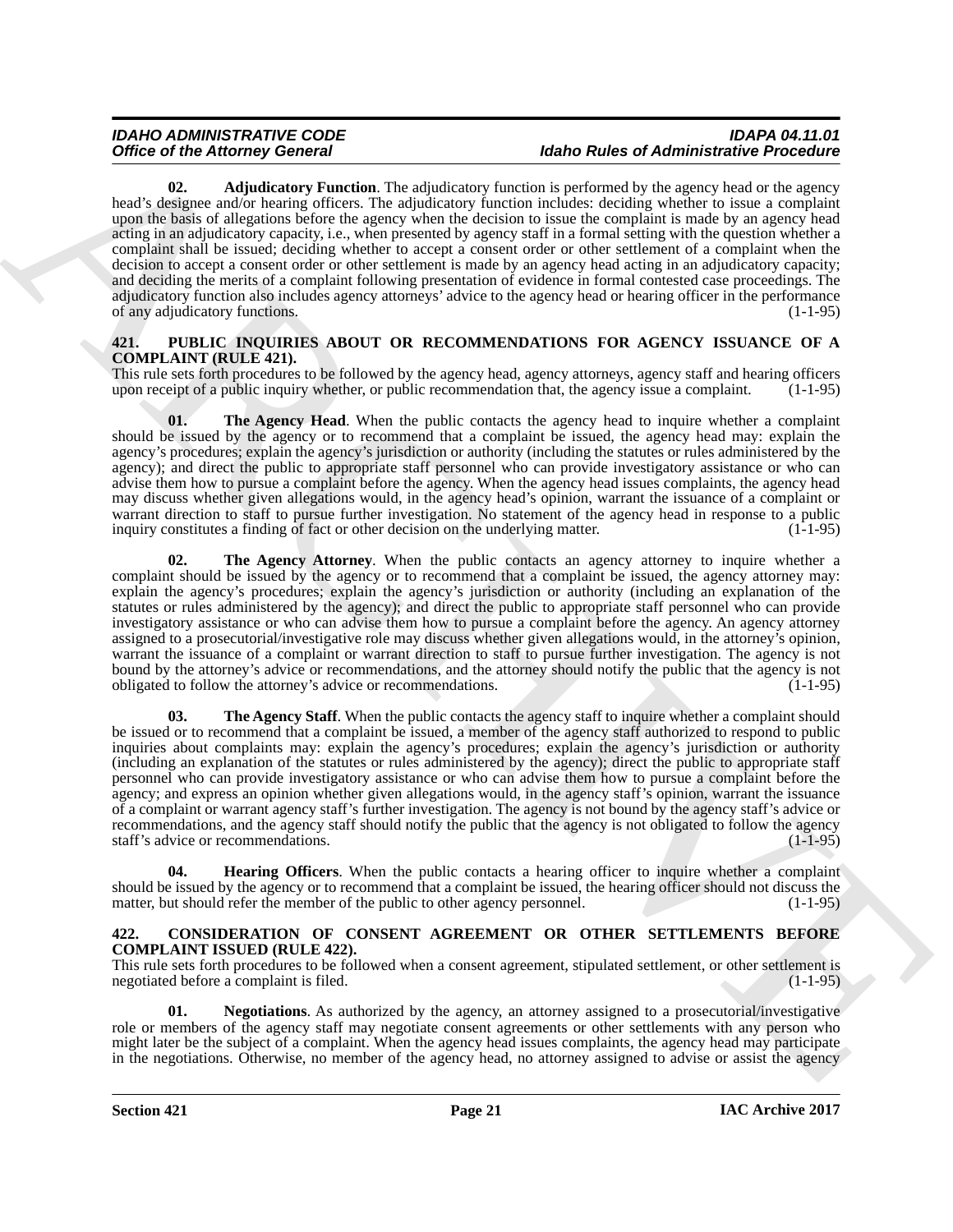head in its adjudicatory function, and no hearing officer may participate in these negotiations, but the agency head may have rules or guidelines for issuance of consent agreements or other general policy statements available to guide<br>individual negotiations. (1-1-95) individual negotiations.

<span id="page-21-2"></span>**02. Presentation of Consent Agreement to Agency Head**. When the consent agreement provides, or the persons signing the consent agreement contemplate, that the consent agreement must be presented to the agency head for approval, the consent agreement may be presented to the agency head by representatives of any party, unless the agreement provides to the contrary. Any consent agreement presented to the agency head must be served on all parties and on the agency staff.  $(1-1-95)$ 

<span id="page-21-1"></span>**03. Agency Head Consideration of Consent Agreement**. A consent agreement that is presented to the agency head for approval, disapproval or modification must be reviewed under this rule. The agency head may accept or reject the consent agreement, indicate how the consent agreement must be modified to be acceptable, or inform the parties what further information is required for the agency head's consideration of the consent agreement. When a consent agreement is rejected, no matter recited in the rejected consent agreement may be used as an admission against a party in any later proceeding before the agency, and any such matter must be proven by evidence independent of the consent agreement. independent of the consent agreement.

#### <span id="page-21-0"></span>**423. PROCEDURES AFTER ISSUANCE OF A COMPLAINT AND BEFORE THE AGENCY HEAD'S CONSIDERATION OF THE COMPLAINT (RULE 423).**

This rule sets forth procedures to be followed by the agency head, agency attorneys, agency staff and hearing officers after a complaint is issued, while investigation or discovery is underway, while a hearing is conducted, and before the recommended order or preliminary order of the hearing officer is submitted to the agency head (if a hearing officer hears the complaint and issues a recommended or preliminary order). (1-1-95) hears the complaint and issues a recommended or preliminary order).

# <span id="page-21-4"></span>**01. The Agency Head**. (1-1-95)

**a.** Prohibited Contacts--allowable Managerial Reporting. Unless authorized or required by statute, the agency head shall not discuss the substance of the complaint ex parte with any representative of any party or with agency attorneys or agency staff involved in the prosecution or investigation of the complaint. The agency head may request periodic progress reporting on staff preparation from an executive director or other staff member in charge. For example, the agency head may ask whether the agency staff will be prepared to present its case by a given date. As required to perform statutory supervisory duties, the agency head may approve or disapprove expenditures associated with the prosecution, authorize retention of experts or outside counsel for the prosecution, address policy issues that may affect the prosecution, and otherwise discharge the agency head's statutory management and supervisory duties. (1-1-95)

**b.** Allowed Contacts. The agency head may discuss the substance of the complaint with agency attorneys and agency staff who are not involved in the prosecution or investigation of the complaint. When one or more members of the agency head sits with a hearing officer to hear the contested case, any member of the agency head not participating in the prosecution and not supervising prosecutorial/investigative personnel may discuss the substance of the complaint with the hearing officer. (1-1-95) substance of the complaint with the hearing officer.

# <span id="page-21-3"></span>**02. The Agency Attorney**. (1-1-95)

Office of the Adeleony General and and anti-scaling technique probability the state of Adelmandstering in the Association of the Association of the Association of the Association of the Association of the Association of t **a.** Prosecutorial/Investigative Attorneys. Except as authorized by Subsection 423.01.a. of this rule, no agency attorney involved in the investigation or prosecution of a complaint shall discuss the substance of the complaint ex parte with the agency head, a hearing officer assigned to hear the complaint, or with any agency attorney assigned to advise or assist the agency head or to advise or assist a hearing officer assigned to hear the complaint; provided, that when a hearing officer has made a bench ruling and has on the record directed the agency attorney to prepare findings of fact and other reasoning supporting the decision in conformance with the bench ruling, or when a hearing officer has by written document served on all parties ordered the agency attorney to prepare findings of fact and other reasoning supporting the decision in conformance with the written document, the agency attorney may contact the hearing officer in connection with the preparation of the written document to be submitted to the hearing officer.

**b.** Advisory Attorneys. Except as authorized by Subsection 423.01.a. of this rule, no agency attorney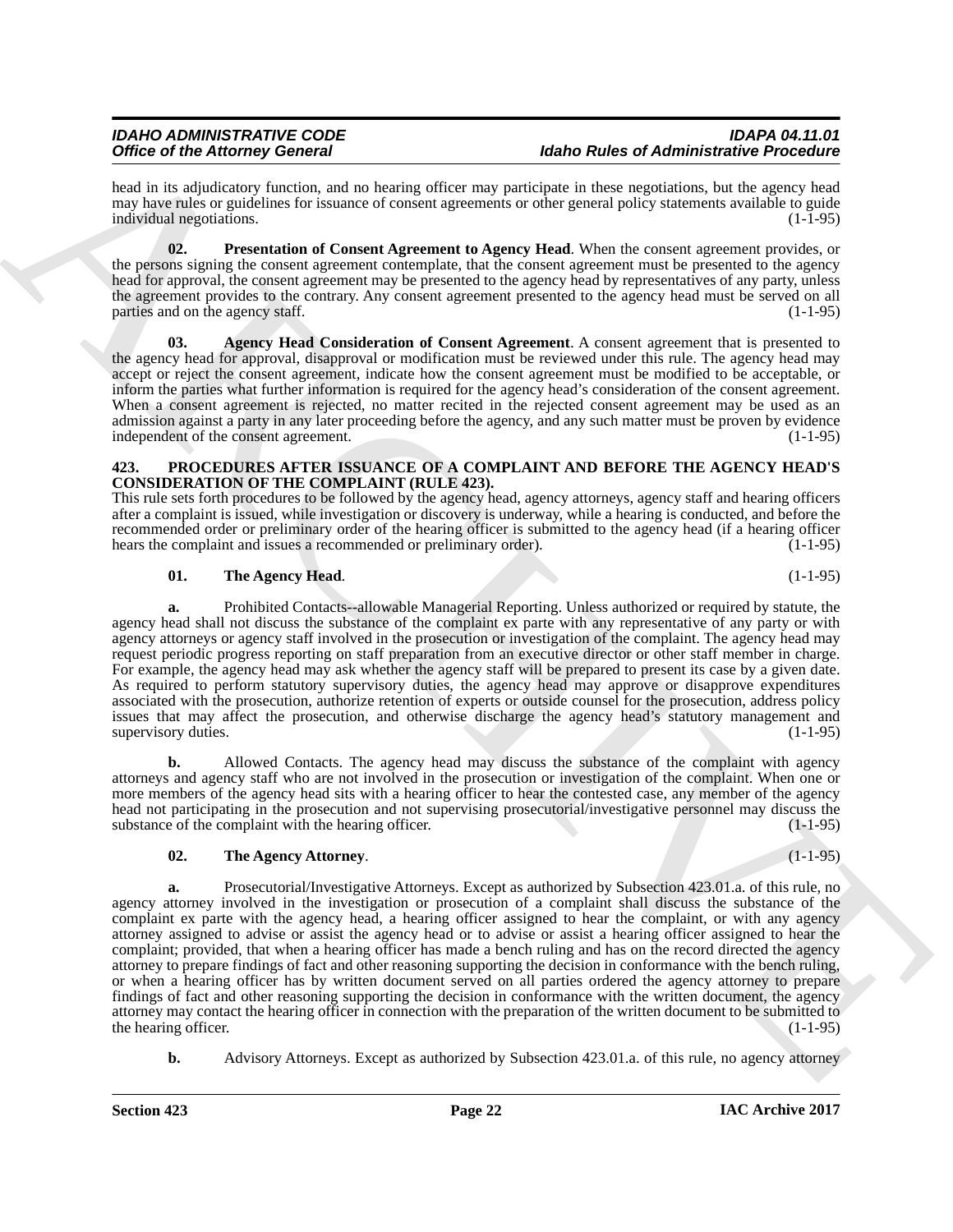# *IDAHO ADMINISTRATIVE CODE IDAPA 04.11.01* **Idaho Rules of Administrative Procedure**

assigned to advise or assist the agency head or hearing officer shall discuss the substance of the complaint ex parte with any representative of any party or with agency attorneys or agency staff involved in the prosecution or investigation of the complaint. An agency attorney assigned to advise or assist the agency head or hearing officer may discuss the substance of the complaint with the hearing officer or agency head. (1-1-95)

# <span id="page-22-5"></span>**03. The Agency Staff**. (1-1-95)

**a.** Prosecutorial/Investigative Staff. Except as authorized by Subsection 423.01.a. of this rule, no member of the agency staff involved in the investigation or prosecution of the complaint shall discuss the substance of the complaint ex parte with the agency head, a hearing officer assigned to hear the complaint, or with any agency attorney assigned to advise or assist the agency head or to advise or assist a hearing officer assigned to hear the complaint, except as provided in Subsection 423.04.b. of this rule and in Subsections 425.01 and 425.03. (1-1-95)

**b.** Advisory Staff. Except as authorized by Subsection 423.01.a. of this rule, no agency staff assigned to advise or assist the agency head or hearing officer shall discuss the substance of the complaint ex parte with any representative of any party or with agency attorneys or agency staff involved in the prosecution or investigation of the complaint. Agency staff assigned to advise or assist the agency head or hearing officer may discuss the substance of the complaint with the hearing officer or agency head. (1-1-95) the complaint with the hearing officer or agency head.

<span id="page-22-4"></span>**04. Hearing Officers**. Hearing officers may discuss the substance of the complaint with attorneys of the agency assigned to advise or assist the hearing officer and with other hearing officers. Hearing officers may discuss the substance of the complaint with the agency head as authorized by Subsection 423.01.b of this rule. No hearing officer shall discuss the substance of the complaint ex parte with any representative of any party or with agency attorneys or agency staff involved in the prosecution or investigation of the complaint; except: (1-1-95)

**a.** Bench Rulings, etc. When a hearing officer has made a bench ruling and has on the record directed the attorney for a party or the agency attorney to prepare findings of fact and other reasoning supporting the decision in conformance with the bench ruling, or when a hearing officer has by written document served on all parties directed the attorney for a party or the agency attorney to prepare findings of fact and other reasoning supporting the decision in conformance with the written document, the hearing officer may contact the attorney for the party or the agency attorney in connection with the preparation of the written document to be submitted to the hearing officer. (1-1-95)

**b.** Technical Calculations. If the consideration of the complaint requires technical calculations, etc., that can most efficiently be performed by a person who participated in the investigation or hearing, the hearing officer may direct that person to perform the calculations, etc., for the hearing officer's use in the recommended order or preliminary order. (1-1-95)

### <span id="page-22-3"></span><span id="page-22-0"></span>**424. HEARING OFFICERS (RULE 424).**

Office of the Adeney General Constraints of the Adele College of Adene Constraints of the College of Adenes Constraints of the College of Adenes Constraints of the College of Adenes Constraints of the College of Adenes Co No hearing officer may discuss the substance of a complaint ex parte with any agency attorney or agency staff involved in the investigation or prosecution of the complaint, with any representative of any party, or with any member of the public at large at any stage of the agency's consideration of the complaint or pending judicial review of the agency's decision in the complaint, except as allowed in Subsections 423.02.a. and 423.04. A hearing officer may consult with any other hearing officer. A hearing officer may consult with the agency head as authorized by Subsections 423.01.b. and 425.01. A hearing officer may consult with an agency attorney assigned to advise or assist the hearing officer. The agency may appoint as a hearing officer the agency attorney who will advise or assist the agency head in consideration of the complaint, but this agency attorney cannot participate in the prosecution of the complaint or have ex parte contact with any party to the complaint or the agency's prosecutorial/investigative staff.

 $(1-1-95)$ 

# <span id="page-22-1"></span>**425. AGENCY HEAD'S CONSIDERATION OF RECOMMENDED OR PRELIMINARY ORDER (RULE 425).**

This rule sets forth procedures to be followed by the agency head, agency attorneys, agency staff, and hearing officers after the hearing officer's recommended order or preliminary order has been placed before the agency head for<br>review. (1-1-95) review. (1-1-95)

<span id="page-22-2"></span>**01.** The Agency Head. In considering the hearing officer's recommended order or preliminary order,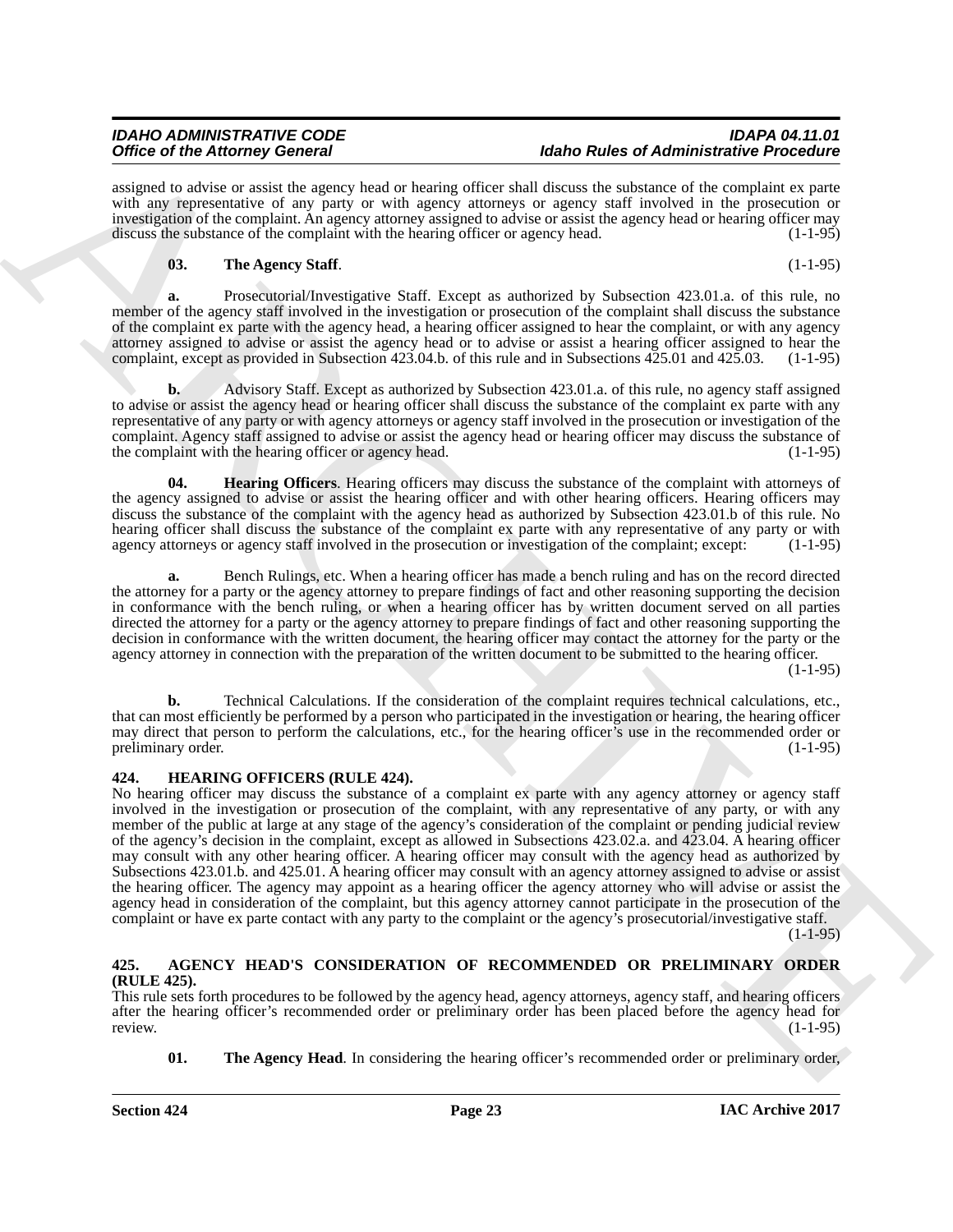# *IDAHO ADMINISTRATIVE CODE IDAPA 04.11.01* **Idaho Rules of Administrative Procedure**

One of the Adense Concern is a magnitude of the state of Adense College of Adense Concern in the State of the State of Adense Concern in the State of the State of the State of the State of the State of the State of the St the agency head may consult with an agency attorney assigned to advise or assist the agency head and with agency staff who did not participate in the investigation or prosecution of the complaint. As allowed in Subsection 423.01.b. when one (1) or more members of the agency head and the hearing officer hear the complaint, the agency head may consult with the hearing officer who heard the complaint and prepared the recommended order or preliminary order or with other hearing officers. The agency head shall not discuss the substance of the complaint ex parte with any representative of any party or with agency attorneys or agency staff involved in the prosecution or investigation of the complaint; except:

**a.** Bench Rulings, etc. When the agency head has made a bench ruling and has on the record directed the attorney for a party or the agency attorney to prepare findings of fact and other reasoning supporting the decision in conformance with the bench ruling, or when the agency head has by written document served on all parties directed the attorney for a party or the agency attorney to prepare findings of fact and other reasoning supporting the decision in conformance with the written document, the agency head may contact the attorney for the party or the agency attorney in connection with the preparation of the written document to be submitted to the agency head.

 $(1-1-95)$ 

**b.** Technical Calculations. If the consideration of the complaint requires technical calculations, etc., that can most efficiently be performed by a person who participated in the investigation or hearing, the agency head may direct that person to perform the calculations, etc., for the agency head's use in the final order. (1-1-95)

# <span id="page-23-2"></span>**02. The Agency Attorney**. (1-1-95)

**a.** Prosecutorial/Investigative Attorneys. No agency attorney involved in the investigation or prosecution of a complaint shall consult with the agency head considering the hearing officer's recommended order or preliminary order, except as provided in Subsections 423.01 and 423.02.a. An agency attorney who was involved in the investigation or prosecution of the complaint may attend public meetings of the agency head that consider complaints and may respond to questions from the agency head so long as the meetings have been noticed to all parties and all parties have the same opportunity to respond to questions from the agency head as the agency's prosecutorial/investigative attorneys. (1-1-95)

**b.** Advisory Attorneys. An agency attorney assigned to advise or assist the agency head in consideration of the complaint may consult with the agency head in preparation for or while the agency head is considering the hearing officer's recommended order or preliminary order or draft final order when one or more members of the agency head heard the case with the hearing officer. (1-1-95)

# <span id="page-23-3"></span>**03. The Agency Staff**. (1-1-95)

**a.** Prosecutorial/Investigative Staff. No member of the agency staff involved in the investigation or prosecution of the complaint shall consult with the agency head in its consideration of the recommended order or preliminary order, but a member of the agency staff who participated in the investigation or prosecution of the complaint may provide technical computations, etc., at the direction of the agency head as provided in Subsection  $425.01$  of this rule. (1-1-95)

**b.** Advisory Staff. Any member of the agency staff assigned to advise or assist the agency head may with the agency head at the agency head's direction. (1-1-95) consult with the agency head at the agency head's direction.

<span id="page-23-1"></span>**04. Hearing Officers**. No hearing officer shall consult with any person other than the agency head or attorneys assigned to advise or assist the agency head during the agency head's consideration of the hearing officer's recommended order or preliminary order. A hearing officer may consult with a member of the agency head or the entire agency head or attorneys assigned to advise or assist the agency head only as allowed by Subsections 423.01.b. and 423.04 and Subsection 425.01.a. of this rule when one (1) or more members of the agency head and the hearing officer heard the complaint. (1-1-95)

<span id="page-23-0"></span>**426. -- 499. (RESERVED)**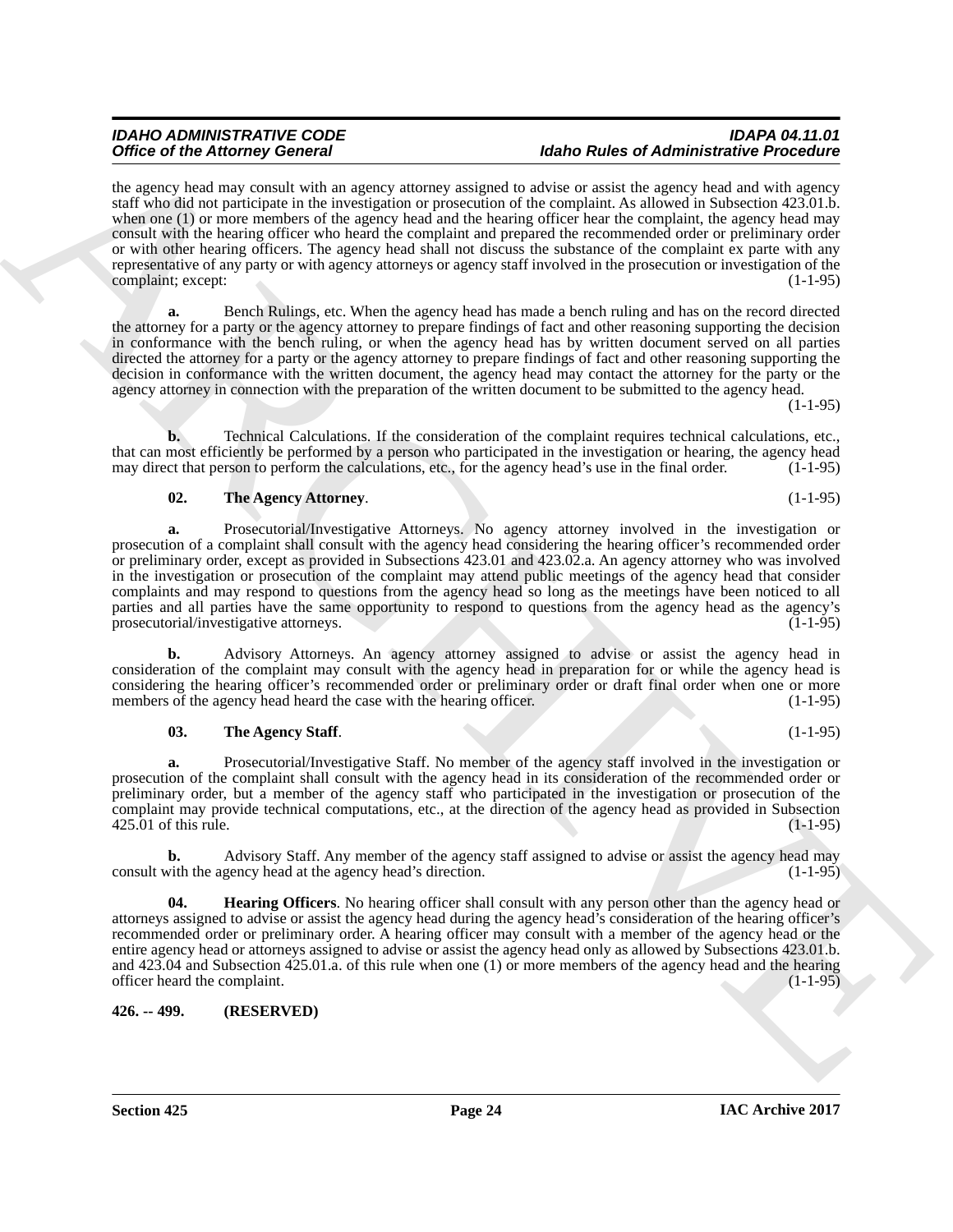# <span id="page-24-12"></span>**Rules 500 through 699 Post-Pleading Procedure**

# <span id="page-24-7"></span>**Rules 500 through 509 Alternative Dispute Resolution (ADR)**

### <span id="page-24-8"></span><span id="page-24-0"></span>**500. ALTERNATIVE RESOLUTION OF CONTESTED CASES (RULE 500).**

Office of the Attorney General<br>
Hates 500 through 600<br>
Tables 800 through 600<br>
Tables 800 through 600<br>
Tables 800 through 600<br>
Tables 800 through 800<br>
Tables 800 through 800<br>
Tables 800 through 800<br>
Tables 800 through 800 The Idaho Legislature encourages informal means of alternative dispute resolution (ADR). For contested cases, the means of ADR include, but are not limited to, settlement negotiations, mediation, factfinding, minitrials, and arbitration, or any combination of them. These alternatives can frequently lead to more creative, efficient and sensible outcomes than may be attained under formal contested case procedures. An agency may use ADR for the resolution of issues in controversy in a contested case if the agency finds that such a proceeding is appropriate. An agency may find that using ADR is not appropriate if it determines that an authoritative resolution of the matter is needed for precedential value, that formal resolution of the matter is of special importance to avoid variation in individual decisions, that the matter significantly affects persons who are not parties to the proceeding, or that a formal proceeding is in the public interest. (7-1-93)

### <span id="page-24-10"></span><span id="page-24-1"></span>**501. NEUTRALS (RULE 501).**

When ADR is used for all or a portion of a contested case, the agency may provide a neutral to assist the parties in resolving their disputed issues. The neutral may be an employee of the agency or of another state agency or any other individual who is acceptable to the parties to the proceeding. A neutral shall have no official, financial, or personal conflict of interest with respect to the issues in controversy, unless such interest is disclosed in writing to all parties and all parties agree that the neutral may serve. and all parties agree that the neutral may serve.

#### <span id="page-24-9"></span><span id="page-24-2"></span>**502. CONFIDENTIALITY RULE 502).**

Communications in an ADR proceeding shall not be disclosed by the neutral or by any party to the proceeding unless all parties to the proceeding consent in writing, the communication has already been made public, or the communication is required by court order, statute or agency rule to be make public. (7-1-93) communication is required by court order, statute or agency rule to be make public.

#### <span id="page-24-3"></span>**503. -- 509. (RESERVED)**

#### <span id="page-24-13"></span>**Rules 510 through 519 Prehearing Conferences**

### <span id="page-24-14"></span><span id="page-24-4"></span>**510. PURPOSES OF PREHEARING CONFERENCES (RULE 510).**

The presiding officer may by order or notice issued to all parties and to all interested persons as defined in Section 158 convene a prehearing conference in a contested case for the purposes of formulating or simplifying the issues, obtaining concessions of fact or identification of documents to avoid unnecessary proof, scheduling discovery when discovery is authorized before the agency, arranging for the exchange of proposed exhibits or prepared testimony, limiting witnesses, discussing settlement offers or making settlement offers, scheduling hearings, establishing procedure at hearings, and addressing other matters that may expedite orderly conduct and disposition of the proceeding or its settlement. (7-1-97)

### <span id="page-24-11"></span><span id="page-24-5"></span>**511. NOTICE OF PREHEARING CONFERENCE (RULE 511).**

Notice of the place, date and hour of a prehearing conference will be served at least fourteen (14) days before the time set for the prehearing conference, unless the presiding officer finds it necessary or appropriate for the conference to be held earlier. Notices for prehearing conference must contain the same information as notices of hearing with regard to an agency's obligations under the American with Disabilities Act (See Rule 551). (7-1-93) regard to an agency's obligations under the American with Disabilities Act (See Rule 551).

#### <span id="page-24-15"></span><span id="page-24-6"></span>**512. RECORD OF CONFERENCE (RULE 512).**

Prehearing conferences may be held formally (on the record) or informally (off the record) before or in the absence of a presiding officer, according to order or notice. Agreements by the parties to the conference may be put on the record during formal conferences or may be reduced to writing and filed with the agency after formal or informal conferences. (7-1-93)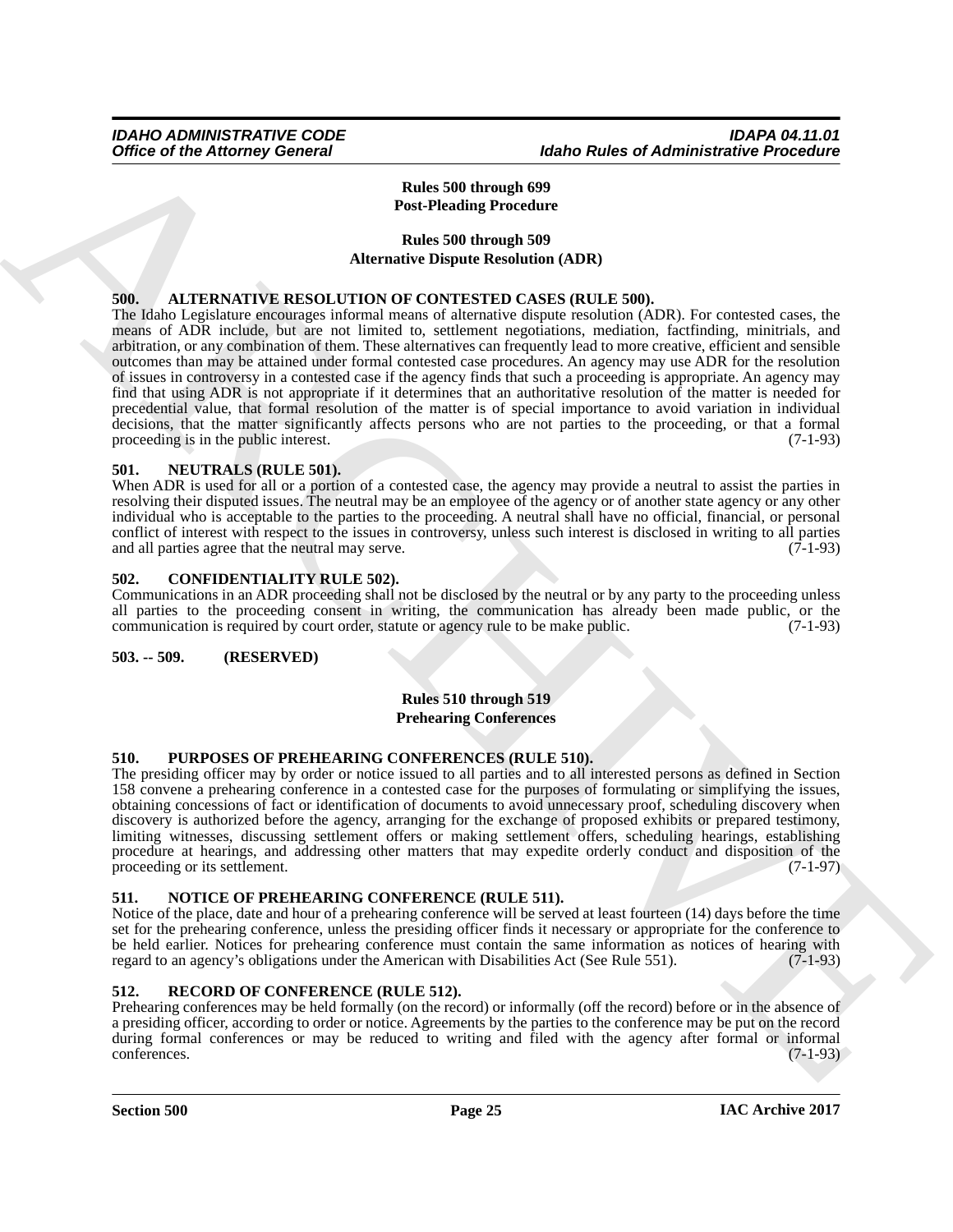### <span id="page-25-12"></span><span id="page-25-0"></span>**513. ORDERS RESULTING FROM PREHEARING CONFERENCE (RULE 513).**

#### <span id="page-25-9"></span><span id="page-25-1"></span>**514. FACTS DISCLOSED NOT PART OF THE RECORD (RULE 514).**

#### <span id="page-25-2"></span>**515. -- 519. (RESERVED)**

# <span id="page-25-8"></span>**Rules 520 through 549 Discovery-Related Prehearing Procedures**

#### <span id="page-25-10"></span><span id="page-25-3"></span>**520. KINDS AND SCOPE OF DISCOVERY LISTED (RULE 520).**

| 513.<br>ORDERS RESULTING FROM PREHEARING CONFERENCE (RULE 513).<br>The presiding officer may issue a prehearing order or notice based upon the results of the agreements reached at or<br>rulings made at a prehearing conference. A prehearing order will control the course of subsequent proceedings unless<br>modified by the presiding officer for good cause.<br>514.<br><b>FACTS DISCLOSED NOT PART OF THE RECORD (RULE 514).</b><br>Facts disclosed, offers made and all other aspects of negotiation (except agreements reached) in prehearing<br>conferences in a contested case are not part of the record.<br>$515. - 519.$<br>(RESERVED)<br>Rules 520 through 549<br><b>Discovery-Related Prehearing Procedures</b><br>520.<br>KINDS AND SCOPE OF DISCOVERY LISTED (RULE 520).<br>01.<br>Kinds of Discovery. The kinds of discovery recognized by these rules in contested cases are:<br>Depositions;<br>a.<br>b.<br>Production requests or written interrogatories;<br>Requests for admission;<br>c.<br>d.<br>Subpoenas; and<br>Statutory inspection, examination (including physical or mental examination), investigation, etc.<br>е.<br>02.<br>Rules of Civil Procedure. Unless otherwise provided by statute, rule, order or notice, when<br>discovery is authorized before the agency, the scope of discovery, other than statutory inspection, examination,<br>investigation, etc., is governed by the Idaho Rules of Civil Procedure (see Idaho Rule of Civil Procedure 26(b)).<br>WHEN DISCOVERY AUTHORIZED (RULE 521).<br>521.<br>Parties may agree between or among themselves to provide for discovery without reference to an agency's statutes,<br>rules of procedure, or orders. Otherwise no party before the agency is entitled to engage in discovery unless discovery<br>is authorized before the agency, the party moves to compel discovery, and the agency issues an order directing that<br>the discovery be answered. The presiding officer shall provide a schedule for discovery in the order compelling<br>discovery, but the order compelling and scheduling discovery need not conform to the timetables of the Idaho Rules<br>of Civil Procedure. The agency or agency staff may conduct statutory inspection, examination, investigation, etc., at<br>any time without filing a motion to compel discovery.<br>RIGHTS TO DISCOVERY RECIPROCAL (RULE 522).<br>522.<br>All parties to a proceeding have a right of discovery of all other parties to a proceeding as allowed by Rule 521 and<br>the agency's authorizing statutes and rules. Rules 523 through 525, 527 and 528 set forth the scope of various forms<br>of discovery when those forms of discovery are authorized before the agency, but do not create an independent right<br>of discovery. The presiding officer may by order authorize or compel necessary discovery authorized by statute or | <b>Office of the Attorney General</b> | <b>Idaho Rules of Administrative Procedure</b> |
|------------------------------------------------------------------------------------------------------------------------------------------------------------------------------------------------------------------------------------------------------------------------------------------------------------------------------------------------------------------------------------------------------------------------------------------------------------------------------------------------------------------------------------------------------------------------------------------------------------------------------------------------------------------------------------------------------------------------------------------------------------------------------------------------------------------------------------------------------------------------------------------------------------------------------------------------------------------------------------------------------------------------------------------------------------------------------------------------------------------------------------------------------------------------------------------------------------------------------------------------------------------------------------------------------------------------------------------------------------------------------------------------------------------------------------------------------------------------------------------------------------------------------------------------------------------------------------------------------------------------------------------------------------------------------------------------------------------------------------------------------------------------------------------------------------------------------------------------------------------------------------------------------------------------------------------------------------------------------------------------------------------------------------------------------------------------------------------------------------------------------------------------------------------------------------------------------------------------------------------------------------------------------------------------------------------------------------------------------------------------------------------------------------------------------------------------------------------------------------------------------------------------------------------------------------------------------------------------------------------------------------------------------------------------------------------------------------------------------------------------------------------------------------------------------------------------------------------------------------------------------------------------------------|---------------------------------------|------------------------------------------------|
|                                                                                                                                                                                                                                                                                                                                                                                                                                                                                                                                                                                                                                                                                                                                                                                                                                                                                                                                                                                                                                                                                                                                                                                                                                                                                                                                                                                                                                                                                                                                                                                                                                                                                                                                                                                                                                                                                                                                                                                                                                                                                                                                                                                                                                                                                                                                                                                                                                                                                                                                                                                                                                                                                                                                                                                                                                                                                                            |                                       | $(7-1-93)$                                     |
|                                                                                                                                                                                                                                                                                                                                                                                                                                                                                                                                                                                                                                                                                                                                                                                                                                                                                                                                                                                                                                                                                                                                                                                                                                                                                                                                                                                                                                                                                                                                                                                                                                                                                                                                                                                                                                                                                                                                                                                                                                                                                                                                                                                                                                                                                                                                                                                                                                                                                                                                                                                                                                                                                                                                                                                                                                                                                                            |                                       | $(7-1-93)$                                     |
|                                                                                                                                                                                                                                                                                                                                                                                                                                                                                                                                                                                                                                                                                                                                                                                                                                                                                                                                                                                                                                                                                                                                                                                                                                                                                                                                                                                                                                                                                                                                                                                                                                                                                                                                                                                                                                                                                                                                                                                                                                                                                                                                                                                                                                                                                                                                                                                                                                                                                                                                                                                                                                                                                                                                                                                                                                                                                                            |                                       |                                                |
|                                                                                                                                                                                                                                                                                                                                                                                                                                                                                                                                                                                                                                                                                                                                                                                                                                                                                                                                                                                                                                                                                                                                                                                                                                                                                                                                                                                                                                                                                                                                                                                                                                                                                                                                                                                                                                                                                                                                                                                                                                                                                                                                                                                                                                                                                                                                                                                                                                                                                                                                                                                                                                                                                                                                                                                                                                                                                                            |                                       |                                                |
|                                                                                                                                                                                                                                                                                                                                                                                                                                                                                                                                                                                                                                                                                                                                                                                                                                                                                                                                                                                                                                                                                                                                                                                                                                                                                                                                                                                                                                                                                                                                                                                                                                                                                                                                                                                                                                                                                                                                                                                                                                                                                                                                                                                                                                                                                                                                                                                                                                                                                                                                                                                                                                                                                                                                                                                                                                                                                                            |                                       |                                                |
|                                                                                                                                                                                                                                                                                                                                                                                                                                                                                                                                                                                                                                                                                                                                                                                                                                                                                                                                                                                                                                                                                                                                                                                                                                                                                                                                                                                                                                                                                                                                                                                                                                                                                                                                                                                                                                                                                                                                                                                                                                                                                                                                                                                                                                                                                                                                                                                                                                                                                                                                                                                                                                                                                                                                                                                                                                                                                                            |                                       | $(7-1-97)$                                     |
|                                                                                                                                                                                                                                                                                                                                                                                                                                                                                                                                                                                                                                                                                                                                                                                                                                                                                                                                                                                                                                                                                                                                                                                                                                                                                                                                                                                                                                                                                                                                                                                                                                                                                                                                                                                                                                                                                                                                                                                                                                                                                                                                                                                                                                                                                                                                                                                                                                                                                                                                                                                                                                                                                                                                                                                                                                                                                                            |                                       | $(7-1-93)$                                     |
|                                                                                                                                                                                                                                                                                                                                                                                                                                                                                                                                                                                                                                                                                                                                                                                                                                                                                                                                                                                                                                                                                                                                                                                                                                                                                                                                                                                                                                                                                                                                                                                                                                                                                                                                                                                                                                                                                                                                                                                                                                                                                                                                                                                                                                                                                                                                                                                                                                                                                                                                                                                                                                                                                                                                                                                                                                                                                                            |                                       | $(7-1-93)$                                     |
|                                                                                                                                                                                                                                                                                                                                                                                                                                                                                                                                                                                                                                                                                                                                                                                                                                                                                                                                                                                                                                                                                                                                                                                                                                                                                                                                                                                                                                                                                                                                                                                                                                                                                                                                                                                                                                                                                                                                                                                                                                                                                                                                                                                                                                                                                                                                                                                                                                                                                                                                                                                                                                                                                                                                                                                                                                                                                                            |                                       | $(7-1-93)$                                     |
|                                                                                                                                                                                                                                                                                                                                                                                                                                                                                                                                                                                                                                                                                                                                                                                                                                                                                                                                                                                                                                                                                                                                                                                                                                                                                                                                                                                                                                                                                                                                                                                                                                                                                                                                                                                                                                                                                                                                                                                                                                                                                                                                                                                                                                                                                                                                                                                                                                                                                                                                                                                                                                                                                                                                                                                                                                                                                                            |                                       | $(7-1-93)$                                     |
|                                                                                                                                                                                                                                                                                                                                                                                                                                                                                                                                                                                                                                                                                                                                                                                                                                                                                                                                                                                                                                                                                                                                                                                                                                                                                                                                                                                                                                                                                                                                                                                                                                                                                                                                                                                                                                                                                                                                                                                                                                                                                                                                                                                                                                                                                                                                                                                                                                                                                                                                                                                                                                                                                                                                                                                                                                                                                                            |                                       | $(7-1-93)$                                     |
|                                                                                                                                                                                                                                                                                                                                                                                                                                                                                                                                                                                                                                                                                                                                                                                                                                                                                                                                                                                                                                                                                                                                                                                                                                                                                                                                                                                                                                                                                                                                                                                                                                                                                                                                                                                                                                                                                                                                                                                                                                                                                                                                                                                                                                                                                                                                                                                                                                                                                                                                                                                                                                                                                                                                                                                                                                                                                                            |                                       | $(7-1-97)$                                     |
|                                                                                                                                                                                                                                                                                                                                                                                                                                                                                                                                                                                                                                                                                                                                                                                                                                                                                                                                                                                                                                                                                                                                                                                                                                                                                                                                                                                                                                                                                                                                                                                                                                                                                                                                                                                                                                                                                                                                                                                                                                                                                                                                                                                                                                                                                                                                                                                                                                                                                                                                                                                                                                                                                                                                                                                                                                                                                                            |                                       | $(7-1-97)$                                     |
| rule.                                                                                                                                                                                                                                                                                                                                                                                                                                                                                                                                                                                                                                                                                                                                                                                                                                                                                                                                                                                                                                                                                                                                                                                                                                                                                                                                                                                                                                                                                                                                                                                                                                                                                                                                                                                                                                                                                                                                                                                                                                                                                                                                                                                                                                                                                                                                                                                                                                                                                                                                                                                                                                                                                                                                                                                                                                                                                                      |                                       | $(7-1-97)$                                     |
| 523.<br>DEPOSITIONS (RULE 523).<br>Depositions may be taken in accordance with the Idaho Rules of Civil Procedure for any purpose allowed by statute,<br>the Idaho Rules of Civil Procedure, or rule or order of the agency.                                                                                                                                                                                                                                                                                                                                                                                                                                                                                                                                                                                                                                                                                                                                                                                                                                                                                                                                                                                                                                                                                                                                                                                                                                                                                                                                                                                                                                                                                                                                                                                                                                                                                                                                                                                                                                                                                                                                                                                                                                                                                                                                                                                                                                                                                                                                                                                                                                                                                                                                                                                                                                                                               |                                       | $(7-1-93)$                                     |

### <span id="page-25-14"></span><span id="page-25-11"></span><span id="page-25-4"></span>**521. WHEN DISCOVERY AUTHORIZED (RULE 521).**

### <span id="page-25-13"></span><span id="page-25-5"></span>**522. RIGHTS TO DISCOVERY RECIPROCAL (RULE 522).**

#### <span id="page-25-7"></span><span id="page-25-6"></span>**523. DEPOSITIONS (RULE 523).**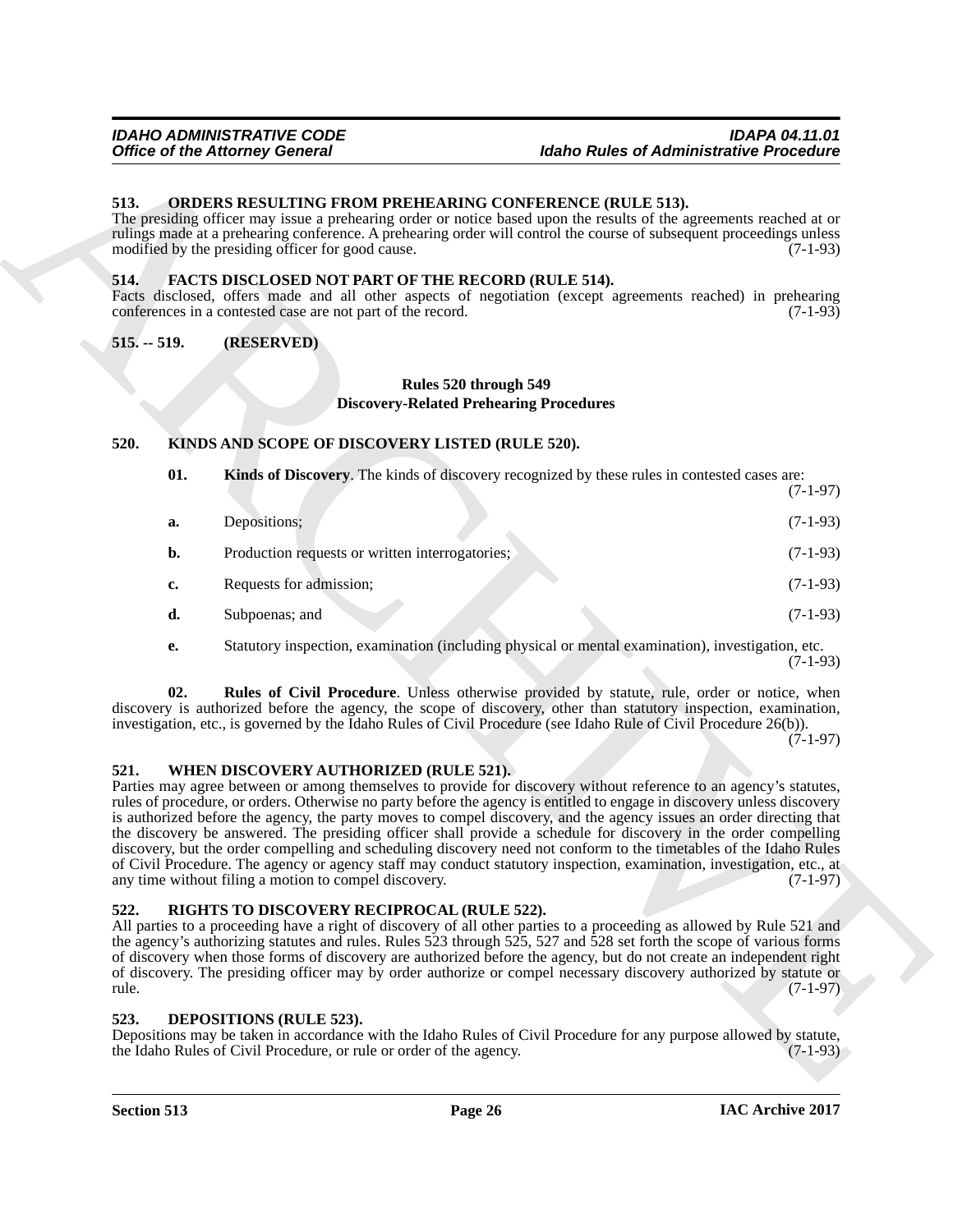#### <span id="page-26-16"></span><span id="page-26-0"></span>**524. PRODUCTION REQUESTS OR WRITTEN INTERROGATORIES AND REQUESTS FOR ADMISSION (RULE 524).**

Production requests or written interrogatories and requests for admission may be submitted in accordance with the Idaho Rules of Civil Procedure for any purpose allowed by statute, the Idaho Rules of Civil Procedure, or rule or order of the agency. (7-1-93)

#### <span id="page-26-20"></span><span id="page-26-1"></span>**525. SUBPOENAS (RULE 525).**

The agency may issue subpoenas as authorized by statute, upon a party's motion or upon its own initiative. The agency upon motion to quash made promptly, and in any event, before the time to comply with the subpoena, may quash the subpoena, or condition denial of the motion to quash upon reasonable terms. (7-1-93)

#### <span id="page-26-19"></span><span id="page-26-2"></span>**526. STATUTORY INSPECTION, EXAMINATION, INVESTIGATION, ETC. -- CONTRASTED WITH OTHER DISCOVERY (RULE 526).**

Office of the Alterna) Consent of the main of the main of the state of Administrative Procession<br>
SAR PRODUCTION RESIS OR WHITEN NYERROWS CONDITIES.<br>
ADMINISTRATIVE CONDITION TO THE CONDITION CONDITION CONDITION AND REQUE This rule recognizes, but does not enlarge or restrict, an agency's statutory right of inspection, examination (including mental or physical examination), investigation, etc. This statutory right of an agency is independent of and cumulative to any right of discovery in formal proceedings and may be exercised by the agency whether or not a person is party to a formal proceeding before the agency. Information obtained from statutory inspection, examination, investigation, etc., may be used in formal proceedings or for any other purpose, except as restricted by statute or rule. The rights of deposition, production request or written interrogatory, request for admission, and subpoena, can be used by parties only in connection with formal proceedings before the agency. (7-1-93)

#### <span id="page-26-11"></span><span id="page-26-3"></span>**527. ANSWERS TO PRODUCTION REQUESTS OR WRITTEN INTERROGATORIES AND TO REQUESTS FOR ADMISSION (RULE 527).**

Answers to production requests or written interrogatories and to requests for admission shall be filed or served as provided by the order compelling discovery. Answers must conform to the requirements of the Idaho Rules of Civil Procedure. The order compelling discovery may provide that voluminous answers to requests need not be served so long as they are made available for inspection and copying under reasonable terms. (7-1-93) long as they are made available for inspection and copying under reasonable terms.

### <span id="page-26-13"></span><span id="page-26-4"></span>**528. FILING AND SERVICE OF DISCOVERY-RELATED DOCUMENTS (RULE 528).**

Notices of deposition, cover letters stating that production requests, written interrogatories or requests for admission have been served, cover letters stating answers to production requests, written interrogatories, or requests for admission have been served or are available for inspection under Rule 527, and objections to discovery must be filed and served as provided in the order compelling discovery. (7-1-93)

### <span id="page-26-12"></span><span id="page-26-5"></span>**529. EXHIBIT NUMBERS (RULE 529).**

The agency assigns exhibit numbers to each party. (7-1-93)

#### <span id="page-26-15"></span><span id="page-26-6"></span>**530. PREPARED TESTIMONY AND EXHIBITS (RULE 530).**

Order, notice or rule may require a party or parties to file before hearing and to serve on all other parties prepared expert testimony and exhibits to be presented at hearing. Assigned exhibits numbers should be used in all prepared testimony. (7-1-93)

### <span id="page-26-18"></span><span id="page-26-7"></span>**531. SANCTIONS FOR FAILURE TO OBEY ORDER COMPELLING DISCOVERY (RULE 531).**

The agency may impose all sanctions recognized by statute or rules for failure to comply with an order compelling discovery. (7-1-93) discovery. (7-1-93)

#### <span id="page-26-17"></span><span id="page-26-8"></span>**532. PROTECTIVE ORDERS (RULE 532).**

As authorized by statute or rule, the agency may issue protective orders limiting access to information generated during settlement negotiations, discovery, or hearing. (7-1-93)

# <span id="page-26-9"></span>**533. -- 549. (RESERVED)**

#### **Rules 550 through 599 Hearings -- Miscellaneous Procedure**

### <span id="page-26-14"></span><span id="page-26-10"></span>**550. NOTICE OF HEARING (RULE 550).**

**Section 524 Page 27**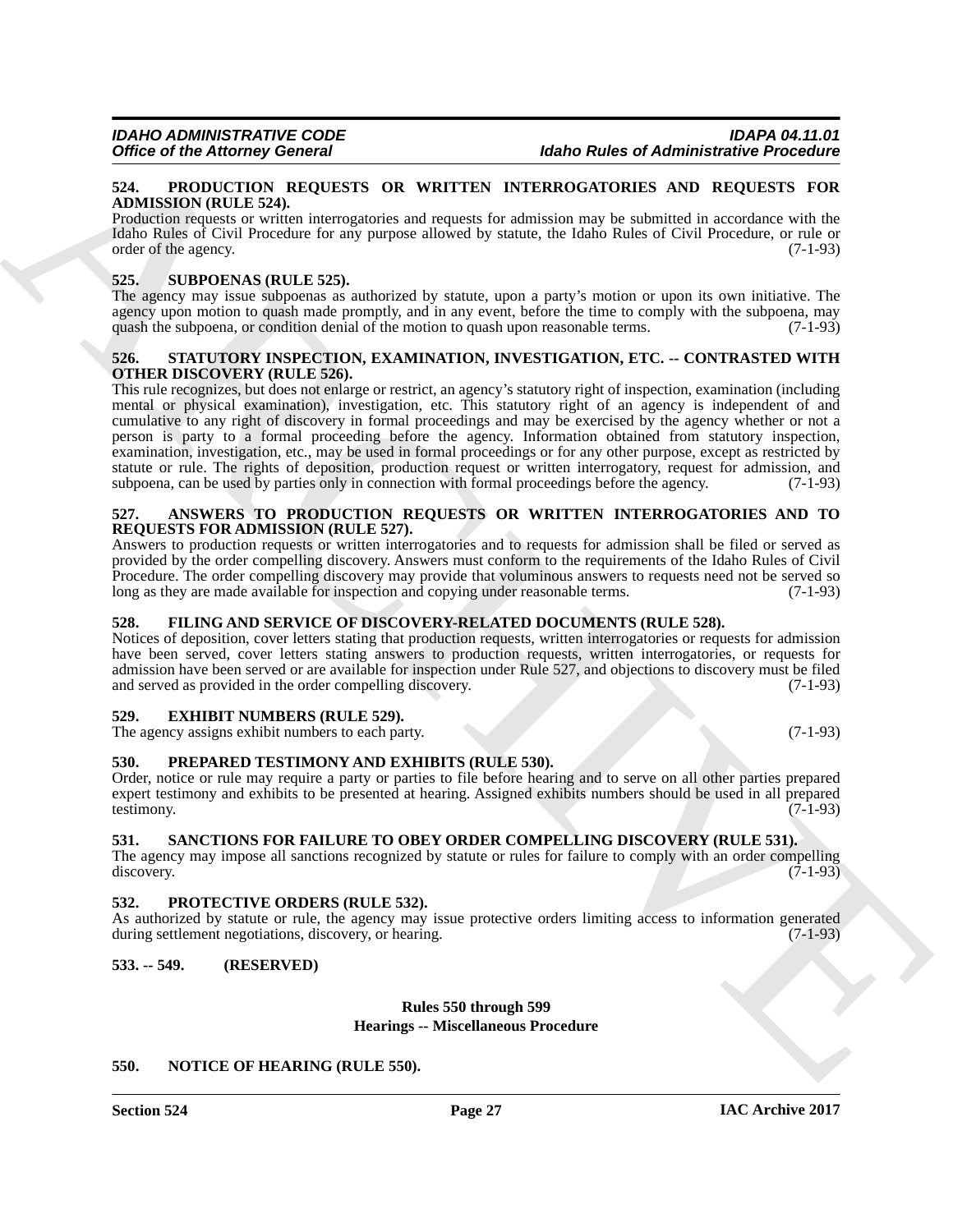### *IDAHO ADMINISTRATIVE CODE IDAPA 04.11.01 <u>Idaho Rules of Administrative Procedure</u>*

Office of the Adelmany General Constitution of the start of Adelma College and Adelma Constitution Procession<br>
Notice of the College and the start of the Start of the Start of the Start of the Start of the Start of the St Notice of the place, date and hour of hearing will be served on all parties at least fourteen (14) days before the time set for hearing, unless the agency finds by order that it is necessary or appropriate that the hearing be held earlier. Notices must comply with the requirements of Rule 551. Notices must list the names of the parties (or the lead parties if the parties are too numerous to name), the case number or docket number, the names of the presiding officers who will hear the case, the name, address and telephone number of the person to whom inquires about scheduling, hearing facilities, etc., should be directed, and the names of persons with whom the documents, pleadings, etc., in the case should be filed if the presiding officer is not the person who should receive those documents. If no document previously issued by the agency has listed the legal authority of the agency to conduct the hearing, the notice of hearing must do so. The notice of hearing shall state that the hearing will be conducted under these rules of procedure and inform the parties where they may read or obtain a copy of the rules of procedure. (7-1-93)

# <span id="page-27-11"></span><span id="page-27-0"></span>**551. FACILITIES AT OR FOR HEARING AND ADA REQUIREMENTS (RULE 551).**

All hearings must be held in facilities meeting the accessibility requirements of the Americans with Disabilities Act, and all notices of hearing must inform the parties that the hearing will be conducted in facilities meeting the accessibility requirements of the Americans with Disabilities Act. All notices of hearing must inform the parties and other persons notified that if they require assistance of the kind that the agency is required to provide under the Americans with Disabilities Act (e.g., sign language interpreters, Braille copies of documents) in order to participate in or understand the hearing, the agency will supply that assistance upon request a reasonable number of days before the hearing. The notice of hearing shall explicitly state the number of days before the hearing that the request must be made.  $(7-1-93)$ 

### <span id="page-27-12"></span><span id="page-27-1"></span>**552. HOW HEARINGS HELD (RULE 552).**

Hearings may be held in person or by telephone or television or other electronic means, if each participant in the hearing has an opportunity to participate in the entire proceeding while it is taking place. (7-1-93)

### <span id="page-27-8"></span><span id="page-27-2"></span>**553. CONDUCT AT HEARINGS (RULE 553).**

All persons attending a hearing must conduct themselves in a respectful manner. Smoking is not permitted at hearings. (7-1-93) hearings.  $(7-1-93)$ 

### <span id="page-27-9"></span><span id="page-27-3"></span>**554. CONFERENCE AT HEARING (RULE 554).**

In any proceeding the presiding officer may convene the parties before hearing or recess the hearing to discuss formulation or simplification of the issues, admissions of fact or identification of documents to avoid unnecessary proof, exchanges of documents, exhibits or prepared testimony, limitation of witnesses, establishment of order of procedure, and other matters that may expedite orderly conduct of the hearing. The presiding officer shall state the results of the conference on the record. (7-1-93) results of the conference on the record.

### <span id="page-27-14"></span><span id="page-27-4"></span>**555. PRELIMINARY PROCEDURE AT HEARING (RULE 555).**

Before taking evidence the presiding officer will call the hearing to order, take appearances of parties, and act upon any pending motions or petitions. The presiding officer may allow opening statements as necessary or appropriate to explain a party's presentation. (7-1-93) explain a party's presentation.

### <span id="page-27-10"></span><span id="page-27-5"></span>**556. CONSOLIDATION OF PROCEEDINGS (RULE 556).**

The agency may consolidate two (2) or more proceedings for hearing upon finding that they present issues that are related and that the rights of the parties will not be prejudiced. In consolidated hearings the presiding officer determines the order of the proceeding. (7-1-93) determines the order of the proceeding.

### <span id="page-27-15"></span><span id="page-27-6"></span>**557. STIPULATIONS (RULE 557).**

Parties may stipulate among themselves to any fact at issue in a contested case by written statement filed with the presiding officer or presented at hearing or by oral statement at hearing. A stipulation binds all parties agreeing to it only according to its terms. The agency may regard a stipulation as evidence or may require proof by evidence of the facts stipulated. The agency is not bound to adopt a stipulation of the parties, but may do so. If the agency rejects a stipulation, it will do so before issuing a final order, and it will provide an additional opportunity for the parties to present evidence and arguments on the subject matter of the rejected stipulation. (7-1-93)

#### <span id="page-27-13"></span><span id="page-27-7"></span>**558. ORDER OF PROCEDURE (RULE 558).**

The presiding officer may determine the order of presentation of witnesses and examination of witnesses. (7-1-93)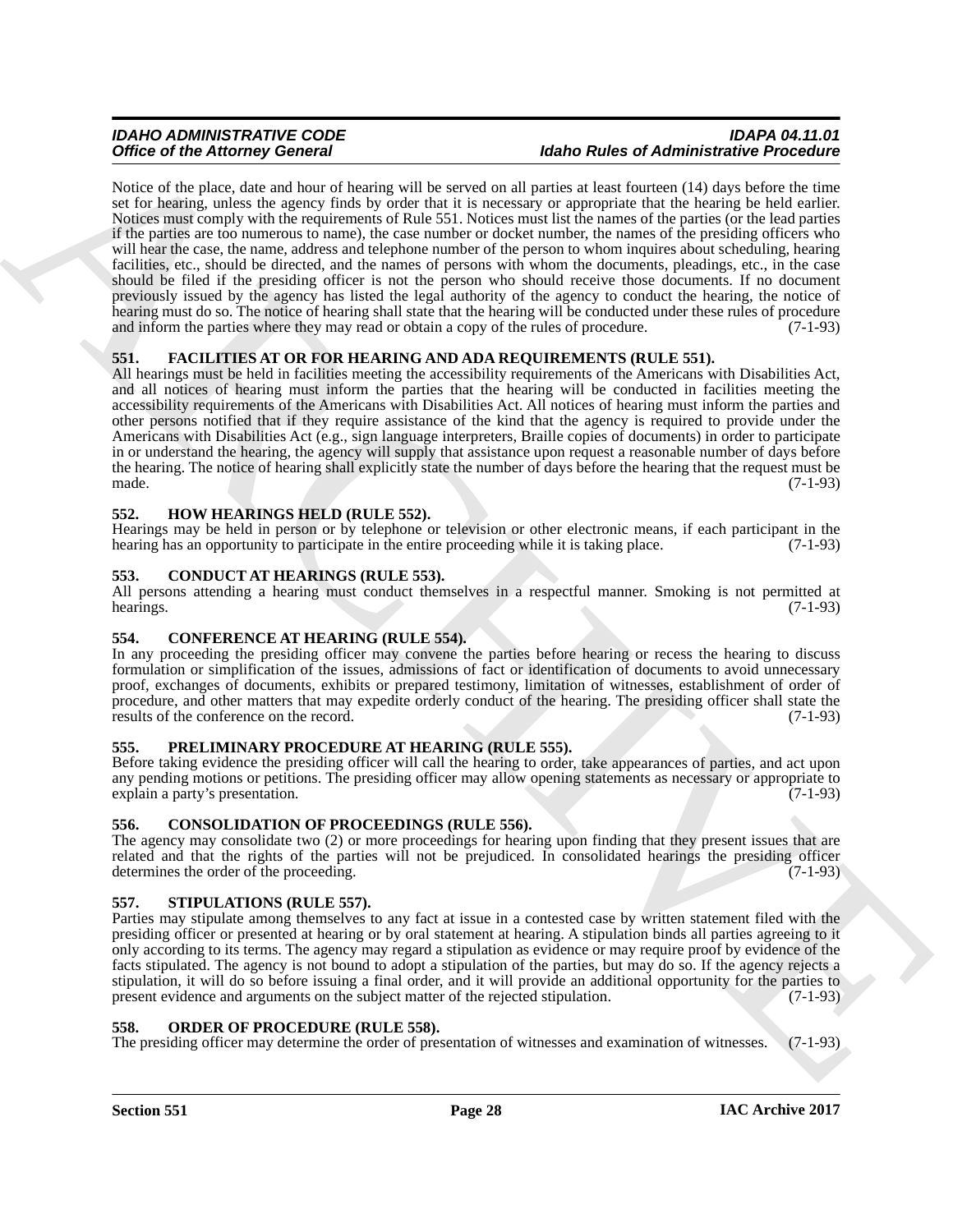#### *IDAHO ADMINISTRATIVE CODE IDAPA 04.11.01* **Idaho Rules of Administrative Procedure**

#### <span id="page-28-19"></span><span id="page-28-0"></span>**559. TESTIMONY UNDER OATH (RULE 559).**

All testimony presented in formal hearings will be given under oath. Before testifying each witness must swear or affirm that the testimony the witness will give before the agency is the truth, the whole truth, and nothing but the truth.  $(7-1-93)$ 

#### <span id="page-28-15"></span><span id="page-28-1"></span>**560. PARTIES AND PERSONS WITH SIMILAR INTERESTS (RULE 560).**

If two (2) or more parties or persons have substantially like interests or positions, to expedite the proceeding and avoid duplication, the presiding officer may limit the number of them who testify, examine witnesses, or make and argue motions and objections. (7-1-93)

#### <span id="page-28-11"></span><span id="page-28-2"></span>**561. CONTINUANCE OF HEARING (RULE 561).**

The presiding officer may continue proceedings for further hearing. (7-1-93)

#### <span id="page-28-18"></span><span id="page-28-3"></span>**562. RULINGS AT HEARINGS (RULE 562).**

The presiding officer rules on motions and objections presented at hearing. When the presiding officer is a hearing officer, the presiding officer's rulings may be reviewed by the agency head in determining the matter on its merits and the presiding officer may refer or defer rulings to the agency head for determination. (7-1-93) the presiding officer may refer or defer rulings to the agency head for determination.

#### <span id="page-28-14"></span><span id="page-28-4"></span>**563. ORAL ARGUMENT (RULE 563).**

The presiding officer may set and hear oral argument on any matter in the contested case on reasonable notice according to the circumstances. (7-1-93) according to the circumstances.

#### <span id="page-28-10"></span><span id="page-28-5"></span>**564. BRIEFS -- MEMORANDA -- PROPOSED ORDERS OF THE PARTIES -- STATEMENTS OF POSITION -- PROPOSED ORDER OF THE PRESIDING OFFICER (RULE 564).**

In any contested case, any party may ask to file briefs, memoranda, proposed orders of the parties, or statements of position, and the presiding officer may request briefs, proposed orders of the parties, or statements of position. The presiding officer may issue a proposed order of the officer and ask the parties for comment upon the officer's proposed order. (7-1-93)

### <span id="page-28-16"></span><span id="page-28-6"></span>**565. PROCEDURE ON PREHEARING MOTIONS (RULE 565).**

The presiding officer may consider and decide prehearing motions with or without oral argument or hearing. If oral argument or hearing on a motion is requested and denied, the presiding officer must state the grounds for denying the request. Unless otherwise provided by the presiding officer, when a motion has been filed, all parties seeking similar substantive or procedural relief must join in the motion or file a similar motion within seven (7) days after receiving the original motion. The party(ies) answering to or responding to the motion(s) will have fourteen (14) days from the time of filing of the last motion or joinder pursuant to the requirements of the previous sentence in which to respond.  $(7-1-93)$ 

#### <span id="page-28-13"></span><span id="page-28-7"></span>**566. JOINT HEARINGS (RULE 566).**

The agency may hold joint hearings with federal agencies, with agencies of other states, and with other agencies of the state of Idaho. When joint hearings are held, the agencies may agree among themselves which agency's rules of practice and procedure will govern. (7-1-93) practice and procedure will govern.

### <span id="page-28-8"></span>**567. -- 599. (RESERVED)**

#### <span id="page-28-12"></span>**Rules 600 through 609 Evidence in Contested Cases**

#### <span id="page-28-17"></span><span id="page-28-9"></span>**600. RULES OF EVIDENCE -- EVALUATION OF EVIDENCE (RULE 600).**

Office of the Alexander General Mathematics and the date of Administrative Procedure<br>
All including presents of the numbering of the system and the date in the system in the system and the system in the system in the syst Evidence should be taken by the agency to assist the parties' development of the record, not excluded to frustrate that development. The presiding officer at hearing is not bound by the Idaho Rules of Evidence. No informality in any proceeding or in the manner of taking testimony invalidates any order. The presiding officer, with or without objection, may exclude evidence that is irrelevant, unduly repetitious, inadmissible on constitutional or statutory grounds, or on the basis of any evidentiary privilege provided by statute or recognized in the courts of Idaho. All other evidence may be admitted if it is of a type commonly relied upon by prudent persons in the conduct of their affairs. The agency's experience, technical competence and specialized knowledge may be used in evaluation of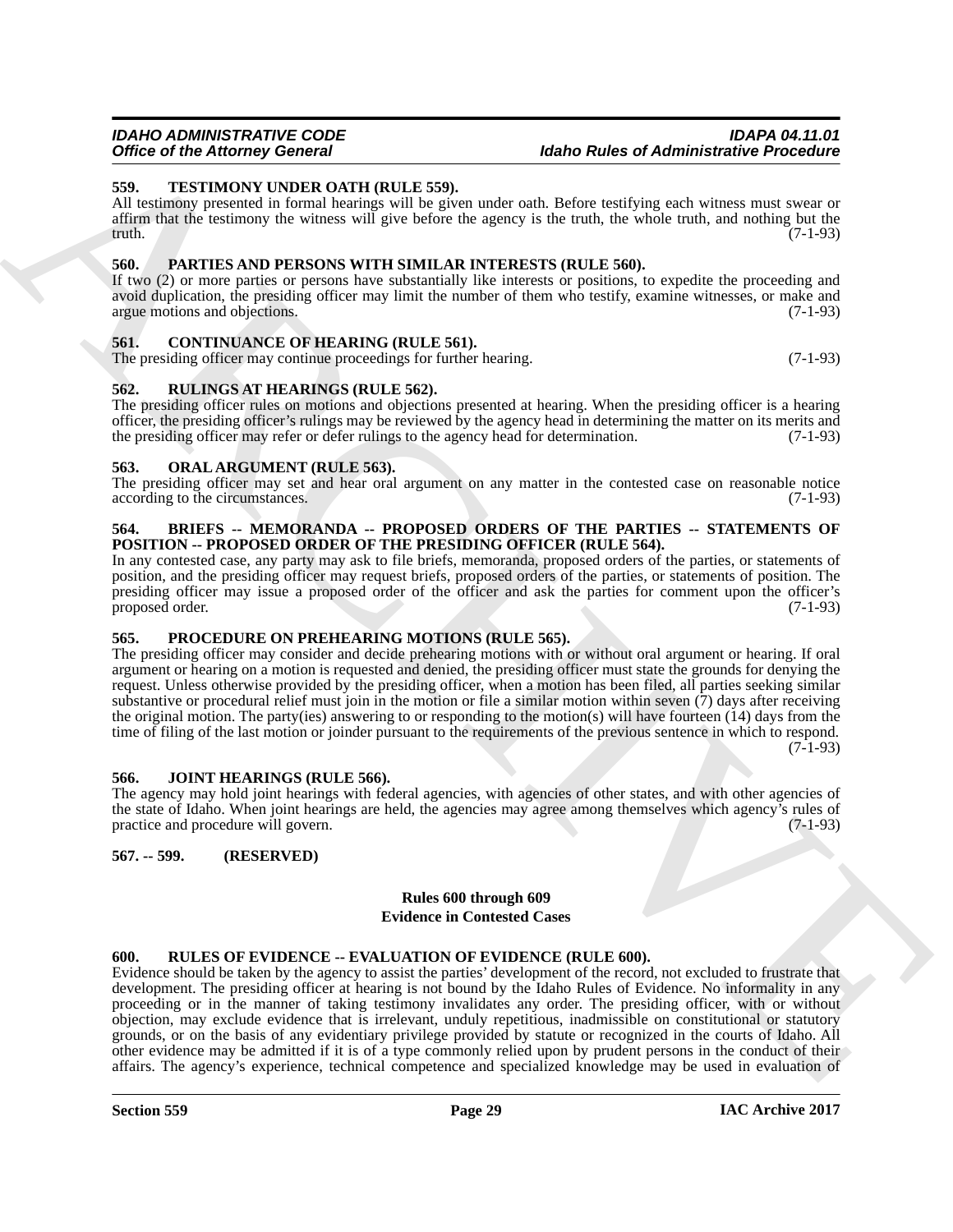<span id="page-29-11"></span>evidence. (7-1-93)

#### <span id="page-29-0"></span>**601. DOCUMENTARY EVIDENCE (RULE 601).**

Documentary evidence may be received in the form of copies or excerpts. Upon request, parties shall be given an opportunity to compare the copy with the original if available. (7-1-93)

### <span id="page-29-14"></span><span id="page-29-1"></span>**602. OFFICIAL NOTICE -- AGENCY STAFF MEMORANDA (RULE 602).**

Official notice may be taken of any facts that could be judicially noticed in the courts of Idaho and of generally recognized technical or scientific facts within the agency's specialized knowledge. Parties shall be notified of the specific facts or material noticed and the source of the material noticed, including any agency staff memoranda and data. Notice that official notice will be taken should be provided either before or during the hearing, and must be provided before the issuance of any order that is based in whole or in part on facts or material officially noticed. Parties must be given an opportunity to contest and rebut the facts or material officially noticed. When the presiding officer proposes to notice agency staff memoranda or agency staff reports, responsible staff employees or agents shall be made available for cross-examination if any party timely requests their availability. (7-1-93)

#### <span id="page-29-10"></span><span id="page-29-2"></span>**603. DEPOSITIONS (RULE 603).**

Depositions may be offered into evidence. (7-1-93)

#### <span id="page-29-13"></span><span id="page-29-3"></span>**604. OBJECTIONS -- OFFERS OF PROOF (RULE 604).**

Grounds for objection to the admission or exclusion of evidence must be stated briefly at the time the evidence is offered. Formal exceptions to rulings admitting or excluding evidence are unnecessary and need not be taken. An offer of proof for the record consists of a statement of the substance of the excluded evidence. When a party objects to the admission of evidence, the presiding officer will rule on the objection, or, if the presiding officer is a hearing officer, the presiding officer may receive the evidence subject to later ruling by the agency head or refer the matter to the agency head. (7-1-93)

#### <span id="page-29-15"></span><span id="page-29-4"></span>**605. PREPARED TESTIMONY (RULE 605).**

The presiding officer may order a witness's prepared testimony previously distributed to all parties to be included in the record of hearing as if read. Admissibility of prepared testimony is subject to Rule 600. (7-1-93)

#### <span id="page-29-12"></span><span id="page-29-5"></span>**606. EXHIBITS (RULE 606).**

Office of the Attorney General<br>
Column Advance (Corear) (General Mathematics Presentation Corear)<br>
Column Advance (Corear) (Corear) (Corear) (Corear) (Corear) (Corear) (Corear) (Corear) (Corear) (Corear) (Corear)<br>
Column Exhibit numbers may be assigned to the parties before hearing. Exhibits prepared for hearing should ordinarily be typed or printed on eight and one-half inch  $(8 \frac{1}{2})$  by eleven inch  $(11)$  white paper, except maps, charts, photographs and non-documentary exhibits may be introduced on the size or kind of paper customarily used for them. A copy of each documentary exhibit must be furnished to each party present and to the presiding officer, except for unusually bulky or voluminous exhibits that have previously been made available for the parties' inspection. Copies must be of good quality. Exhibits identified at hearing are subject to appropriate and timely objection before the close of proceedings. Exhibits to which no objection is made are automatically admitted into evidence without motion of the sponsoring party. Neither motion pictures, slides, opaque projections, videotapes, audiotapes nor other materials not capable of duplication by still photograph or reproduction on paper shall be presented as exhibits without advance approval of the presiding officer. (7-1-93)

### <span id="page-29-6"></span>**607. -- 609. (RESERVED)**

### **Rules 610 through 649 Settlements**

#### <span id="page-29-9"></span><span id="page-29-7"></span>**610. CONFIDENTIALITY OF SETTLEMENT NEGOTIATIONS (RULE 610).**

Settlement negotiations in a contested case are confidential, unless all participants to the negotiation agree to the contrary in writing. Facts disclosed, offers made and all other aspects of negotiation (except agreements reached) in settlement negotiations in a contested case are not part of the record. (7-1-93)

#### <span id="page-29-16"></span><span id="page-29-8"></span>**611. SUGGESTION FOR OR INQUIRY ABOUT SETTLEMENTS (RULE 611).**

Through notice or order or on the record at prehearing conference or hearing, the presiding officer may inquire of the parties in any proceeding whether settlement negotiations are in progress or are contemplated or may invite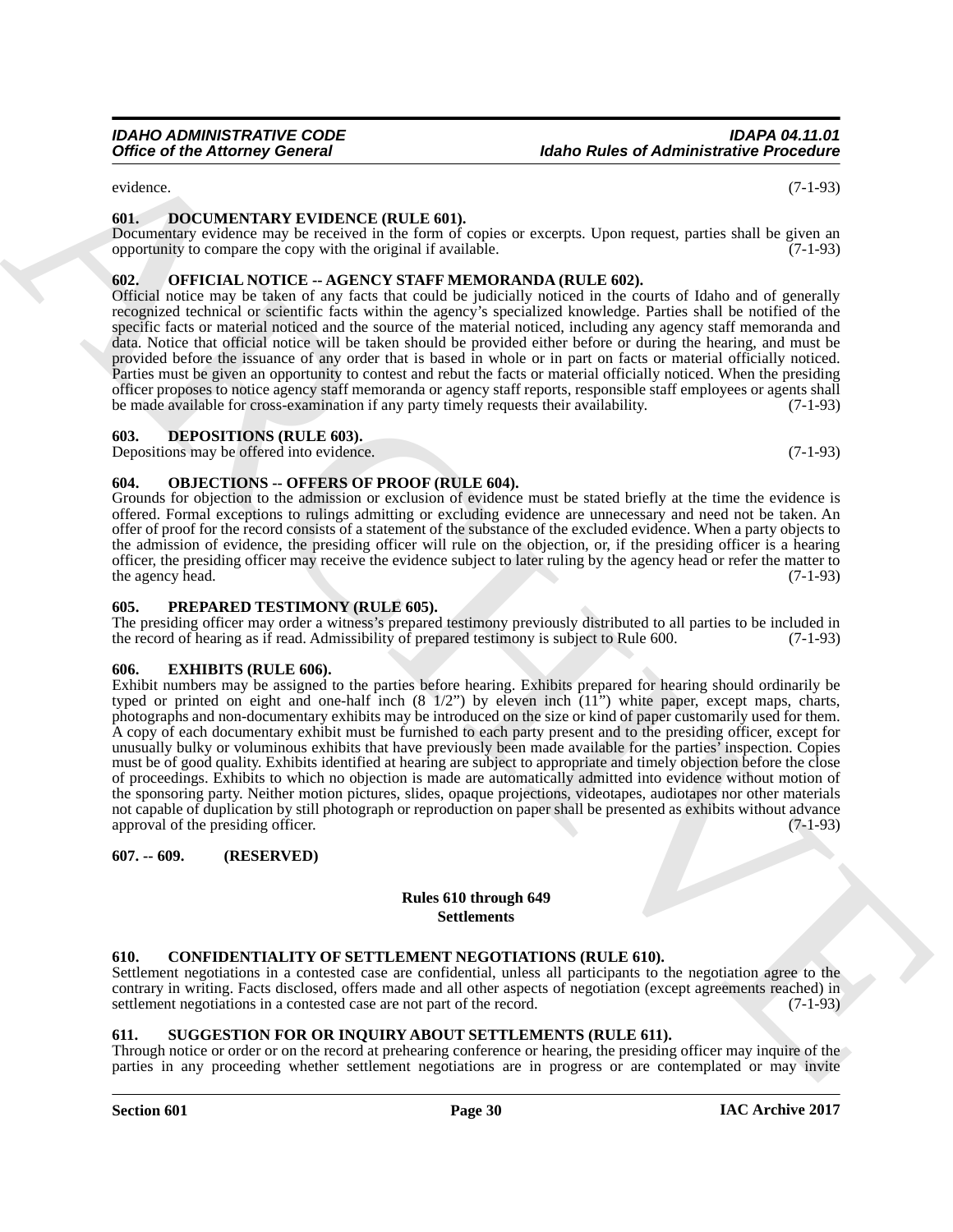#### *IDAHO ADMINISTRATIVE CODE IDAPA 04.11.01 Idaho Rules of Administrative Procedure*

# <span id="page-30-6"></span><span id="page-30-0"></span>**612. CONSIDERATION OF SETTLEMENTS (RULE 612).**

#### <span id="page-30-5"></span><span id="page-30-1"></span>**613. BURDENS OF PROOF (RULE 613).**

#### <span id="page-30-10"></span><span id="page-30-2"></span>**614. SETTLEMENT NOT BINDING (RULE 614).**

### <span id="page-30-3"></span>**615. -- 649. (RESERVED)**

### <span id="page-30-9"></span>**Rules 650 through 699 Records for Decisions**

### <span id="page-30-8"></span><span id="page-30-7"></span><span id="page-30-4"></span>**650. RECORD FOR DECISION (RULE 650).**

|                        | <b>Office of the Attorney General</b>                                                                                                                                                                                                                                                                                                                                                                                                                                                                                                                                                                                                                                                                                                                                                                                                                                                             | <b>Idaho Rules of Administrative Procedure</b>                                                |            |
|------------------------|---------------------------------------------------------------------------------------------------------------------------------------------------------------------------------------------------------------------------------------------------------------------------------------------------------------------------------------------------------------------------------------------------------------------------------------------------------------------------------------------------------------------------------------------------------------------------------------------------------------------------------------------------------------------------------------------------------------------------------------------------------------------------------------------------------------------------------------------------------------------------------------------------|-----------------------------------------------------------------------------------------------|------------|
|                        | settlement of an entire proceeding or certain issues.                                                                                                                                                                                                                                                                                                                                                                                                                                                                                                                                                                                                                                                                                                                                                                                                                                             |                                                                                               | $(7-1-93)$ |
| 612.<br>under the law. | <b>CONSIDERATION OF SETTLEMENTS (RULE 612).</b><br>Settlements must be reviewed under this rule. When a settlement is presented to the presiding officer, the presiding<br>officer will prescribe procedures appropriate to the nature of the settlement to consider the settlement. For example,<br>the presiding officer may summarily accept settlement of essentially private disputes that have no significant<br>implications for administration of the law for persons other than the affected parties. On the other hand, when one or<br>more parties to a proceeding is not party to the settlement or when the settlement presents issues of significant<br>implication for other persons, the presiding officer may convene an evidentiary hearing to consider the<br>reasonableness of the settlement and whether acceptance of the settlement is consistent with the agency's charge |                                                                                               | $(7-1-93)$ |
| 613.                   | <b>BURDENS OF PROOF (RULE 613).</b><br>Proponents of a proposed settlement carry the burden of showing that the settlement is in accordance with the law.<br>The presiding officer may require the development of an appropriate record in support of or opposition to a proposed<br>settlement as a condition of accepting or rejecting the settlement.                                                                                                                                                                                                                                                                                                                                                                                                                                                                                                                                          |                                                                                               | $(7-1-93)$ |
| 614.                   | SETTLEMENT NOT BINDING (RULE 614).<br>The presiding officer is not bound by settlement agreements that are not unanimously accepted by all parties or that<br>have significant implications for persons not parties. In these instances, the presiding officer will independently<br>review any proposed settlement to determine whether the settlement is in accordance with the law.                                                                                                                                                                                                                                                                                                                                                                                                                                                                                                            |                                                                                               | $(7-1-93)$ |
| $615. - 649.$          | (RESERVED)                                                                                                                                                                                                                                                                                                                                                                                                                                                                                                                                                                                                                                                                                                                                                                                                                                                                                        |                                                                                               |            |
|                        | Rules 650 through 699<br><b>Records for Decisions</b>                                                                                                                                                                                                                                                                                                                                                                                                                                                                                                                                                                                                                                                                                                                                                                                                                                             |                                                                                               |            |
| 650.                   | <b>RECORD FOR DECISION (RULE 650).</b>                                                                                                                                                                                                                                                                                                                                                                                                                                                                                                                                                                                                                                                                                                                                                                                                                                                            |                                                                                               |            |
| 01.                    | <b>Requirement</b> . The agency shall maintain an official record for each contested case and (unless<br>statute provides otherwise) base its decision in a contested case on the official record for the case.                                                                                                                                                                                                                                                                                                                                                                                                                                                                                                                                                                                                                                                                                   |                                                                                               | $(7-1-93)$ |
| 02.                    | Contents. The record for a contested case shall include:                                                                                                                                                                                                                                                                                                                                                                                                                                                                                                                                                                                                                                                                                                                                                                                                                                          |                                                                                               | $(7-1-93)$ |
| a.                     | All notices of proceedings;                                                                                                                                                                                                                                                                                                                                                                                                                                                                                                                                                                                                                                                                                                                                                                                                                                                                       |                                                                                               | $(7-1-93)$ |
| b.<br>the proceeding;  | All applications or claims or appeals, petitions, complaints, protests, motions, and answers filed in                                                                                                                                                                                                                                                                                                                                                                                                                                                                                                                                                                                                                                                                                                                                                                                             |                                                                                               | $(7-1-93)$ |
| c.                     | All intermediate or interlocutory rulings of hearing officers or the agency head;                                                                                                                                                                                                                                                                                                                                                                                                                                                                                                                                                                                                                                                                                                                                                                                                                 |                                                                                               | $(7-1-93)$ |
| d.                     | All evidence received or considered (including all transcripts or recordings of hearings and all<br>exhibits offered or identified at hearing);                                                                                                                                                                                                                                                                                                                                                                                                                                                                                                                                                                                                                                                                                                                                                   |                                                                                               | $(7-1-93)$ |
| e.                     | All offers of proof, however made;                                                                                                                                                                                                                                                                                                                                                                                                                                                                                                                                                                                                                                                                                                                                                                                                                                                                |                                                                                               | $(7-1-93)$ |
| f.                     | All briefs, memoranda, proposed orders of the parties or of the presiding officers, statements of<br>position, statements of support, and exceptions filed by parties or persons not parties;                                                                                                                                                                                                                                                                                                                                                                                                                                                                                                                                                                                                                                                                                                     |                                                                                               | $(7-1-93)$ |
| g.                     | All evidentiary rulings on testimony, exhibits, or offers of proof;                                                                                                                                                                                                                                                                                                                                                                                                                                                                                                                                                                                                                                                                                                                                                                                                                               |                                                                                               | $(7-1-93)$ |
|                        |                                                                                                                                                                                                                                                                                                                                                                                                                                                                                                                                                                                                                                                                                                                                                                                                                                                                                                   | All staff memoranda or data submitted in connection with the consideration of the proceeding; |            |
| h.                     |                                                                                                                                                                                                                                                                                                                                                                                                                                                                                                                                                                                                                                                                                                                                                                                                                                                                                                   |                                                                                               | $(7-1-93)$ |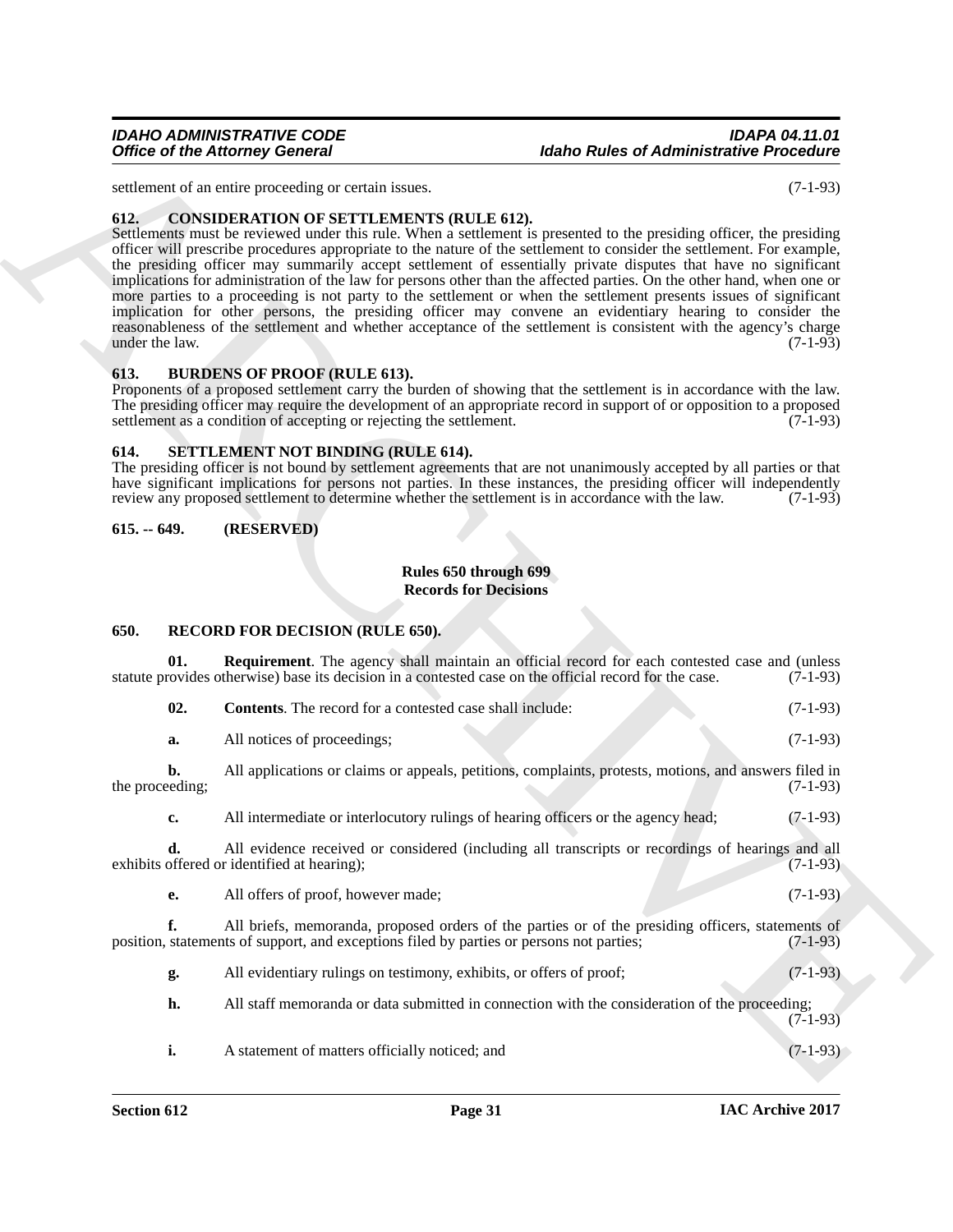<span id="page-31-12"></span>**j.** All recommended orders, preliminary orders, final orders, and orders on reconsideration. (7-1-93)

### <span id="page-31-0"></span>**651. RECORDING OR REPORTING OF HEARINGS (RULE 651).**

All hearings shall be recorded on audiotape or videotape or may be taken by a qualified court reporter at the agency's expense. The agency may provide for a transcript of the proceeding at its own expense. Any party may have a transcript prepared at its own expense. transcript prepared at its own expense.

#### <span id="page-31-1"></span>**652. -- 699. (RESERVED)**

# <span id="page-31-7"></span>**Rules 700 through 799 Agency Orders and Review of Agency Orders**

**Rules 700 through 710 Defaults**

### <span id="page-31-11"></span><span id="page-31-2"></span>**700. NOTICE OF PROPOSED DEFAULT AFTER FAILURE TO APPEAR (RULE 700).**

If an applicant or claimant or appellant, petitioner, complainant, or moving party fails to appear at the time and place set for hearing on an application or claim or appeal, petition, complaint, or motion, the presiding officer may serve upon all parties a notice of a proposed default order denying the application or claim or appeal, petition, complaint, or motion. The notice of a proposed default order shall include a statement that the default order is proposed to be issued because of a failure of the applicant or claimant or appellant, petitioner, complainant or moving party to appear at the time and place set for hearing. The notice of proposed default order may be mailed to the last known mailing address<br>of the party proposed to be defaulted. (7-1-93) of the party proposed to be defaulted.

### <span id="page-31-13"></span><span id="page-31-3"></span>**701. SEVEN DAYS TO CHALLENGE PROPOSED DEFAULT ORDER (RULE 701).**

Within seven (7) days after the service of the notice of proposed default order, the party against whom it was filed may file a written petition requesting that a default order not be entered. The petition must state the grounds why the petitioning party believes that default should not be entered. (7-1-93)

### <span id="page-31-10"></span><span id="page-31-4"></span>**702. ISSUANCE OF DEFAULT ORDER (RULE 702).**

The agency shall promptly issue a default order or withdraw the notice of proposed default order after expiration of the seven days for the party to file a petition contesting the default order or receipt of a petition. If a default order is issued, all further proceedings necessary to complete the contested case shall be conducted without participation of the party in default (if the defaulting party is not a movant) or upon the results of the denial of the motion (if the defaulting party is a movant). All issues in the contested case shall be determined, including those affecting the defaulting party. If authorized by statute or rule, costs may be assessed against a defaulting party. (7-1defaulting party. If authorized by statute or rule, costs may be assessed against a defaulting party.

### <span id="page-31-5"></span>**703. -- 709. (RESERVED)**

#### <span id="page-31-9"></span>**Rules 710 through 789 Interlocutory, Recommended, Preliminary and Final Orders -- Review or Stay of Orders**

### <span id="page-31-8"></span><span id="page-31-6"></span>**710. INTERLOCUTORY ORDERS (RULE 710).**

Office of the Attorney General<br>
Added Robert of Addenia (Adden Radiotical Control in the Attack School and Addenia (Addenia Control in the Attack School and Addenia (Addenia Control in the Attack School and Addenia (Adden Interlocutory orders are orders that do not decide all previously undecided issues presented in a proceeding, except the agency may by order decide some of the issues presented in a proceeding and provide in that order that its decision on those issues is final and subject to review by reconsideration or appeal, but is not final on other issues. Unless an order contains or is accompanied by a document containing one of the paragraphs set forth in Rules 720, 730 or 740 or a paragraph substantially similar, the order is interlocutory. The following orders are always interlocutory: orders initiating complaints or investigations; orders joining, consolidating or separating issues, proceedings or parties; orders granting or denying intervention; orders scheduling prehearing conferences, discovery, hearing, oral arguments or deadlines for written submissions; and orders compelling or refusing to compel discovery. Interlocutory orders may be reviewed by the officer issuing the order pursuant to Rules 711, 760, and 770. (7-1-93)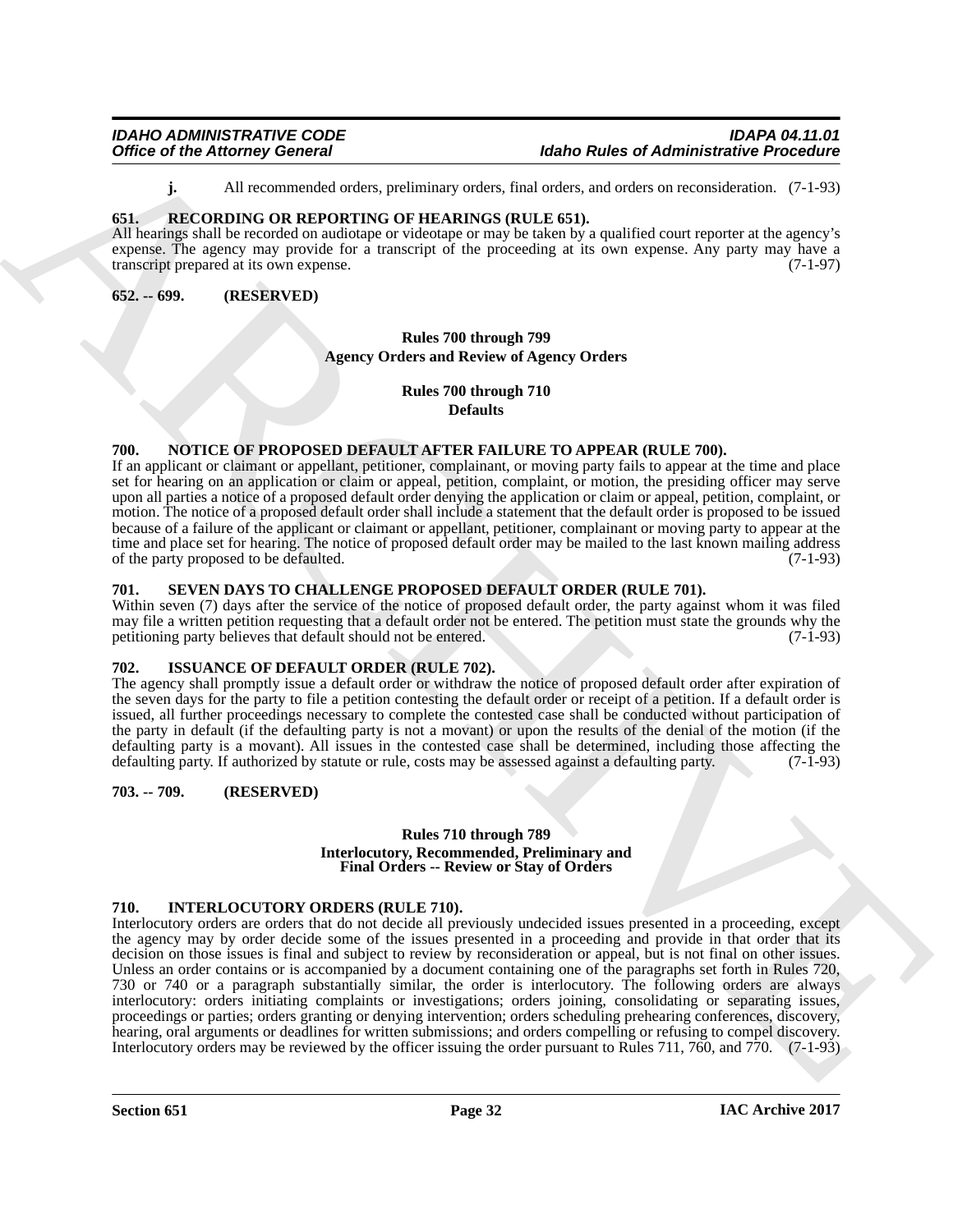### *IDAHO ADMINISTRATIVE CODE IDAPA 04.11.01 <u>Idaho Rules of Administrative Procedure</u>*

### <span id="page-32-9"></span><span id="page-32-0"></span>**711. REVIEW OF INTERLOCUTORY ORDERS (RULE 711).**

Any party or person affected by an interlocutory order may petition the officer issuing the order to review the interlocutory order. The officer issuing an interlocutory order may rescind, alter or amend any interlocutory order on the officer's own motion, but will not on the officer's own motion review any interlocutory order affecting any party's substantive rights without giving all parties notice and an opportunity for written comment. (7-1-93)

# <span id="page-32-1"></span>**712. -- 719. (RESERVED)**

### <span id="page-32-2"></span>**720. RECOMMENDED ORDERS (RULE 720).**

<span id="page-32-8"></span>**01. Definition**. Recommended orders are orders issued by a person other than the agency head that will become a final order of the agency only after review of the agency head (or the agency head's designee) pursuant to<br>Section 67-5244. Idaho Code. (7-1-93) Section 67-5244, Idaho Code.

<span id="page-32-7"></span>**02. Content**. Every recommended order must contain or be accompanied by a document containing the g paragraphs or substantially similar paragraphs: (7-1-93) following paragraphs or substantially similar paragraphs:

**a.** This is a recommended order of the hearing officer. It will not become final without action of the agency head. Any party may file a petition for reconsideration of this recommended order with the hearing officer issuing the order within fourteen (14) days of the service date of this order. The hearing officer issuing this recommended order will dispose of any petition for reconsideration within twenty-one (21) days of its receipt, or the petition will be considered denied by operation of law. See Section 67-5243(3). Idaho Code. (7-1-93) petition will be considered denied by operation of law. See Section 67-5243(3), Idaho Code.

**b.** Within twenty-one (21) days after (a) the service date of this recommended order, (b) the service date of a denial of a petition for reconsideration from this recommended order, or (c) the failure within twenty-one (21) days to grant or deny a petition for reconsideration from this recommended order, any party may in writing support or take exceptions to any part of this recommended order and file briefs in support of the party's position on any issue in the proceeding. (7-1-93) any issue in the proceeding.

Office of the Adelenary General Counter State Counter and the Real Counter State Counter State Counter State Counter State Counter State Counter State Counter State Counter State Counter State Counter State Counter State **c.** Written briefs in support of or taking exceptions to the recommended order shall be filed with the agency head (or designee of the agency head). Opposing parties shall have twenty-one (21) days to respond. The agency head or designee may schedule oral argument in the matter before issuing a final order. The agency head or designee will issue a final order within fifty-six (56) days of receipt of the written briefs or oral argument, whichever is later, unless waived by the parties or for good cause shown. The agency head (or designee of the agency head) may remand the matter for further evidentiary hearings if further factual development of the record is necessary before issuing a final order. (7-1-93) issuing a final order.

### <span id="page-32-3"></span>**721. -- 729. (RESERVED)**

### <span id="page-32-4"></span>**730. PRELIMINARY ORDERS (RULE 730).**

<span id="page-32-6"></span>**01. Definition**. Preliminary orders are orders issued by a person other than the agency head that will become a final order of the agency unless reviewed by the agency head (or the agency head's designee) pursuant to Section 67-5245, Idaho Code.

<span id="page-32-5"></span>**02. Content**. Every preliminary order must contain or be accompanied by a document containing the g paragraphs or substantially similar paragraphs: (7-1-93) following paragraphs or substantially similar paragraphs:

**a.** This is a preliminary order of the hearing officer. It can and will become final without further action of the agency unless any party petitions for reconsideration before the hearing officer issuing it or appeals to the hearing officer's superiors in the agency. Any party may file a motion for reconsideration of this preliminary order with the hearing officer issuing the order within fourteen (14) days of the service date of this order. The hearing officer issuing this order will dispose of the petition for reconsideration within twenty-one (21) days of its receipt, or the petition will be considered denied by operation of law. See Section 67-5243(3), Idaho Code. (7-1-93)

**b.** Within fourteen (14) days after (a) the service date of this preliminary order, (b) the service date of the denial of a petition for reconsideration from this preliminary order, or  $(c)$  the failure within twenty-one (21) days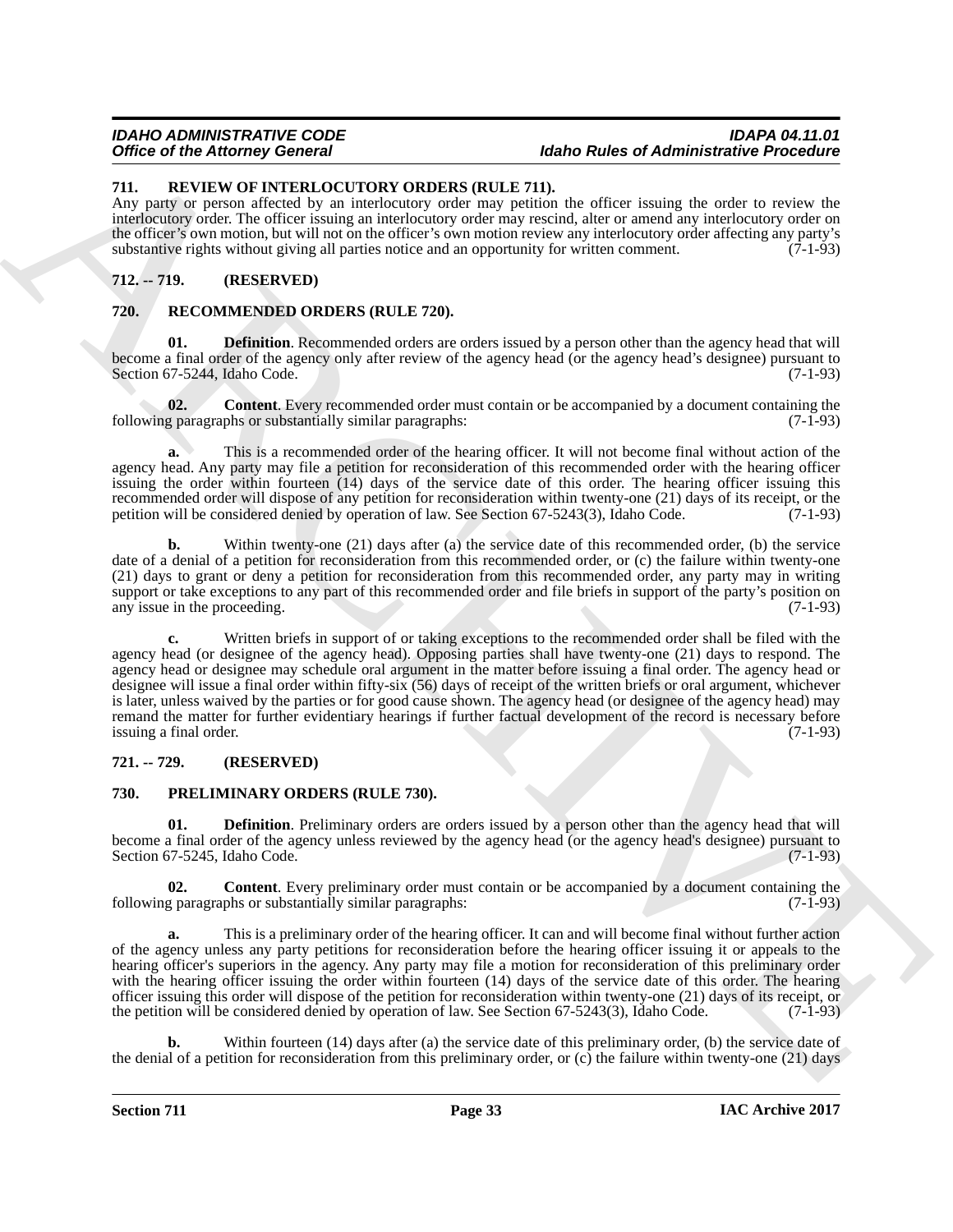to grant or deny a petition for reconsideration from this preliminary order, any party may in writing appeal or take exceptions to any part of the preliminary order and file briefs in support of the party's position on any issue in the proceeding to the agency head (or designee of the agency head). Otherwise, this preliminary order will become a final order of the agency. (7-1-93) order of the agency.

**c.** If any party appeals or takes exceptions to this preliminary order, opposing parties shall have twenty-one (21) days to respond to any party's appeal within the agency. Written briefs in support of or taking exceptions to the preliminary order shall be filed with the agency head (or designee). The agency head (or designee)<br>may review the preliminary order on its own motion. (7-1-93) may review the preliminary order on its own motion.

One can be Alternative December 2013. In the basis of the particular state and Advise the state of Advise Constitution of the state of the state of Advise Constitution of the state of the state of the state of the state o **d.** If the agency head (or designee) grants a petition to review the preliminary order, the agency head (or designee) shall allow all parties an opportunity to file briefs in support of or taking exceptions to the preliminary order and may schedule oral argument in the matter before issuing a final order. The agency head (or designee) will issue a final order within fifty-six (56) days of receipt of the written briefs or oral argument, whichever is later, unless waived by the parties or for good cause shown. The agency head (or designee) may remand the matter for further evidentiary hearings if further factual development of the record is necessary before issuing a final order. (7 evidentiary hearings if further factual development of the record is necessary before issuing a final order.

**e.** Pursuant to Sections 67-5270 and 67-5272, Idaho Code, if this preliminary order becomes final, any party aggrieved by the final order or orders previously issued in this case may appeal the final order and all previously issued orders in this case to district court by filing a petition in the district court of the county in which:

(7-1-93)

| 1.   | A hearing was held,                                                                                     | $(7-1-93)$ |
|------|---------------------------------------------------------------------------------------------------------|------------|
| ii.  | The final agency action was taken,                                                                      | $(7-1-93)$ |
| iii. | The party seeking review of the order resides, or operates its principal place of business in Idaho, or |            |

iv. The real property or personal property that was the subject of the agency action is located. (7-1-93)

**f.** This appeal must be filed within twenty-eight (28) days of this preliminary order becoming final. See Section 67-5273, Idaho Code. The filing of an appeal to district court does not itself stay the effectiveness or enforcement of the order under appeal. (7-1-93) enforcement of the order under appeal.

### <span id="page-33-0"></span>**731. -- 739. (RESERVED)**

### <span id="page-33-1"></span>**740. FINAL ORDERS (RULE 740).**

<span id="page-33-3"></span>**01. Definition**. Final orders are preliminary orders that have become final under Rule 730 pursuant to Section 67-5245, Idaho Code, or orders issued by the agency head pursuant to Section 67-5246, Idaho Code. Emergency orders issued under Section 67-5247, Idaho Code, shall be designated as final orders if the agency will not issue further orders or conduct further proceedings in the matter. (7-1-93)

<span id="page-33-2"></span>**02. Content**. Every final order issued by the agency head must contain or be accompanied by a at containing the following paragraphs or substantially similar paragraphs: (7-1-93) document containing the following paragraphs or substantially similar paragraphs:

**a.** This is a final order of the agency. Any party may file a motion for reconsideration of this final order within fourteen (14) days of the service date of this order. The agency will dispose of the petition for reconsideration within twenty-one (21) days of its receipt, or the petition will be considered denied by operation of law. See Section 67-5246(4), Idaho Code. (7-1-93) law. See Section  $67-5246(4)$ , Idaho Code.

**b.** Pursuant to Sections 67-5270 and 67-5272, Idaho Code, any party aggrieved by this final order or orders previously issued in this case may appeal this final order and all previously issued orders in this case to district court by filing a petition in the district court of the county in which:

i. A hearing was held, (7-1-93)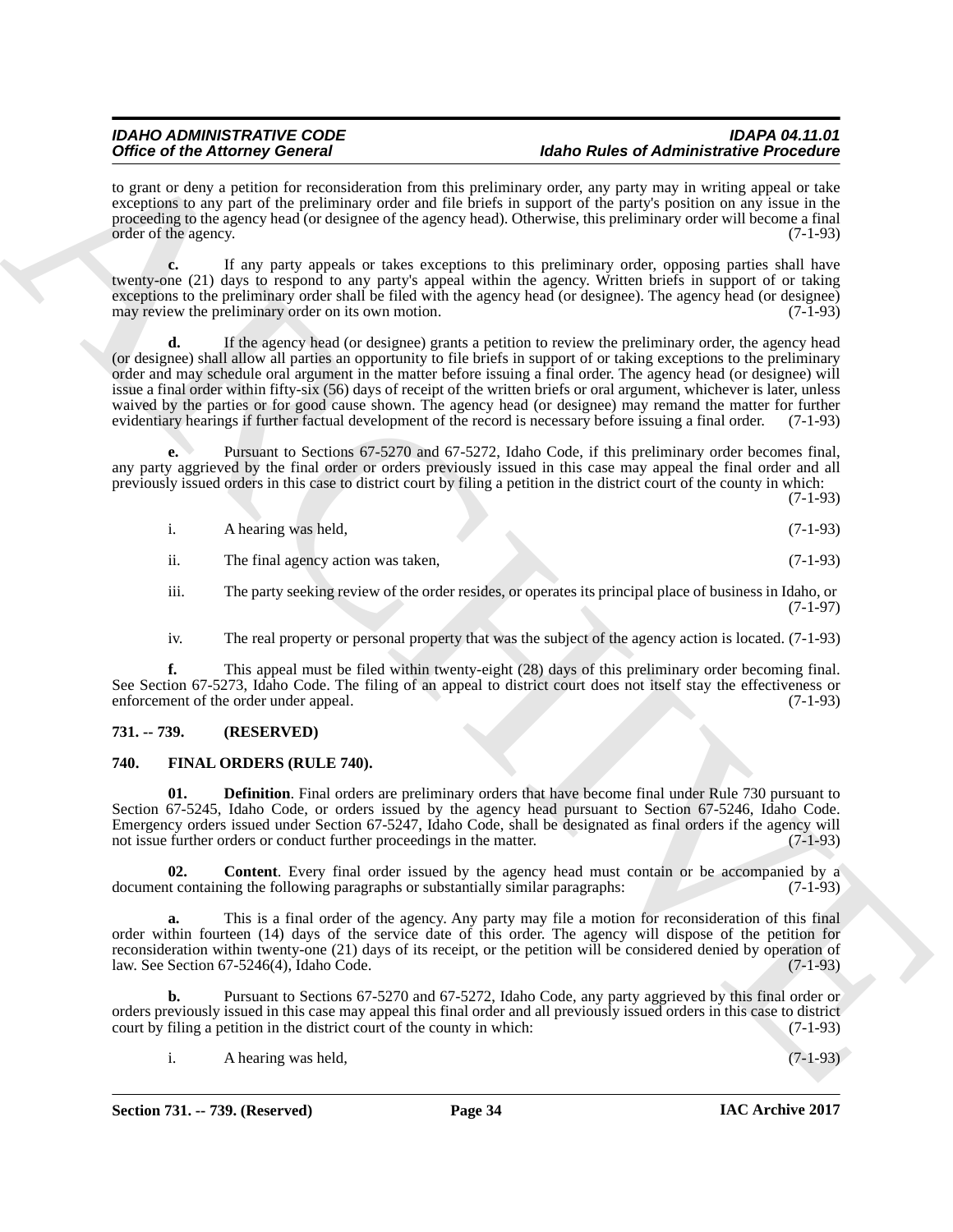ii. The final agency action was taken, (7-1-93)

iii. The party seeking review of the order resides, or operates its principal place of business in Idaho, or (7-1-97)

iv. The real property or personal property that was the subject of the agency action is located. (7-1-93)

**c.** An appeal must be filed within twenty-eight (28) days (a) of the service date of this final order, (b) of an order denying petition for reconsideration, or (c) the failure within twenty-one (21) days to grant or deny a petition for reconsideration, whichever is later. See Section 67-5273, Idaho Code. The filing of an appeal to district court does not itself stay the effectiveness or enforcement of the order under appeal. (7-1-93)

### <span id="page-34-0"></span>**741. ORDERS REGARDING COSTS AND/OR FEES (RULE 741).**

<span id="page-34-1"></span>**01.** Scope of Rule. This rule provides procedures for considering requests for costs and/or fees (including attorneys' fees) when an agency has authority to award costs and/or fees under other provisions of law.<br>This rule is not a source of authority for awarding costs and/or fees.  $(4-7-11)$ This rule is not a source of authority for awarding costs and/or fees.

<span id="page-34-2"></span>**02. Time for Filing for Costs and/or Fees Awarded in Final Order or Preliminary Order**. Unless e provided by statute or rule of the agency: (4-7-11) otherwise provided by statute or rule of the agency:

Office of the Attorney General<br>
1. The final operation was taken.<br>
The final operation was taken, the state of Attention Washer Control of the state of Attention Control of the State of The State of the State of The State **a.** Minimum time for filing. When a final order or a preliminary order of the agency awards costs and/ or fees to a party or to the agency itself, the agency must allow no fewer than fourteen (14) days from the service date of the final order or the preliminary order for the party to whom costs and/or fees were awarded or for the agency to file necessary papers (e.g., a memorandum of costs, affidavits, exhibits, etc.) quantifying and otherwise supporting costs or fees, or both, that will be claimed or a motion to extend the time to file for costs and fees. (4-7-11)

**b.** Longer time allowed. The final order or preliminary order of the agency may extend the time to file papers for costs and/or fees beyond fourteen (14) days after the service date of the final order or preliminary order.

 $(4 - 7 - 11)$ 

**c.** When time not set forth. If statute, rules of the agency, and the final order or preliminary order of the agency are silent on the time for filing for costs and/or fees the deadline for filing for costs and/or fees and/or for moving for an extension of the time to file for costs and fees is fourteen (14) days from the service date of the final order or preliminary order. (4-7-11)

**d.** Untimely filing. The agency may exercise its discretion to consider and grant an untimely filing for low the state shown. (4-7-11) costs and/or fees for good cause shown.

**e.** Contents of filing. No particular form for filing for costs and fees is required, but in the absence of a statute or rule providing for standard costs and/or fees the papers supporting a claim for costs and/or fees should ordinarily contain an affidavit or declaration under oath detailing the costs and/or fees claimed. (4-7-11)

**f.** Supplemental filings. Paragraphs 741.02.a. through 741.02.e. of this rule do not prohibit a party or cy from supplementing a filing for costs and/or fees.  $(4-7-11)$ the agency from supplementing a filing for costs and/or fees.

#### <span id="page-34-3"></span>**03. Time for Petitioning for Costs and/or Fees When Costs and/or Fees Not Awarded in Final Order or Preliminary Order**. Unless otherwise provided by statute: (4-7-11)

**a.** Petition for reconsideration. When a final order or preliminary order of the agency does not award costs or fees to a party, and a party contends that the party is entitled to an award of costs and/or fees the party must file a petition for reconsideration addressing costs and/or fees within fourteen (14) days of the service date of the final order or preliminary order if the party wishes the agency to award costs and/or fees.  $(4-7-11)$ order or preliminary order if the party wishes the agency to award costs and/or fees.

Combination with other issues. The petition for reconsideration on costs and/or fees may be betition for reconsideration on other issues.  $(4-7-11)$ combined with a petition for reconsideration on other issues.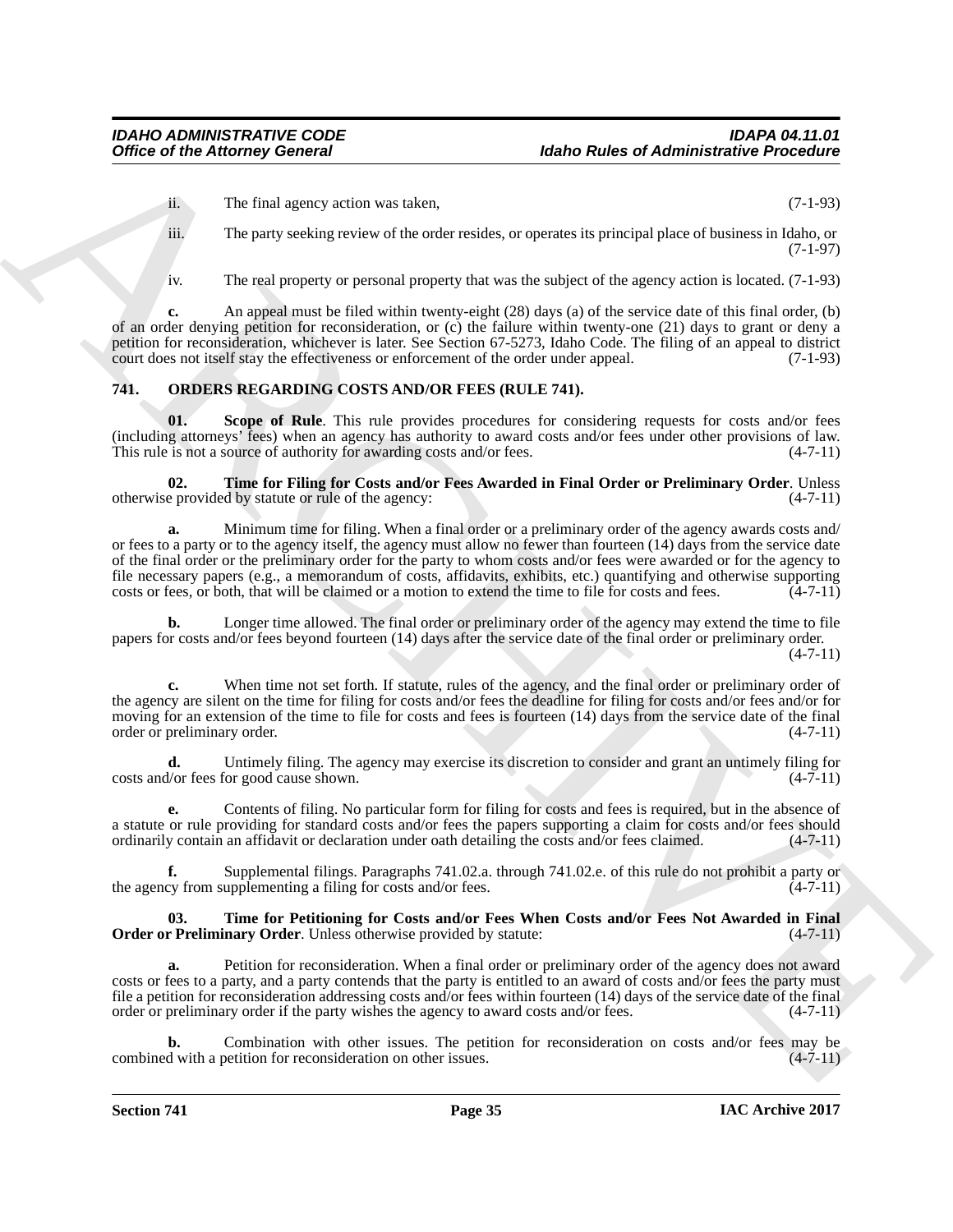**c.** Quantification not necessary. The petition for reconsideration can confine itself to the legal issue of entitlement to costs and/or fees and need not quantity the party's claimed costs and/or fees. However, the petition can be accompanied by papers quantifying the claimed costs and/or fees. (4-7-11)

**d.** Legal authority. Every petition for reconsideration filed under Subsection 741.03 should cite the source of the agency's legal authority to award costs and/or fees. The agency may (but need not) deny a petition that omits a citation to legal authority to award costs and/or fees. (4-7-11)

<span id="page-35-12"></span>**Oppositions**. Unless otherwise provided by statute or rule of the agency, or extended by notice or order or the agency, oppositions to requests for costs and/or fees filed under Subsections 741.02 or 741.03 of this rule or motions to extend the time to oppose requests for costs and/or fees filed under Subsections 741.02 or 741.03 of this rule must be filed and served within fourteen (14) days of the service date of the petition to be timely. The agency may exercise its discretion to consider and grant an untimely opposition for good cause shown. (4-7-11)

<span id="page-35-13"></span>**05. Orders Granting or Denying Costs and/or Fees**. Every agency order granting or denying a request for costs and/or fees must cite the statutes or rules under which it is deciding the request for costs and/or fees.  $(4 - 7 - 11)$ 

# <span id="page-35-0"></span>**742. -- 749. (RESERVED)**

# <span id="page-35-11"></span><span id="page-35-1"></span>**750. ORDER NOT DESIGNATED (RULE 750).**

If an order is not designated as recommended, preliminary or final at its release, but is designated as recommended, preliminary or final after its release, its effective date for purposes of reconsideration or appeal is the date of the order of designation. If a party believes that an order not designated as a recommended order, preliminary order or final order according to the terms of these rules should be designated as a recommended order, preliminary order or final order, the party may move to designate the order as recommended, preliminary or final, as appropriate. (7order, the party may move to designate the order as recommended, preliminary or final, as appropriate.

# <span id="page-35-2"></span>**751. -- 759. (RESERVED)**

### <span id="page-35-10"></span><span id="page-35-3"></span>**760. MODIFICATION OF ORDER ON PRESIDING OFFICER'S OWN MOTION (RULE 760).**

Office of the Attorney General **Research** Hallen Russian Contents of Administrative Procession<br>
continuation contents the main and the public for results and the state of Administrative Procession<br>
contents on the state o A hearing officer issuing a recommended or preliminary order may modify the recommended or preliminary order on the hearing officer's own motion within fourteen (14) days after issuance of the recommended or preliminary order by withdrawing the recommended or preliminary order and issuing a substitute recommended or preliminary order. The agency head may modify or amend a final order of the agency (be it a preliminary order that became final because no party challenged it or a final order issued by the agency head itself) at any time before notice of appeal to District Court has been filed or the expiration of the time for appeal to District Court, whichever is earlier, by withdrawing the earlier final order and substituting a new final order for it. (7-1-93)

# <span id="page-35-4"></span>**761. -- 769. (RESERVED)**

### <span id="page-35-9"></span><span id="page-35-5"></span>**770. CLARIFICATION OF ORDERS (RULE 770).**

Any party or person affected by an order may petition to clarify any order, whether interlocutory, recommended, preliminary or final. Petitions for clarification from final orders do not suspend or toll the time to petition for reconsideration or appeal the order. A petition for clarification may be combined with a petition for reconsideration or stated in the alternative as a petition for clarification and/or reconsideration.

# <span id="page-35-6"></span>**771. -- 779. (RESERVED)**

### <span id="page-35-14"></span><span id="page-35-7"></span>**780. STAY OF ORDERS (RULE 780).**

Any party or person affected by an order may petition the agency to stay any order, whether interlocutory or final. Interlocutory or final orders may be stayed by the judiciary according to statute. The agency may stay any interlocutory or final order on its own motion. (7-1-93)

### <span id="page-35-8"></span>**781. -- 789. (RESERVED)**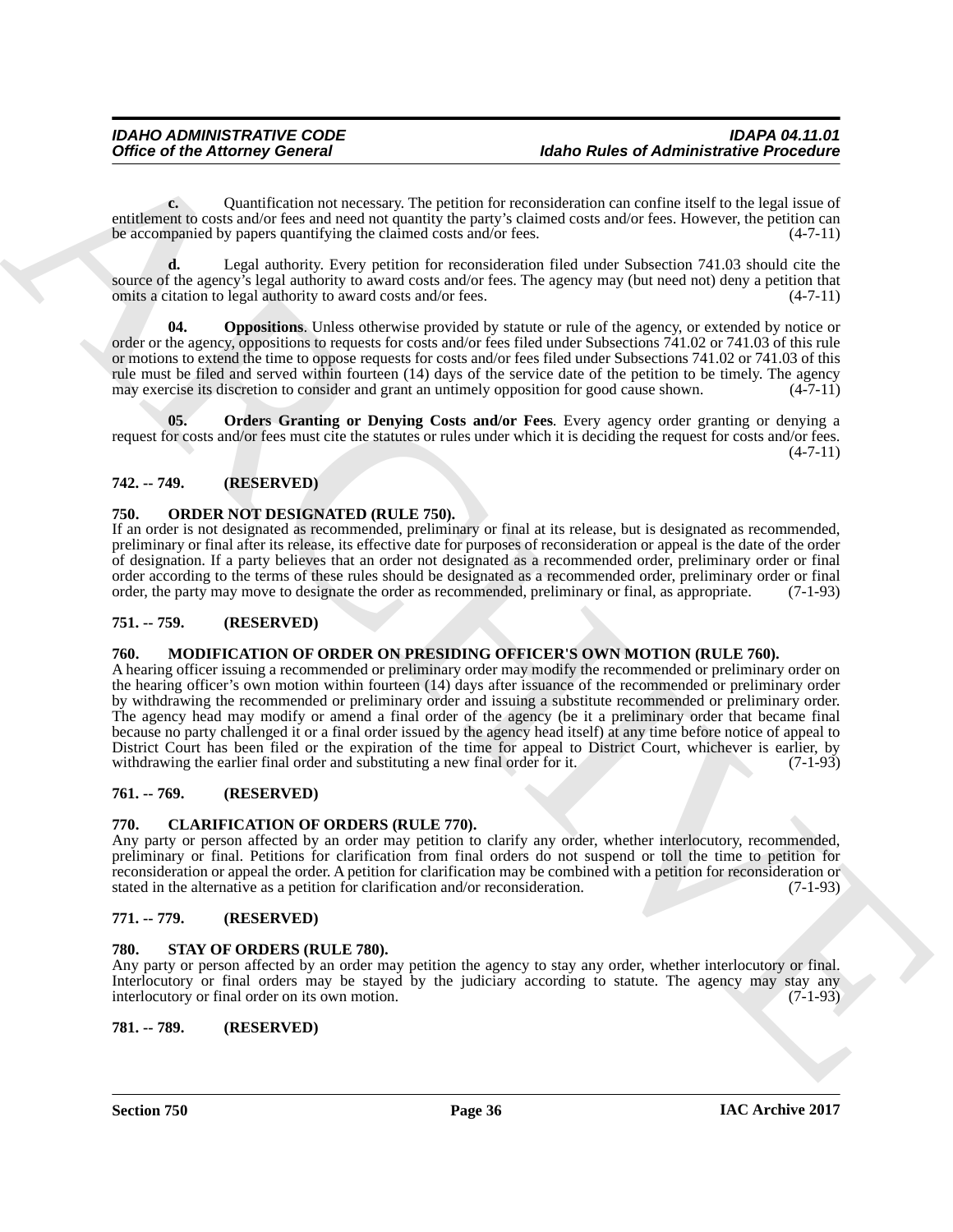# **Rules 790 through 799 Appeal to District Court**

#### <span id="page-36-8"></span><span id="page-36-0"></span>**790. PERSONS WHO MAY APPEAL (RULE 790).**

Pursuant to Section 67-5270, Idaho Code, any party aggrieved by a final order of an agency in a contested case may appeal to district court. Pursuant to Section 67-5271, Idaho Code, a person is not entitled to judicial review of an agency action in district court until that person has exhausted all administrative remedies available with the agency, but a preliminary, procedural, or intermediate agency action or ruling is immediately reviewable in district court if review of the final agency action would not provide an adequate remedy. (7-1-93) review of the final agency action would not provide an adequate remedy.

#### <span id="page-36-1"></span>**791. NOTICE OF APPEAL (RULE 791).**

The notice of appeal must be filed with the agency and with the district court and served on all parties. (7-1-93)

**01.** Filing. Pursuant to Section 67-5272, Idaho Code, appeals may be filed in the District Court of the (7-1-93) county in which:

<span id="page-36-6"></span>

| a. | The hearing was held,              | $(7-1-93)$ |
|----|------------------------------------|------------|
| Ŋ. | The final agency action was taken, | $(7-1-93)$ |

**c.** The party seeking review of the agency action resides, or operates its principal place of business in Idaho, or (7-1-97)  $\lambda$ Idaho, or  $(7-1-97)$ 

<span id="page-36-7"></span>**d.** The real property or personal property that was the subject of the agency is located. (7-1-93)

**02. Time**. Pursuant to Section 67-5273, Idaho Code, a petition for judicial review of a final order in a d case must be filed within twenty-eight (28) days: (7-1-93) contested case must be filed within twenty-eight (28) days:

| Of the service date of the final order.               | $(7-1-93)$ |
|-------------------------------------------------------|------------|
| Of the denial of the petition for reconsideration, or | $(7-1-93)$ |

**c.** The failure within twenty-one (21) days to grant or deny the petition for reconsideration. (7-1-93)

### <span id="page-36-2"></span>**792. -- 799. (RESERVED)**

#### **SUBCHAPTER C -- RULEMAKING Rules 800 through 860 Rulemaking**

# **Rules 800 through 809 Introduction**

#### <span id="page-36-5"></span><span id="page-36-3"></span>**800. FORMAL AND INFORMAL RULEMAKING (RULE 800).**

Office of the Attorney General<br>
Hates 790 than 1979 Barbara 2008<br>
Hates 790 than 1979 Barbara 2008<br>
Hates 790 than 1979 Barbara Core of Attachment Core of the Core of Attachment Core of the Core of the Core of the Core of Formal rulemaking refers only to rulemaking procedures associated with formal notice of proposed rulemaking, receipt of and consideration of written or oral comment on the record in response to notice of proposed rulemaking, and adoption of rules. Informal rulemaking refers to informal procedures for development of, comment upon, or review of rules for later formal consideration. No rule may come into effect solely as a result of informal rulemaking.<br>Agreements coming from informal rulemaking must be finalized by formal rulemaking. (7-1-93) Agreements coming from informal rulemaking must be finalized by formal rulemaking.

### <span id="page-36-4"></span>**801. -- 809. (RESERVED)**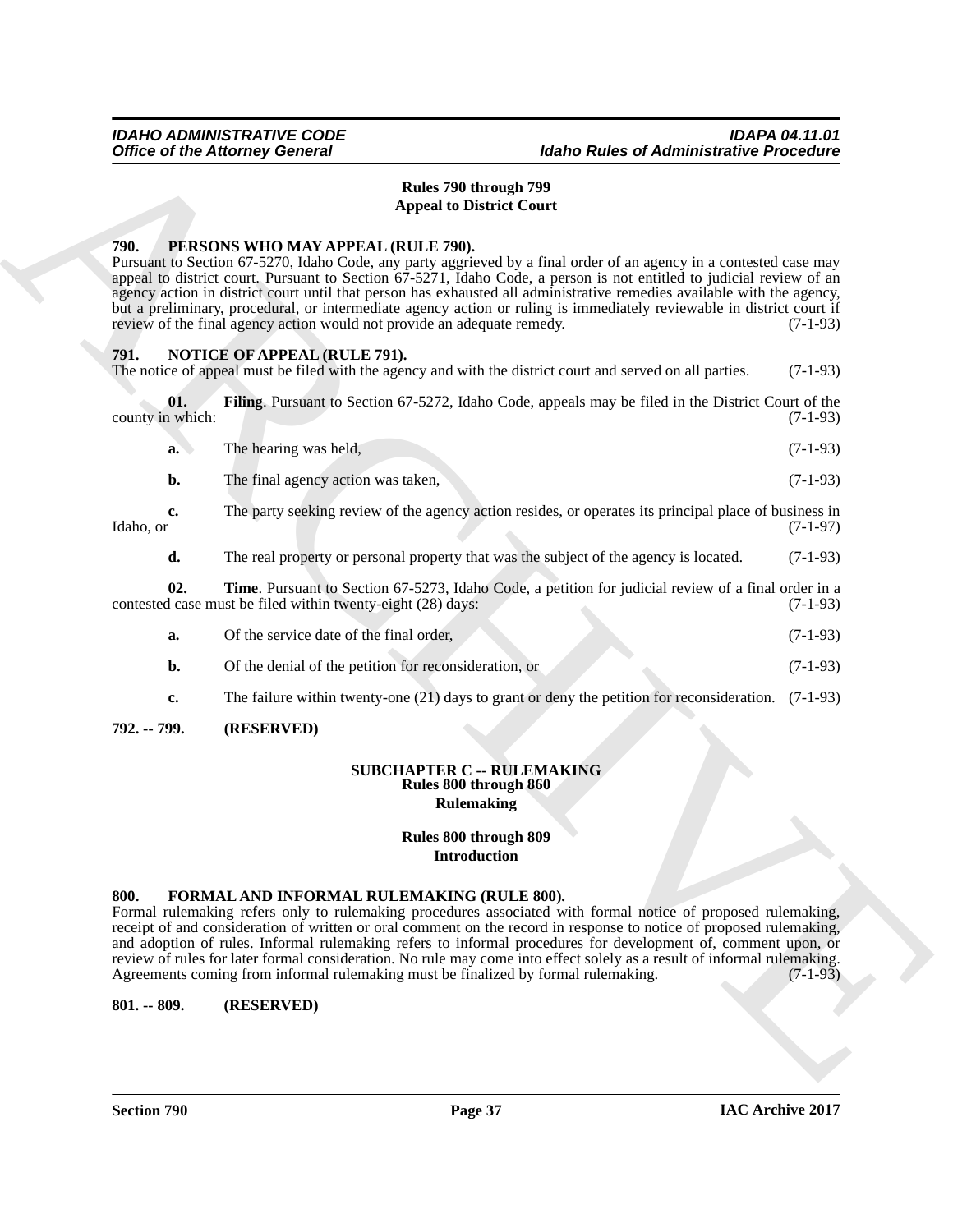### **Rules 810 through 819 Informal, Negotiated Rulemaking**

#### <span id="page-37-12"></span><span id="page-37-0"></span>**810. LEGISLATIVE PREFERENCE FOR NEGOTIATED RULEMAKING PROCEDURES (RULE 810).**

This rule addresses informal, negotiated rulemaking as described by Section 67-5220, Idaho Code. The agency, when feasible, shall proceed by informal, negotiated rulemaking in order to improve the substance of proposed rules by drawing upon shared information, expertise and technical abilities possessed by the affected persons; to arrive at a consensus on the content of the rule; to expedite formal rulemaking; and to lessen the likelihood that affected persons will resist enforcement or challenge the rules in court.

### <span id="page-37-14"></span><span id="page-37-1"></span>**811. PUBLICATION IN IDAHO ADMINISTRATIVE BULLETIN (RULE 811).**

Office of the Attorney General<br>
Mates 810 through 164 and the first of Attachment Procedure<br>
How the Hubble State of Attachment Control in the Control in the Control in the Control in the Control in the Control in the Con If the agency determines that informal, negotiated rulemaking is feasible, it shall publish in the Idaho Administrative Bulletin a notice of intent to promulgate a rule. If the agency determines that informal, negotiated rulemaking is not feasible, it shall explain in its notice of intent to promulgate rules why informal rulemaking is not feasible and shall proceed to formal rulemaking as provided in this chapter. Reasons why the agency may find that informal, negotiated rulemaking is not feasible include, but are not limited to, the need for temporary rulemaking, the simple nature of the proposed rule change, the lack of identifiable representatives of affected interests, or determination that affected interests are not likely to reach a consensus on a proposed rule. The determination of the agency whether to use informal, negotiated rulemaking is not reviewable. (7-1-93)

### <span id="page-37-2"></span>**812. CONTENTS OF NOTICE OF INTENT TO PROMULGATE RULES (RULE 812).**

The notice of intent to promulgate rules shall announce that the agency intends to proceed by way of informal, negotiated rulemaking to develop a proposed rule and shall include: (7-1-93)

**01. Subject Matter**. A brief, nontechnical statement of the subject matter to be addressed in the proposed rulemaking.

<span id="page-37-11"></span><span id="page-37-9"></span><span id="page-37-6"></span>

| 02. | <b>Authority.</b> The statutory authority for the rulemaking. |  | $(7-1-93)$ |
|-----|---------------------------------------------------------------|--|------------|
|     |                                                               |  |            |

**03. Obtain Copy**. An explanation how to obtain a preliminary draft of the proposed rules, if one is available. (7-1-93) available. (7-1-93)

**04. Issues**. The principal issues involved and the interests which are likely to be significantly affected by the rule.  $(7-1-93)$ 

<span id="page-37-10"></span><span id="page-37-8"></span><span id="page-37-7"></span><span id="page-37-5"></span>**05.** Agency Contacts. The person(s) designated to represent the agency. (7-1-93)

**06.** Method of Participation. An explanation how a person may participate in the informal, negotiated ng. rulemaking. (7-1-93)

**07. Schedule**. A proposed schedule for written comments or for a public meeting of interested persons, and a target date, if one exists, to complete negotiation and to publish a proposed rule for notice and comment. (7-1-93)

### <span id="page-37-13"></span><span id="page-37-3"></span>**813. PUBLIC MEETINGS (RULE 813).**

The agency may convene public meetings of interested persons to consider the matter proposed by the agency and to attempt to reach a consensus concerning a proposed rule with respect to the matter and any other matter the parties determine is relevant to the proposed rule. Person(s) representing the agency may participate in the deliberations.

 $(7-1-93)$ 

### <span id="page-37-15"></span><span id="page-37-4"></span>**814. REPORTS TO THE AGENCY (RULE 814).**

If the parties reach a consensus on a proposed rule, they shall transmit to the agency a report stating their consensus and, if appropriate, a draft of a proposed rule incorporating that consensus. If the parties are unable to reach a consensus on particular issues, they may transmit to the agency a report specifying those areas on which they reached consensus and those on which they did not, together with arguments for and against positions advocated by various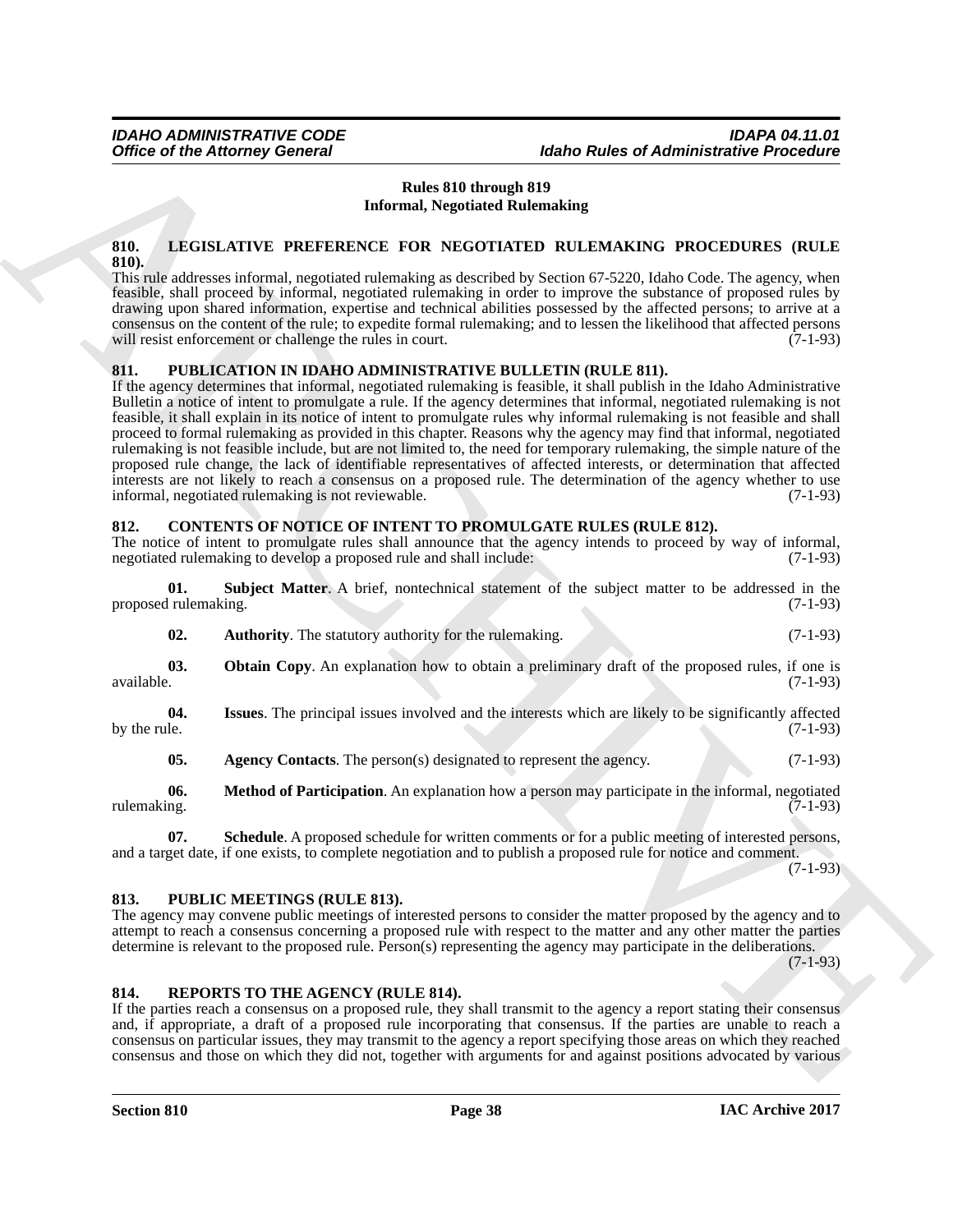participants. The participants or any individual participant may also include in a report any information, recommendations, or materials considered appropriate. (7-1-93) recommendations, or materials considered appropriate.

#### <span id="page-38-4"></span><span id="page-38-0"></span>**815. AGENCY CONSIDERATION OF REPORT (RULE 815).**

The agency may accept in whole or in part or reject the consensus reached by the parties in publishing a proposed rule for notice and comment. (7-1-93) for notice and comment.

<span id="page-38-1"></span>**816. -- 819. (RESERVED)**

### **Rules 820 through 829 Petition to Initiate Rulemaking**

### <span id="page-38-2"></span>**820. FORM AND CONTENTS OF PETITION TO INITIATE RULEMAKING (RULE 820).**

This rule addresses petitions to initiate rulemaking as described by Section 67-5230, Idaho Code. (7-1-93)

**01. Requirement**. Any person petitioning for initiation of rulemaking must substantially comply with  $(7-1-93)$ this rule.  $(7-1-93)$ 

<span id="page-38-8"></span><span id="page-38-7"></span>**02.** Form and Contents. The petition must be filed with the agency and shall: (7-1-93)

**a.** Identify the petitioner and state the petitioner's interest(s) in the matter; (7-1-93)

**b.** Describe the nature of the rule or amendment to the rule urged to be promulgated and the r's suggested rule or amendment; and (7-1-93) petitioner's suggested rule or amendment; and

**c.** Indicate the statute, order, rule, or other controlling law, and the factual allegations upon which the petitioner relies to support the proposed rulemaking. Legal assertions in the petition may be accompanied by citations of cases and/or statutory provisions. (7-1-93) of cases and/or statutory provisions.

### <span id="page-38-5"></span><span id="page-38-3"></span>**821. AGENCY RESPONSE TO PETITION (RULE 821).**

Office of Montey Goodwalk van Builting (methods must be the collection of Montey Channels Proceeding<br>
The main of State Construction of Montey (methods in the set of Montey and the Channels of Channels Channels Channels a **01. Action of Agency**. Within twenty-eight (28) days after the agency has received a petition to initiate rulemaking, the agency shall initiate rulemaking proceedings in accordance with Sections 67-5220 through 67-5225, Idaho Code, or deny the petition in writing, stating its reasons for the denial, unless the rulemaking authority is in a multi-member agency board or commission whose members are not full-time officers or employees of the state, in which case the multi-member board or commission shall have until the first regularly scheduled meeting of the multimember board or commission that takes place seven (7) or more days after submission of the petition to initiate rulemaking proceedings in accordance with Sections  $67-5220$  through  $67-5225$ , Idaho Code, or deny the petition in writing, stating its reasons for the denial. (7-1-97) writing, stating its reasons for the denial.

<span id="page-38-6"></span>**02. Denial**. If the petition is denied, the written denial shall state: (7-1-93)

**a.** The agency has denied your petition to initiate rulemaking. This denial is a final agency action e meaning of Section 67-5230. Idaho Code. (7-1-93) within the meaning of Section 67-5230, Idaho Code.

**b.** Pursuant to Section 67-5270, Idaho Code, any person aggrieved by this final agency action may seek review of the denial to initiate rulemaking by filing a petition in the District Court of the county in which:

|      | The hearing was held,                                                                                 | $(7-1-93)$ |
|------|-------------------------------------------------------------------------------------------------------|------------|
| ii.  | This final agency action was taken,                                                                   | $(7-1-93)$ |
| iii. | The party seeking review resides, or operates its principal place of business in Idaho, or $(7-1-97)$ |            |

iv. The real property or personal property that was the subject of the denial of the petition for

 $(7-1-93)$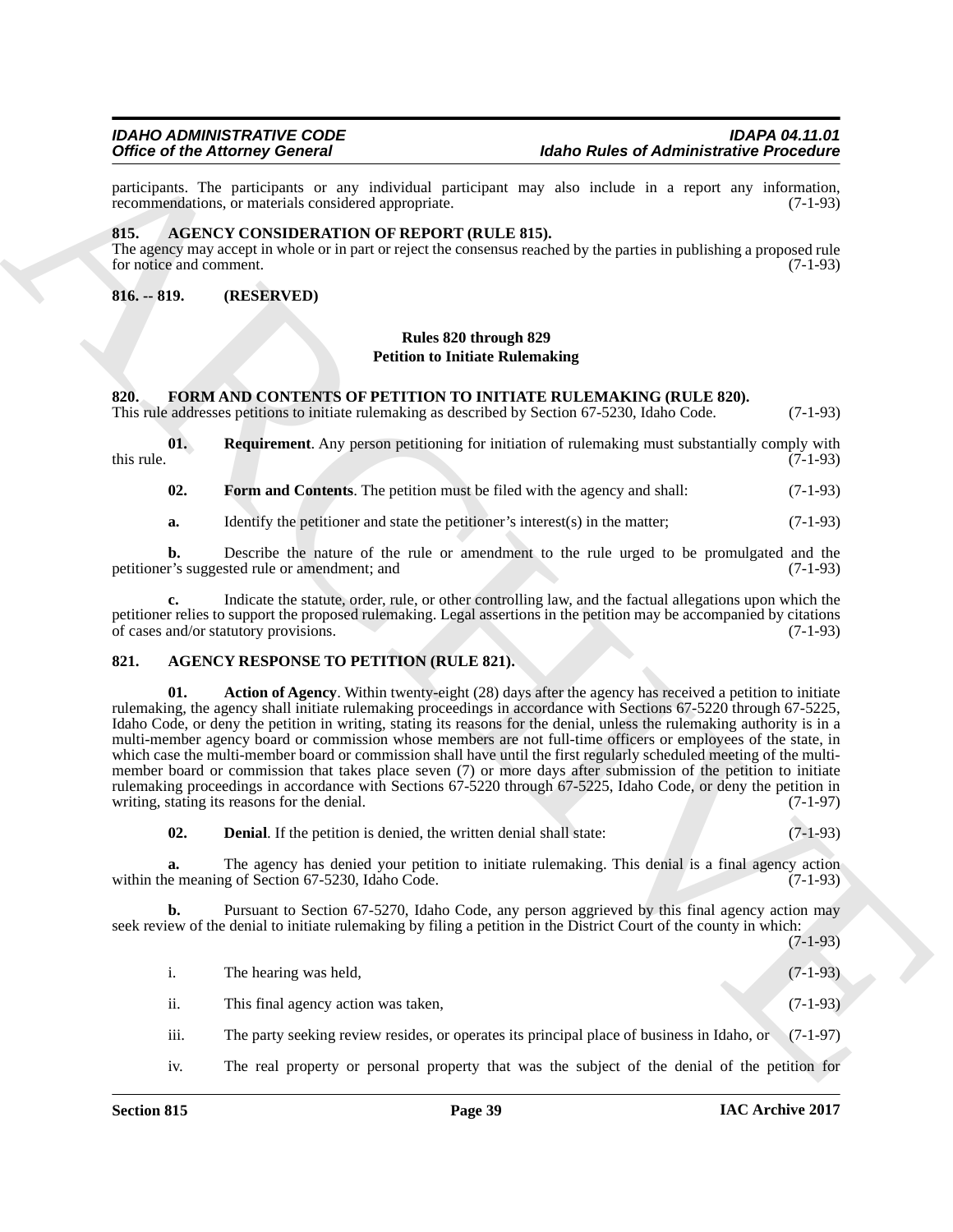rulemaking is located. (7-1-93)

**c.** This appeal must be filed within twenty-eight (28) days of the service date of this denial of the petition to initiate rulemaking. See Section 67-5273, Idaho Code. (7-1-93)

#### <span id="page-39-3"></span><span id="page-39-0"></span>**822. NOTICE OF INTENT TO INITIATE RULEMAKING CONSTITUTES ACTION ON PETITION (RULE 822).**

Office of the Attorney General<br>
Adabe Rules of Administrative Precision<br>
Analog Rules of Administrative Precision<br>
Analog Rules of Administrative Precision<br>
Analog Rules of Administrative Precision<br>
Analog Rules of Admini The agency may initiate rulemaking proceedings in response to a petition to initiate rulemaking by issuing a notice of intent to promulgate rules in the Idaho Administrative Bulletin on the subject matter of the petition if it wishes to obtain further comment whether a rule should be proposed or what rule should be proposed. Issuance of a notice of intent to promulgate rules satisfies an agency's obligations to take action on the petition and is not a denial of a petition to initiate rulemaking. (7-1-93)

# <span id="page-39-1"></span>**823. -- 829. (RESERVED)**

# <span id="page-39-4"></span>**Rules 830 through 839 Procedure on Rulemaking for Proposed and Pending Rules**

#### <span id="page-39-2"></span>**830. REQUIREMENTS FOR NOTICE OF PROPOSED RULEMAKING (RULE 830).**

**01.** Content of Notice of Proposed Rulemaking. Every notice of proposed rulemaking filed with the ator for publication in the Bulletin shall include: (4-7-11) Coordinator for publication in the Bulletin shall include:

**a.** A statement of the specific statutory authority authorizing the rulemaking, including a citation to the specific section of Idaho Code that has occasioned the rulemaking or the federal statute or regulation if that is the basis of authority or requirement for the rulemaking; (4-7-11)

**b.** A statement in nontechnical language of the substance of the proposed rules, including a specific on of any fee or charge being imposed or increased: (4-7-11) description of any fee or charge being imposed or increased;

**c.** A statement whether the agency intends to conduct oral presentations concerning the proposed rules, and, if not, what persons must do in order to request an oral presentation. If the agency intends to take oral testimony on the proposed rule, the location, date and time of any public hearing must be included; (4-7-11)

**d.** A specific description, if applicable, of any negative fiscal effect on the state general fund greater than ten thousand dollars (\$10,000) during the fiscal year in which the pending rule will become effective; (4-7-11)

**e.** The mailing address to which written comments and requests for public hearings concerning the proposed rules must be mailed. If the agency accepts comments and requests by facsimile transmission (FAX) or by e-mail, the FAX number or e-mail address, or both, at which comments may be delivered must be provided;

 $(4 - 7 - 11)$ 

**f.** The name and telephone number of an agency contact to whom technical questions about the l rules may be referred; (4-7-11) proposed rules may be referred;

The deadline date for the submission of written comment on the proposed rules and for submitting portunity for an oral presentation concerning the proposed rules;  $(4-7-11)$ requests for an opportunity for an oral presentation concerning the proposed rules;

**h.** A statement whether negotiated rulemaking has been conducted, and if not, why not; and (4-7-11)

**i.** The text of the proposed rules in legislative format. (4-7-11)

# <span id="page-39-5"></span>**02. Filing a Proposed Rulemaking for Publication in the Bulletin**. (4-7-11)

**a.** In all cases. The agency must file the information required in Subsection 830.01 of this rule with the Coordinator for publication in the Bulletin. The Coordinator is responsible for transmitting all required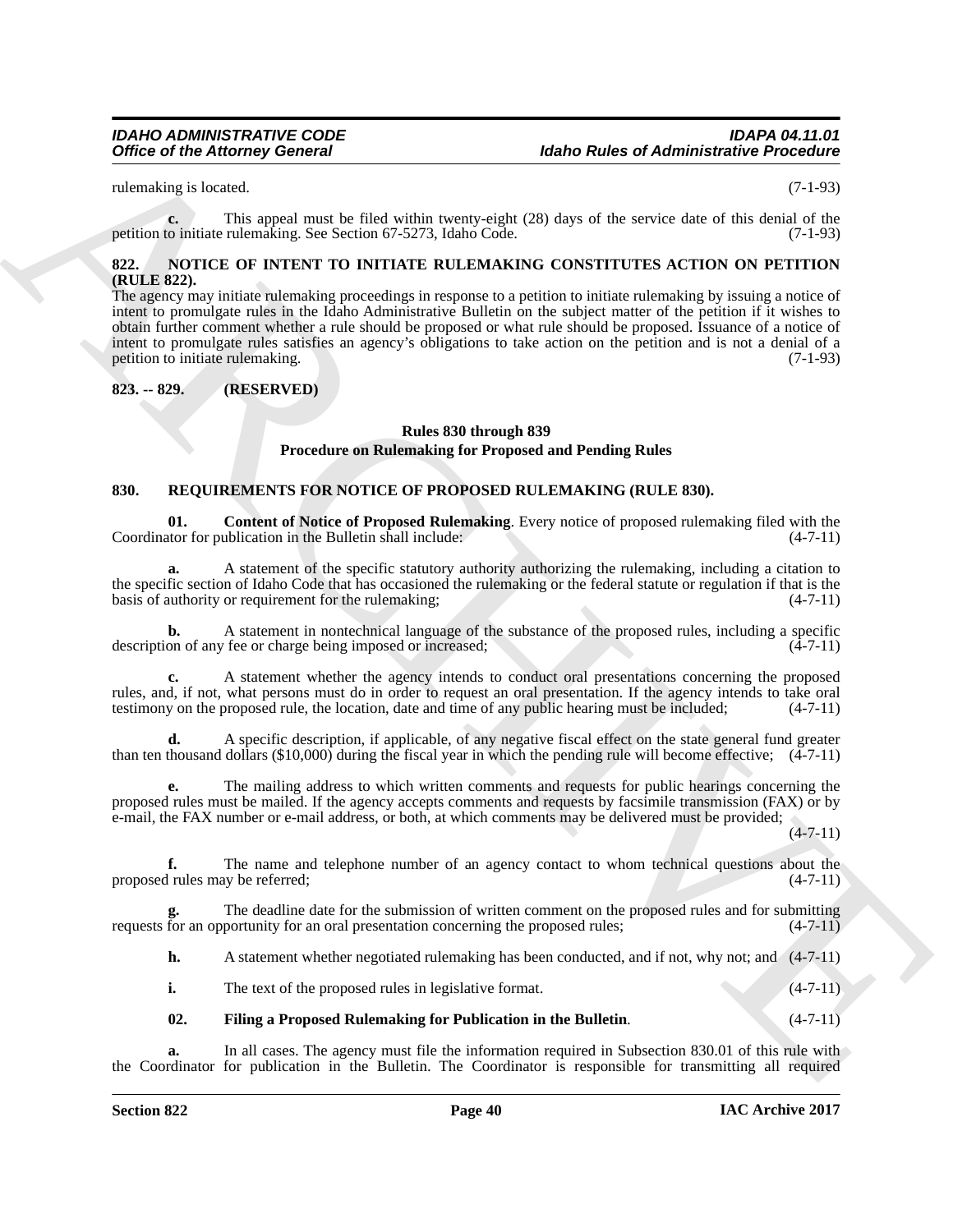### *IDAHO ADMINISTRATIVE CODE IDAPA 04.11.01 Idaho Rules of Administrative Procedure*

rulemaking documents to the Director of Legislative Services for analysis. (4-7-11)

Office of the Attorney General<br>
Associate the Christian States of Administrative President Control in the Attached Control in the Christian States of Administrative President Control in the Christian States of the Christi **b.** When fees are imposed or increased. In addition, if a fee or charge is imposed or increased through the proposed rulemaking, the agency must prepare and file with the Coordinator a statement of economic impact. This cost/benefit analysis must reasonably estimate the agency's costs to implement the rule and reasonably estimate the costs that would be borne by citizens, the private sector, or both, if the fees or charges being proposed are imposed by the rule. The cost/benefit analysis is not part of the proposed rulemaking notice and is not published in the Bulletin; it is a separate document that is submitted as part of the proposed rulemaking filing. (4-7-11)

**Incorporation by Reference**. If an agency proposes to incorporate by reference into its rules any codes, standards or rules authorized by subsection 67-5229(1), Idaho Code, for incorporation by reference, the agency's notice of proposed rulemaking must also include the following information required by subsection 67-<br>5229(2), Idaho Code: (4-7-11) 5229(2), Idaho Code:

<span id="page-40-4"></span>**a.** Required information. A brief synopsis explaining why the incorporation is needed.  $(4-7-11)$ 

**b.** Electronic link or other access. A statement that notes where an electronic copy can be obtained or that provides an electronic link to the incorporated materials. If an electronic link is provided, at a minimum the link must be posted on the agency's website or included in the rule that is published in the Administrative Code on the Coordinator's website. If the incorporated material is copyrighted or otherwise unavailable, the rule must note where a copy of the incorporated materials may be viewed or purchased.  $(4-7-11)$ a copy of the incorporated materials may be viewed or purchased.

**c.** Identification of version or edition incorporated. The agency must provide all of the information required by Subsection 67-5229(2), Idaho Code, regarding identifying with specificity the version or edition of the code, standard or rule that is incorporated by reference, including, but not limited to, the date the document was published, approved or adopted, or became effective.

**d.** Example incorporations. The following are examples of the kind of specificity required by this and by Subsection 67-5229(2), Idaho Code: Section and by Subsection  $67-5229(2)$ , Idaho Code:

i. 2009 Edition of the International Building Code, published by the International Code Council, available online at http://www.constructionbook.com/2009-international-building-code/; (4-7-11)

ii 2009 International Fire Code, published by International Code Council. Copies of the 2009 edition of the International Fire Code are available for public inspection at the office of the State Fire Marshal. Copies of the 2009 International Fire Code are available for purchase from the International Code Council, Northwest Resource Center, PO Box 8004, Bellevue, WA 98004. (4-7-11)

iii. Code of Federal Regulations, Title 40, Part 35 Environmental Protection Agency's Regulations for State and Local Assistance under the Clean Water Act, Subpart A (July 1, 2009), available online at http:// frwebgate.access.gpo.gov/cgi-bin/get-cfr.cgi?TITLE=40&PART=35&SUBPART=A&TYPE=PDF&YEAR=2009; and  $(4-7-11)$ 

iv. Federal Regulations adopted by the Drug Enforcement Agency, Department of Justice, published in the Federal Register; Amendments to Code of Federal Regulations, 21 CFR Part 1300, section 1300.01, Definitions of Schedule III Controlled Substances, 74 Federal Register No. 232, page 63609 (December 4, 2009), available online at http://www.nigc.gov/LinkClick.aspx?fileticket=\_YB0eC63Jh4%3D&tabid=57&mid=345. (4-7-11)

### <span id="page-40-3"></span><span id="page-40-0"></span>**831. INFORMAL PHASES OF FORMAL RULEMAKING (RULE 831).**

In addition to the formal phases of rulemaking proceedings, the agency may schedule meetings after the formal proposal of rules to explain the operation of the rules proposed. (7-1-93) proposal of rules to explain the operation of the rules proposed.

### <span id="page-40-2"></span><span id="page-40-1"></span>**832. COMMENTS ON PROPOSED RULES (RULE 832).**

Deadlines for comment upon proposed rules or amendments to proposed rules will be set forth in the Idaho Administrative Bulletin. Comments should be made to the officers listed in the notices of proposed rulemaking published in the Idaho Administrative Bulletin. Further information concerning individual rulemaking should be directed to the contact person listed for that rulemaking in the Idaho Administrative Bulletin. (7-1-93)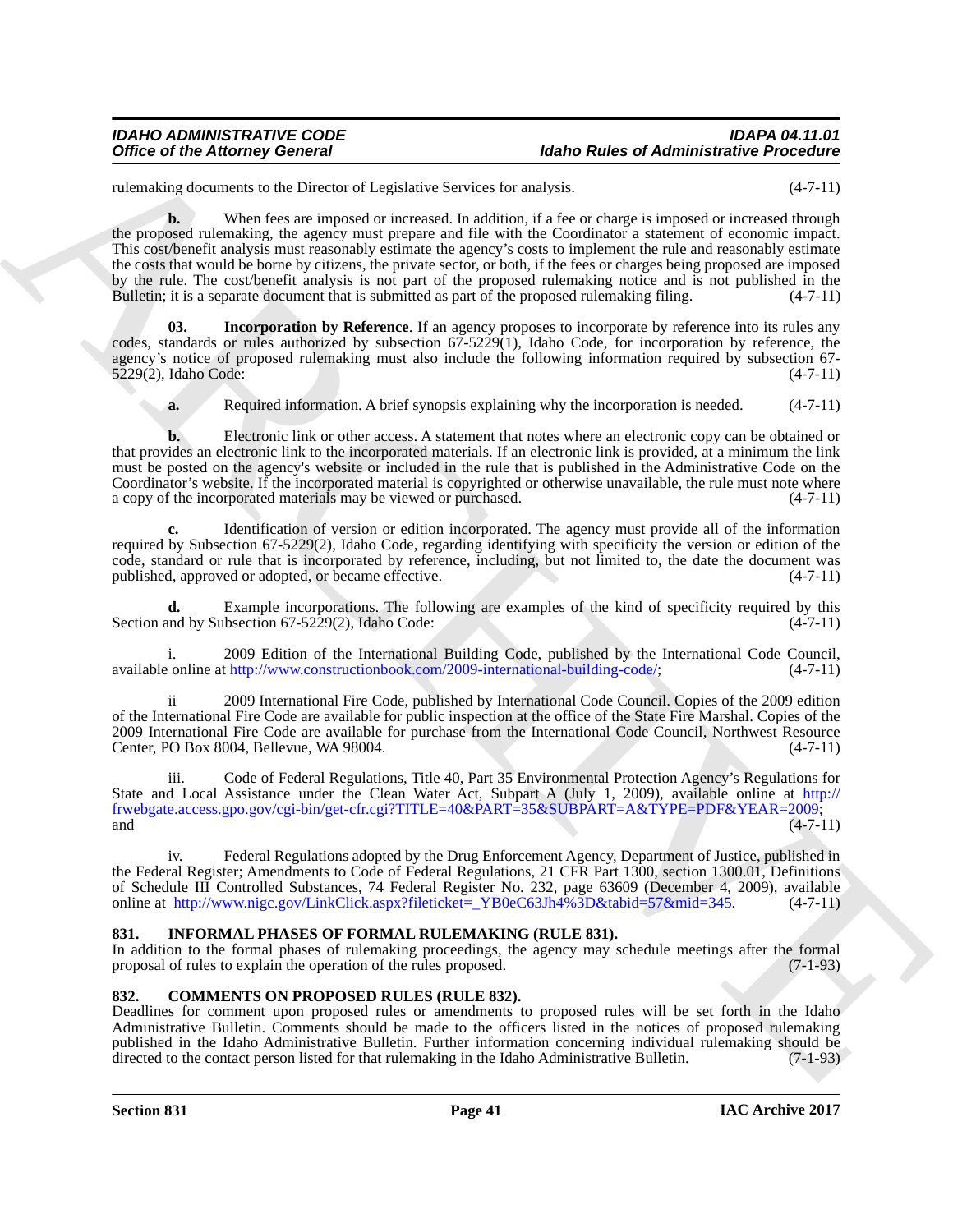#### <span id="page-41-0"></span>**833. PETITIONS FOR ORAL PRESENTATION (RULE 833).**

**01. Requirement**. Any person petitioning for an opportunity for an oral presentation in a substantive rulemaking must substantially comply with this rule. (7-1-93)

<span id="page-41-6"></span><span id="page-41-4"></span>**02. Content**. The petition shall: (7-1-93)

**a.** Identify the petitioner and state the petitioner's interests in the matter,  $(7-1-93)$ 

**b.** Describe the nature of the opposition to or support of the rule or amendment to the rule proposed to ulgated by the agency, and (7-1-93) be promulgated by the agency, and

<span id="page-41-5"></span>**c.** Indicate alternative proposals of the petitioner and any statute, order, rule or other controlling law or factual allegations upon which the petitioner relies to support the request for the opportunity to provide an oral presentation. Legal assertions in the petition may be accompanied by citations of cases and/or statutory provisions.

(7-1-93)

Office of the Attorney General<br>
S33. PHETIONSON COLLE ESS).<br>
S23. PHETIONSON COLLE ESS).<br>
S23. PHETIONSON COLLE ESS).<br>
S23. Phetion and Archives and System problem is a subsequently for an end protection is a subsequently **03. Oral Presentation**. Within fourteen (14) days after receiving a petition for an oral presentation, the agency shall schedule the oral presentation or deny it. The agency shall provide an opportunity for oral presentation if requested by twenty-five (25) persons, a political subdivision, or another agency, but no oral presentation need be provided when the agency has no discretion as the substantive content of a proposed rule because the proposed rule is intended solely to comply with a controlling judicial decision or court order, or with the provisions of a statute or federal rule that has been amended since the adoption of the agency rule. If oral presentation is granted, notice of the oral presentation shall be published in the Idaho Administrative Bulletin. If oral presentation is denied, the denial shall state the grounds for denial. shall state the grounds for denial.

#### <span id="page-41-1"></span>**834. THE RULEMAKING RECORD (RULE 834).**

The agency shall maintain a record of each rulemaking proceeding. (7-1-93)

<span id="page-41-7"></span>**01. Contents**. The record for a rulemaking proceeding shall include: (7-1-93)

**a.** Copies of all publications in the Idaho Administrative Bulletin relating to that rulemaking proceeding; (7-1-93) proceeding;  $(7-1-93)$ 

**b.** All written petitions, submissions, and comments received by the agency, and the agency's s to those petitions, submissions and comments: (7-1-93) responses to those petitions, submissions and comments;

All written materials considered by the agency in connection with formulating the proposal or  $(7-1-93)$ adoption of the rule;

**d.** A record of any oral presentations, any transcriptions of oral presentations, and any memoranda summarizing the contents of such presentations; and (7-1-93)

**e.** Any other materials or documents prepared in conjunction with the rulemaking, including any es prepared for the agency in considering the rulemaking. (7-1-93) summaries prepared for the agency in considering the rulemaking.

<span id="page-41-8"></span>**Recording or Reporting.** All oral presentations shall be recorded on audiotape or videotape or may be taken by a qualified court reporter at the agency's expense. The agency may provide for a transcript of the proceeding at its own expense. Persons may have a transcript of an oral presentation prepared at their own expense.

 $(7-1-97)$ 

#### <span id="page-41-2"></span>**835. ADOPTION AND PUBLICATION OF PENDING RULES FOLLOWING COMMENT OR ORAL PRESENTATION (RULE 835).**

<span id="page-41-3"></span>**Adoption**. After the expiration of the written comment period for rulemaking and following any oral presentation on the rulemaking, but no sooner than seven (7) days after the expiration of the comment period, the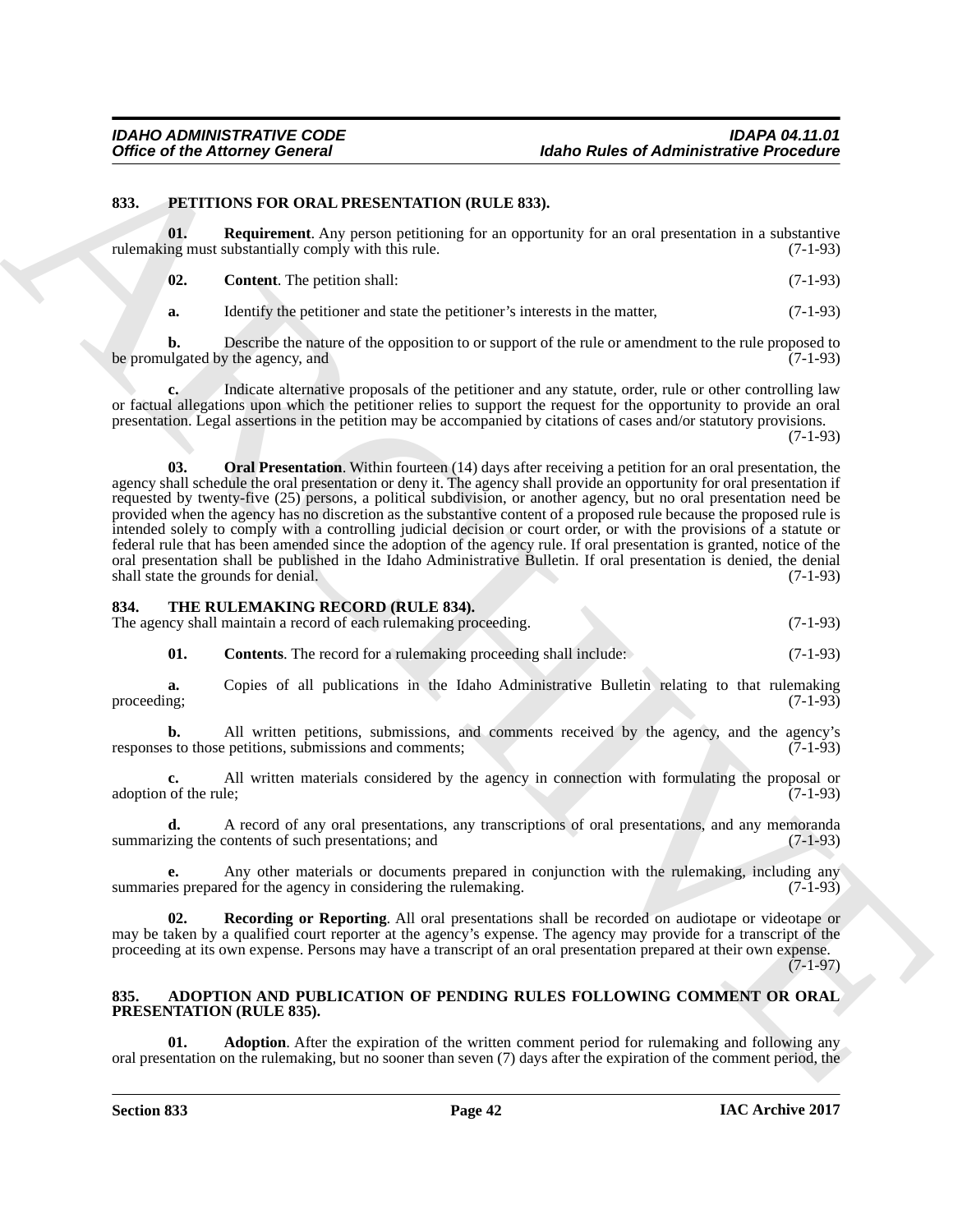<span id="page-42-3"></span>agency shall consider fully all issues presented by the written and oral submissions respecting the proposed rule<br>before adopting a pending rule. (7-1-97) before adopting a pending rule.

Office of the Advanced Column processes). However, the hole of Advanced Price Column in the space of Advanced Price Column in the Column in the Column in the Column in the Column in the Column in the Column in the Column **02. Publication**. Upon the agency's adoption of a pending rule, the agency shall publish the text of the pending rule in the bulletin, except that with the permission of the coordinator, the agency need not publish the full text of the pending rule if no significant changes have been made from the text of the proposed rule as published in the bulletin, but the notice of adoption of the pending rule must cite the volume of the bulletin where the text is available and must note all changes that have been made. In addition, the agency must publish in the bulletin a concise explanatory statement containing: (7-1-97)

**a.** The reasons for adopting the pending rule; (7-1-97)

**b.** A statement of any change between the text of the proposed rule and the text of the pending rule explanation of the reasons for any changes: (7-1-97) with an explanation of the reasons for any changes;

**c.** The date on which the pending rule will become final and effective pursuant to Section 67-5224(5), Idaho Code; (7-1-97) Idaho Code; (7-1-97)

**d.** A statement that the pending rule may be rejected, amended or modified by concurrent resolution gislature: (7-1-97) of the Legislature;

**e.** An identification of any portion of the pending rule imposing or increasing a fee or charge and stating that this portion of the pending rule shall not become final and effective unless affirmatively approved by concurrent resolution of the Legislature; and (7-1-97) concurrent resolution of the Legislature; and

**f.** A statement how to obtain a copy of the agency's written review of and written responses to the nd oral submissions respecting the proposed rule. (7-1-97) written and oral submissions respecting the proposed rule.

<span id="page-42-4"></span>**03. Rule Imposing or Increasing Fees**. When any pending rule imposes a new fee or charge or increases an existing fee or charge, the agency shall provide the coordinator with a description of that portion of the rule imposing a new fee or charge or increasing an existing fee or charge, along with a citation of the specific statute authorizing the imposition or increase of the fee or charge. (7-1-97)

#### <span id="page-42-5"></span><span id="page-42-0"></span>**836. FINAL RULES (RULE 836).**

Pending rules may become final rules, or may be rejected, amended or modified by concurrent resolution of the Legislature, as provided in Section 67-5224, Idaho Code. (7-1-97) Legislature, as provided in Section 67-5224, Idaho Code.

#### <span id="page-42-1"></span>**837. -- 839. (RESERVED)**

#### <span id="page-42-2"></span>**840. PROCEDURE FOR ADOPTION OF TEMPORARY RULES (RULE 840).**

<span id="page-42-8"></span>**01.** Gubernatorial Finding. The agency may adopt temporary rules upon the Governor's finding that protection of the public health, safety, or welfare, compliance with deadlines in amendments to governing law or federal programs, or conferring a benefit requires a rule to become effective before it has been submitted to the Legislature for review. No temporary rule imposing a fee or charge may become effective before it has been approved, amended or modified by concurrent resolution of the Legislature unless the Governor finds that the fee or charge is necessary to avoid immediate danger that justifies the imposition of the fee or charge. (7-1-97)

<span id="page-42-6"></span>**02. Effective Date**. Temporary rules take effect according to the effective date specified in the rules.<br>The rules may be immediately effective. Temporary rules may be immediately effective.

**Expiration**. In no case may a temporary rule remain in effect beyond the conclusion of the next succeeding regular session of the Legislature unless the rule is approved, amended or modified by concurrent resolution, in which case the rule may remain in effect until the time specified in the resolution or until the rule has been replaced by a final rule that has become effective pursuant to Section 67-5224(5), Idaho Code. ( been replaced by a final rule that has become effective pursuant to Section 67-5224(5), Idaho Code.

<span id="page-42-9"></span><span id="page-42-7"></span>**04.** Notice and Publication. Agencies shall give such notice as is practicable in connection with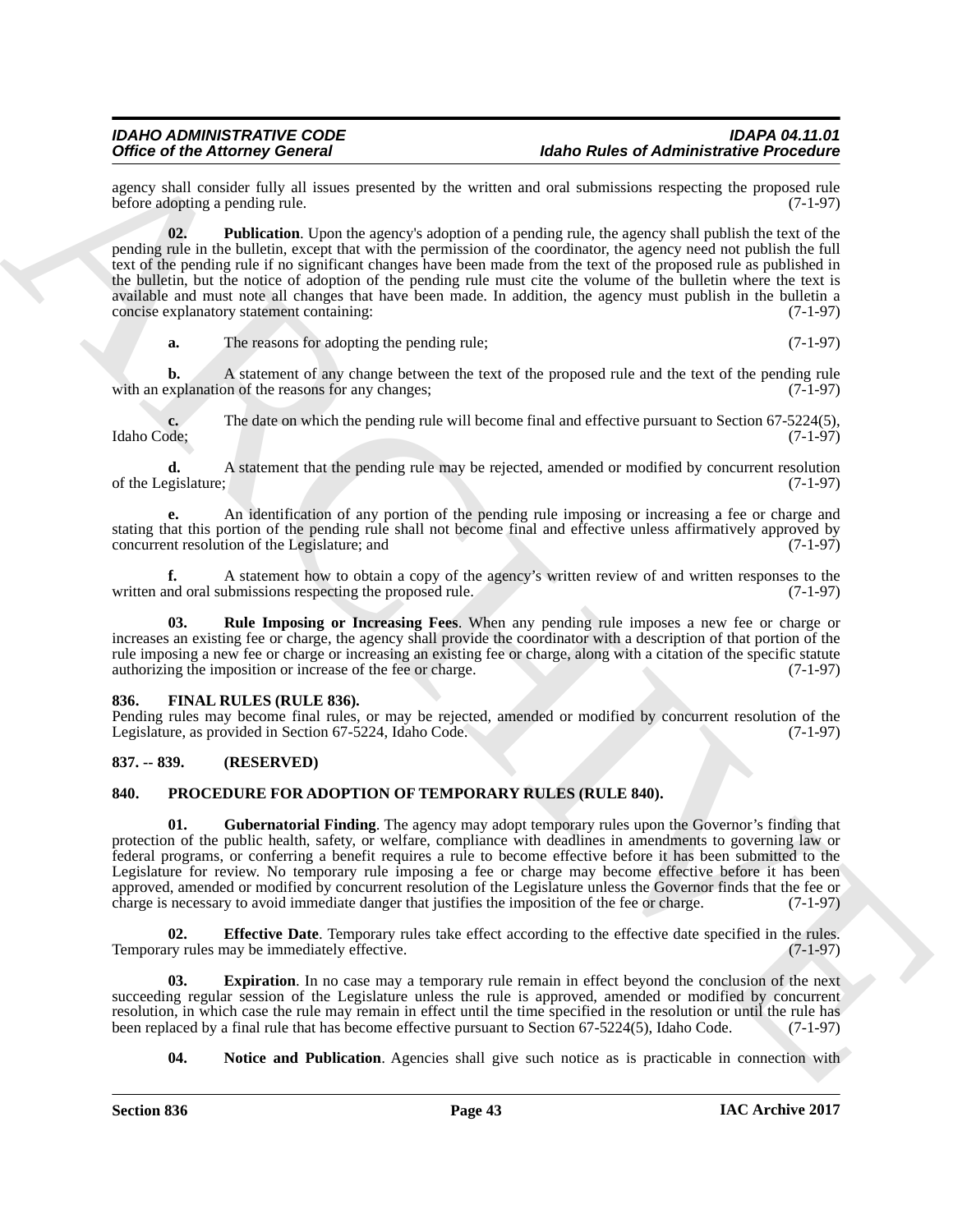<span id="page-43-8"></span>adoption of a temporary rule. Temporary rules will be published in the first available issue of the Idaho Administrative Bulletin. (7-1-97) Administrative Bulletin.

Office of the Alexander Distance (School)<br>
Administrative Proceeding<br>
Administrative Distance (School)<br>
Administrative Distance (School)<br>
Administrative Distance (School)<br>
Analysis and Archives and September of the Summar **05.** Associated Proposed Rule. Concurrently with promulgation of a temporary rule, or as soon as reasonably possible thereafter, an agency must begin rulemaking procedures by issuing a proposed rule on the same subject matter as the temporary rule, unless the temporary rule will expire by its own terms or by operation of law<br>before a proposed rule could become final. (7-1-97) before a proposed rule could become final.

#### <span id="page-43-0"></span>**841. -- 849. (RESERVED)**

#### <span id="page-43-5"></span><span id="page-43-1"></span>**850. CORRECTION OF TYPOGRAPHICAL, TRANSCRIPTION OR CLERICAL ERRORS IN PENDING RULES (RULE 850).**

The agency may amend pending rules to correct typographical errors, transcription errors, or clerical errors, in the manner approved by the Administrative Rules Coordinator. These amendments will be incorporated into the pending rule upon their publication in the Idaho Administrative Bulletin. (7-1-97)

#### <span id="page-43-2"></span>**851. -- 859. (RESERVED)**

#### <span id="page-43-3"></span>**860. PERSONS WHO MAY SEEK JUDICIAL REVIEW (RULE 860).**

Pursuant to Section 67-5270, Idaho Code, any person aggrieved by an agency rule (either temporary or final) may seek judicial review in district court.

**01.** Filing. The petition for judicial review must be filed with the agency and with the district court and served on all parties. Pursuant to Section 67-5272, Idaho Code, petitions for review may be filed in the District Court of the county in which: (7-1-93)

<span id="page-43-6"></span>

|  | The hearing was held; |  | $(7-1-93)$ |
|--|-----------------------|--|------------|
|--|-----------------------|--|------------|

|  | The final agency action was taken; | $(7-1-93)$ |
|--|------------------------------------|------------|
|--|------------------------------------|------------|

**c.** The party seeking review of the agency action resides, or operates its principal place of business in Idaho; or (7-1-97)  $\text{Idaho; or} \tag{7-1-97}$ 

<span id="page-43-7"></span>**d.** The real property or personal property that was the subject of the agency is located. (7-1-93)

**02. Time**. Pursuant to Section 67-5273, Idaho Code, a petition for judicial review of a final rule (except llenge to procedures used in promulgating the rule) may be filed at any time. (7-1-93) for a challenge to procedures used in promulgating the rule) may be filed at any time.

#### <span id="page-43-4"></span>**861. -- 999. (RESERVED)**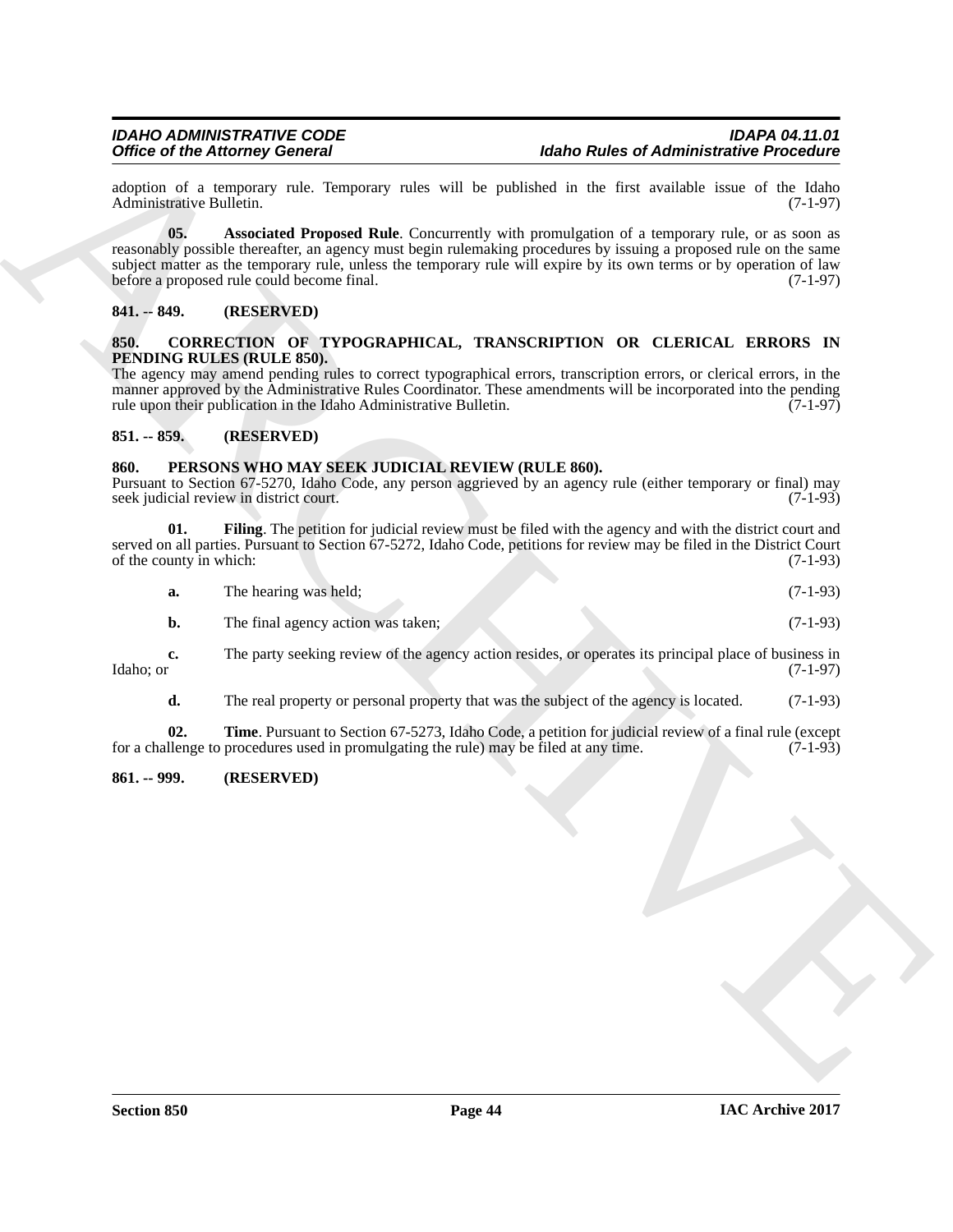# *Subject Index*

#### **A**

Adoption & Publication Of Pending Rules Following Comment Or Oral Presentation Adoption 42 Publication 43 Rule Imposing or Increasing Fees 43 Agency Consideration Of Report 39 Agency Head's Consideration Of Recommended Or Preliminary Order Hearing Officers 24 The Agency Attorney 24 The Agency Head 23 The Agency Staff 24 Agency Orders & Review of Agency Orders 32 Agency Response To Petition Action of Agency 39 Denial 39 Alternative Dispute Resolution (ADR) 25 Alternative Resolution Of Contested Cases 25 Amendments To Pleadings-- Withdrawal Of Pleadings 17 Answers To Production Requests Or Written Interrogatories & To Requests For Admission 27 Applicants/Claimants/Appellants 10 Applications/Claims/Appeals--Defined- -Form & Contents Applications/Claims/Appeals Defined 13 Appointment Of Hearing Officers 19

# **B**

Briefs--Memoranda--Proposed Orders Of The Parties--Statements Of Position--Proposed Order Of The Presiding Officer 29 Burdens Of Proof 31

# **C**

Challenges To Statutes 20 Clarification Of Orders 36 Comments On Proposed Rules 41 Communications With Agency 9 Complainants 11 Computation Of Time 9 Conduct At Hearings 28 Conference At Hearing 28 Confidentiality 25 Confidentiality Of Settlement Negotiations 30 Consideration Of Consent Agreement Or Other Settlements Before Complaint Issued

Agency Head Consideration of Consent Agreement 22 Negotiations 21 Presentation of Consent Agreement to Agency Head 22 Consideration Of Settlements 31 Consolidation Of Proceedings 28 Contents Of Notice Of Intent To Promulgate Rules Agency Contacts 38 Authority 38 Issues 38 Method of Participation 38 Obtain Copy 38 Schedule 38 Subject Matter 38 Continuance Of Hearing 29 Contrast Between Agency's Prosecutorial, Investigative & Adjudicatory Functions Adjudicatory Function 21 Prosecutorial/Investigative Function 20 Correction Of Typographical, Transcription Or Clerical Errors In Pending Rules 44

# **D**

Defective, Insufficient Or Late Pleadings 17 Definitions, IDAPA 04.11.01 Administrative Code 6 Agency 6 Agency Action 6 Agency Head 6 Bulletin 6 Contested Case 7 Coordinator 7 Document 7 Final Rule 7 License 7 Official Text 7 Order 7 Party 7 Pending Rule 7 Person 7 Proposed Rule 7 Provision of Law 7 Publish 7 Rule 7 Rulemaking 8 Service or Serving 8 Submitted for Review 8 Temporary Rule 8 Depositions 26 Depositions, Offered Into Evidence 30 Discovery-Related Prehearing

Procedures 26 Disqualification Of Officers Hearing Contested Cases 19 Documentary Evidence 30

# **E**

Evidence in Contested Cases 29 Ex Parte Communications 20 Exhibit Numbers 27 Exhibits 30

# **F**

[A](#page-42-4)A provide a street transformation of the constraines of the constraines of the constraines of the constraines of the constraines of the constraines of the constraines of the constraines of the constraines of the constrai Facilities At Or For Hearing & ADA Requirements 28 Facts Disclosed Not Part Of The Record 26 Fees & Remittances 9 Filing & Service Of Discovery-Related Documents 27 Filing Documents With The Agency-- Number Of Copies--Facsimile Transmission (Fax) 15 Filing Of Documents--Number Of Copies 8 Final Orders Content 34 Definition 34 Final Rules 43 Form & Contents Applications/Claims/Appeals-- Defined Form & Content 13 Complaints -- Defined Complaints Defined 13 Form & Contents 14 Consent Agreements -- Defined Additional 15 Consent Agreements Defined 15 Requirements 15 Petitions -- Defined Form & Contents 13 Petitions Defined 13 Protests -- Defined Form & Contents 14 Protests Defined 14 Time For Filing Answers -- Defined Answers to Motions 15 Answers to Pleadings Other Than Motions 15 Motions -- Defined Form & Contents 14 Oral Argument -- Time for Filing 14 Time For Filing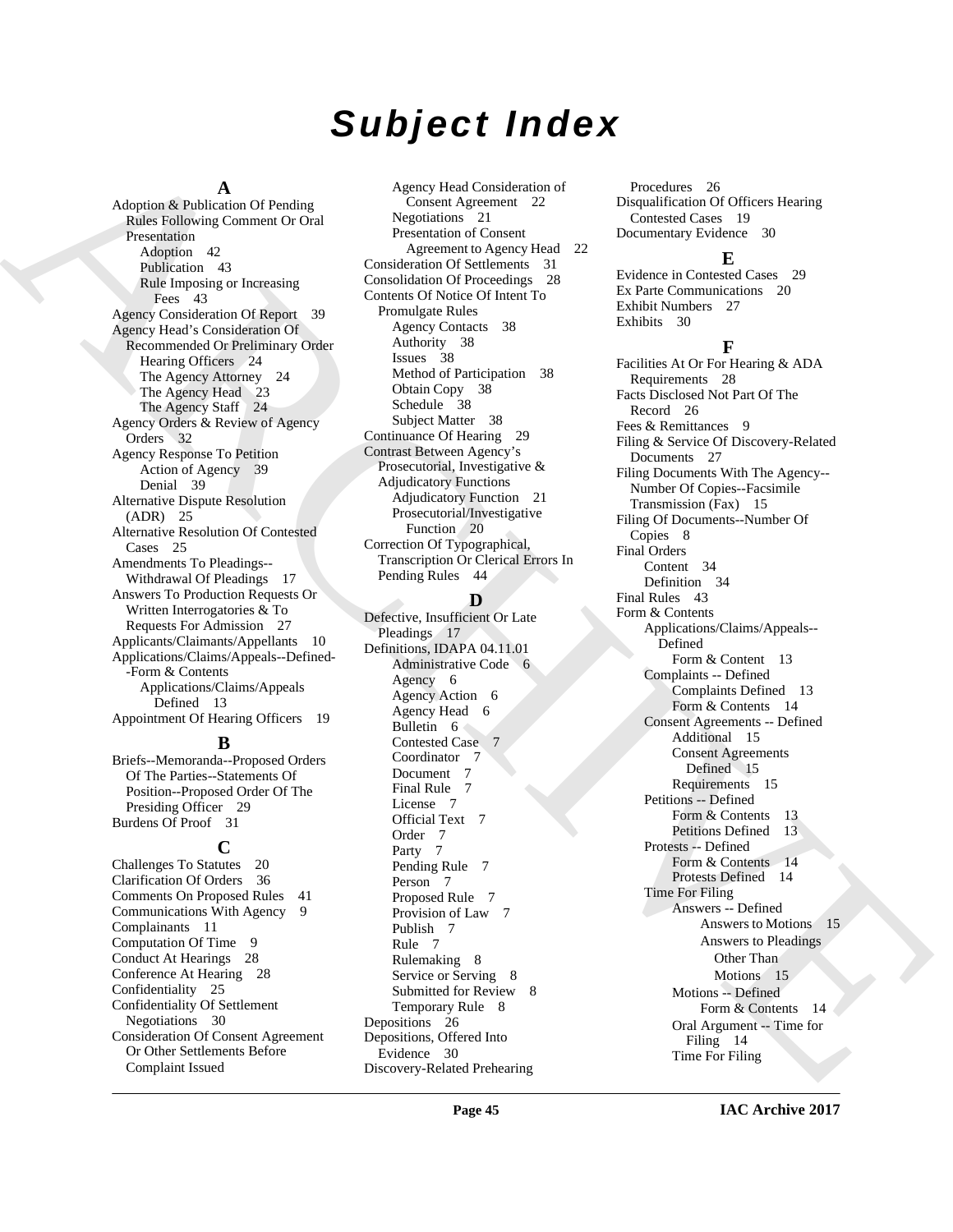### *Subject Index (Cont'd)*

Motions Defined 14 Form & Contents of Petition For Declaratory Rulings 18 Form 18 Legal Assertions 18 Form & Contents Of Petition To Initiate Rulemaking Form & Contents 39 Requirement 39 Form & Contents of Petitions To Intervene 17 Form Of Pleadings Example 16 Form 16 Formal & Informal Rulemaking 37 Formal Proceedings 10 Further Proceedings 10

Granting Petitions To Intervene 17

# **H**

**G**

Hearing Officers 23 Hearing Officers Contrasted With Agency Head 19 Hearing Officers--Presiding Officers 19 How Hearings Held 28

#### **I**

Identification Of Communications 9 Informal Phases Of Formal Rulemaking 41 Informal Procedure 10 Informal Proceedings Defined 10 Informal Proceedings Do Not Exhaust Administrative Remedies 10 Initial Pleading By Party--Listing Of Representatives 11 Interlocutory Orders 32 Interlocutory, Recommended, Preliminary & Final Orders--Review or Stay of Order 32 Intervenors 11 Issuance Of Default Order 32

 $\frac{1}{29}$ Joint Hearings

#### **K**

Kinds & Scope Of Discovery Listed Kinds of Discovery 26 Rules of Civil Procedure 26

#### $\mathbf{L}$

Legislative Preference For Negotiated Rulemaking Procedures 38 Liberal Construction 9

#### **M**

Modification Of Order On Presiding Officer's Own Motion 36

#### **N**

Neutrals 25 Notice Of Appeal Filing 37 Time 37 Notice Of Hearing 27 Notice Of Intent To Initiate Rulemaking Constiturtes Action On Petition 40 Notice Of Petition For Declaratory Ruling 18 Notice Of Prehearing Conference 25 Notice Of Proposed Default After Failure To Appear 32

# **O**

Objections--Offers of Proof 30 Official Notice--Agency Staff Memoranda 30 Oral Argument, Contested Case 29 Order Granting Intervention Necessary 17 Order Not Designated 36 Order Of Procedure 28 Orders Granting Intervention-- Opposition 17 Orders Regarding Costs & Fees Oppositions 36 Orders Granting or Denying Costs and/or Fees 36 Scope of Rule 35 Time for Filing for Costs and/or Fees Awarded in Final Order or Preliminary Order 35 Time for Petitioning for Cost and/ or Fees When Costs and/or Fees Not Awarded in Final Order or Preliminary Order 35 Orders Resulting From Prehearing Conference 26

#### **P**

Parties & Persons With Similar Interests 29 Parties To Contested Cases Listed 10 Persons Defined--Persons Not Parties-- Interested Persons 11 Persons Who May Appeal 37 Persons Who May Seek Judicial Review Filing 44 Time 44 Petitioners 11 Petitions For Declaratory Rulings To Be Decided By Order Content 18

Notice the first of the continue of the continue of the continue of the continue of the continue of the continue of the continue of the continue of the continue of the continue of the continue of the continue of the conti Final Agency Action 18 Petitions For Oral Presentation Content 42 Oral Presentation 42 Requirement 42 Pleadings Listed--Miscellaneous 12 Post-Pleading Procedure 25 Prehearing Conferences 25 Preliminary Orders Content 33 Definition 33 Preliminary Procedure At Hearing 28 Prepared Testimony 30 Prepared Testimony & Exhibits 27 Presiding Officer(s) 19 Procedure For Adoption Of Temporary Rules Associated Proposed Rule 44 Effective Date 43 Expiration 43 Gubernatorial Finding 43 Notice & Publication 43 Procedure On Prehearing Motions 29 Procedures After Issuance Of A Complaint & Before The Agency Head's Consideration Of The Complaint Hearing Officers 23 The Agency Attorney 22 The Agency Head 22 The Agency Staff 23 Proceedings Governed 8 Production Requests Or Written Interrogatories & Requests For Admission 27 Proof Of Service 16 Protective Orders 27 Protestants 11 Public Inquiries About Or Recommendations For Agency Issuance Of A Complaint Hearing Officers 21 The Agency Attorney 21 The Agency Head 21 The Agency Staff 21 Public Meetings, Agency May Convene 38 Public Witnesses 17 Publication In Idaho Administrative Bulletin 38 Purposes Of Prehearing Conferences 25

#### **R**

Recommended Orders Content 33 Definition 33 Record For Decision

**IAC Archive 2017**